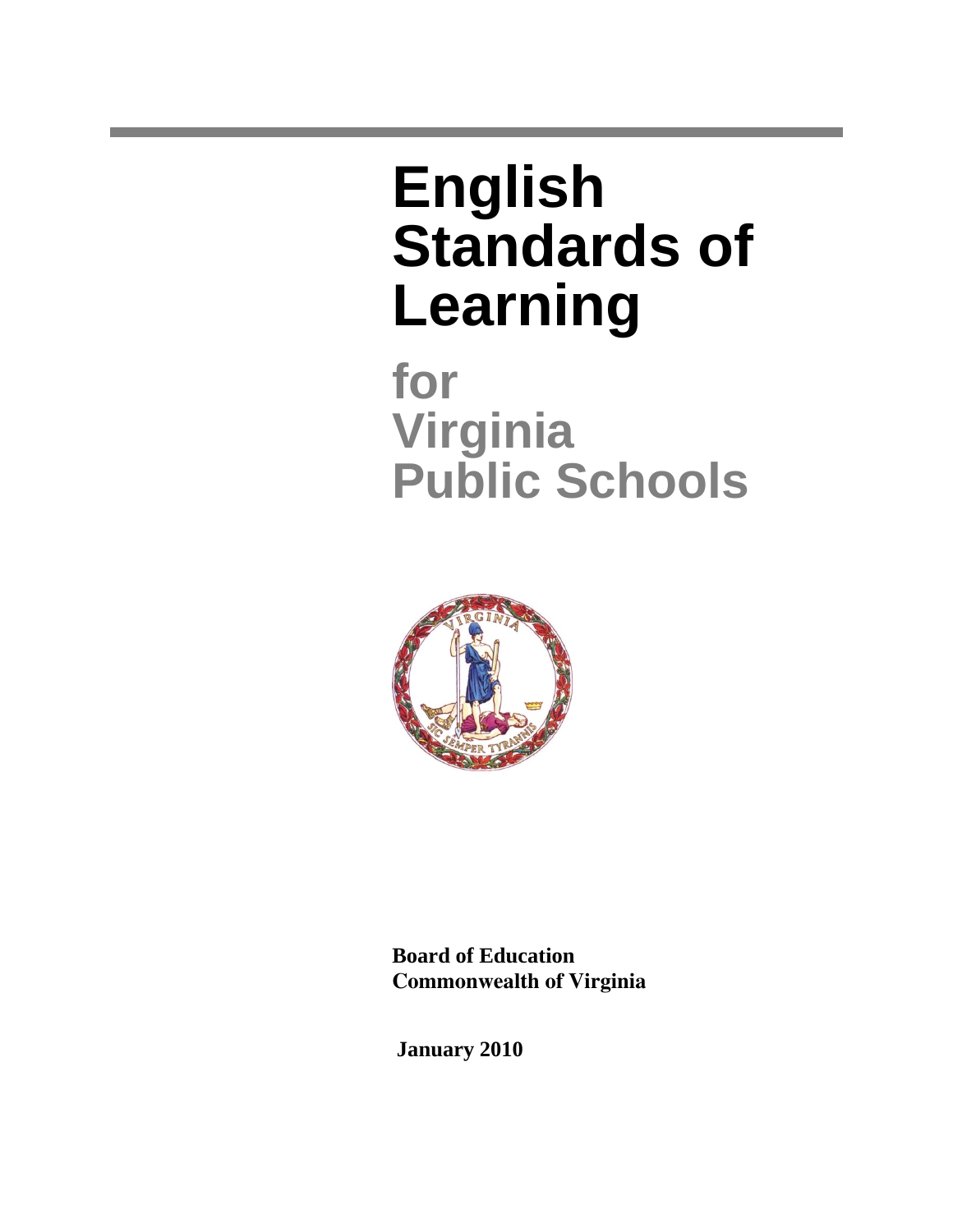# **English Standards of Learning**

# **for Virginia Public Schools**

# **Adopted in January 2010 by the Board of Education**

Mark E. Emblidge, President Ella P. Ward, Vice President Thomas M. Brewster Billy K. Cannaday Isis M. Castro David L. Johnson K. Rob Krupicka Virginia L. McLaughlin Eleanor B. Saslaw

# **Superintendent of Public Instruction**

Patricia I. Wright

Commonwealth of Virginia Board of Education Post Office Box 2120 Richmond, VA 23218-2120

© January 2010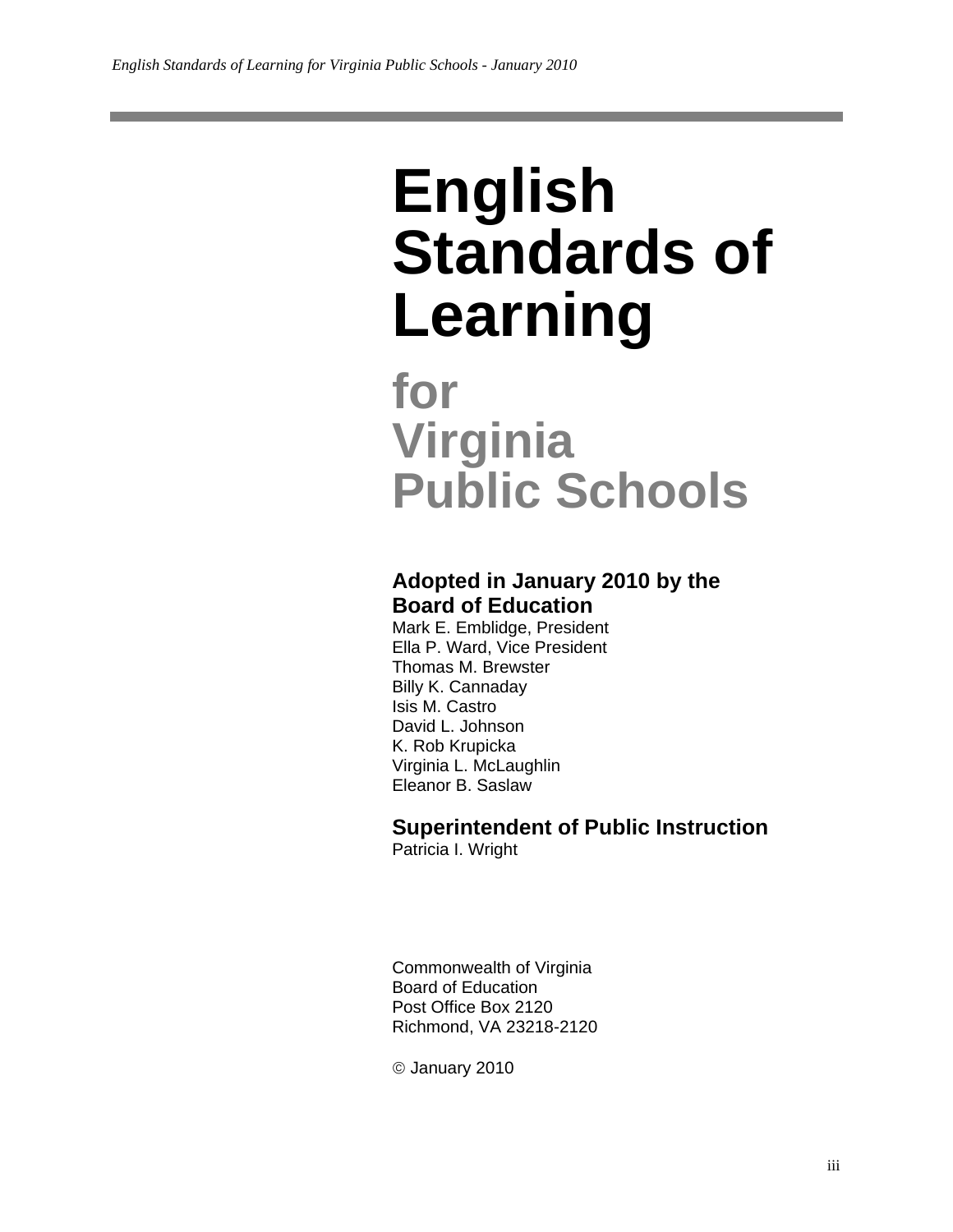Copyright © 2010 by the Virginia Department of Education P.O.Box 2120 Richmond, Virginia 23218-2120 http://www.doe.virginia.gov

All rights reserved. Reproduction of these materials for instructional purposes in public school classrooms in Virginia is permitted.

**Superintendent of Public Instruction** 

Patricia I. Wright

**Assistant Superintendent for Instruction**  Linda M. Wallinger

**Office of Middle and High School Instructional Services**  Tracy Fair Robertson, English Coordinator

#### **Office of Elementary Instructional Services**  Mark R. Allan, Director

#### **Notice to Reader**

The Virginia Department of Education does not unlawfully discriminate on the basis of race, color, sex, national origin, age, or disability in employment or in its educational programs or services.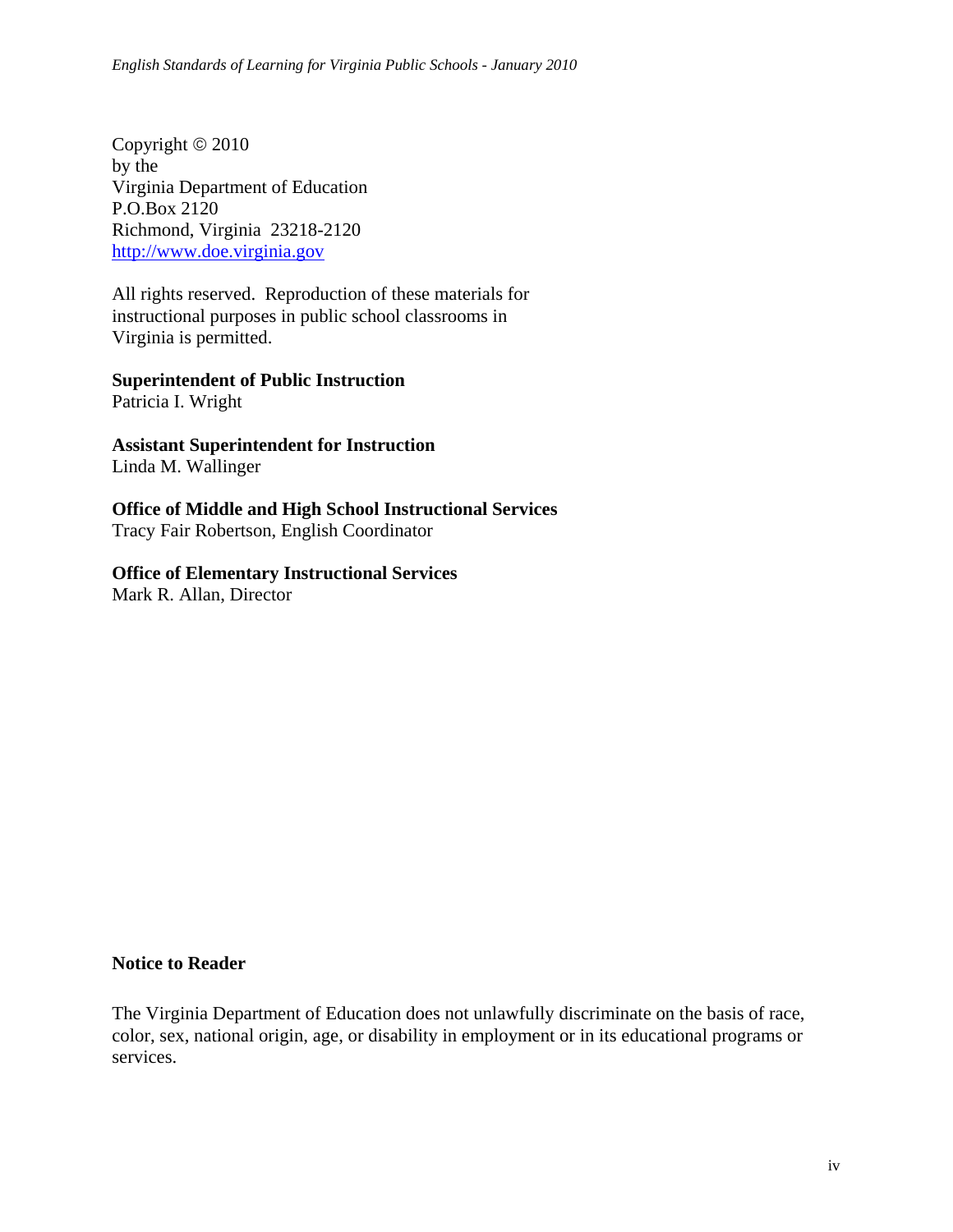#### **Introduction**

The goals of the *English Standards of Learning* are to teach students to read, write, and communicate. They should be prepared to participate in society as literate citizens, equipped with the ability to communicate effectively in their communities, in the workplace, and in postsecondary education. As students progress through the school years, they become active and involved listeners and develop a full command of the English language, evidenced by their use of standard English and their rich speaking and writing vocabularies.

Students become competent readers of a variety of texts and are encouraged to acquire a lifelong love of reading. In kindergarten through third grade, the primary goal is to teach all students to read fluently and to comprehend a variety of fiction and nonfiction selections that relate to all areas of the curriculum. In fourth through twelfth grades, students continue to acquire and refine strategies for comprehending and analyzing selections that encompass all literary genres, exemplify universal themes, and relate to all subjects. Students in high school become familiar with a wide variety of authors and classic literary works.

Proficient use of the English language enables students to explore and articulate the complex issues and ideas encountered in public and personal life. Students acquire the ability to make full and effective use of the written language in their future educational, occupational, and personal endeavors.

### **Organization of the English Standards of Learning**

Standards for kindergarten through third grade are organized in three related strands: Oral Language, Reading, and Writing. Standards for fourth through twelfth grades are organized in four related strands: Communication: Speaking, Listening, and Media Literacy; Reading; Writing; and Research. Each grade level is preceded by an overview that describes the major concepts and skills that each student will be expected to understand and demonstrate. The standards reflect a comprehensive instructional program and document a progression of expected achievement in each of the strands. This organization of standards also reflects the gradual progression in the development of skills.

Oral Language includes speaking and listening in kindergarten through third grade. In the early grades, students learn to participate in classroom discussion. In grades three through twelve, students learn to prepare, deliver, and critique oral presentations. In grades four through twelve the Oral Language strand changes to become Communication: Speaking, Listening, and Media Literacy. Students will analyze, develop and produce media messages. However, students' home and cultural languages are the starting point for all language learning; competency in the use of standard English is the goal for all students. Therefore, daily speaking opportunities, both formal and informal, should be a part of every English curriculum.

Reading begins with an awareness of the concepts of print and the sounds and structure of oral and written language. Students in the primary grades acquire a strong foundation in phonological and phonemic awareness, phonics, vocabulary, fluency, and comprehension strategies. Students continue to study the structure of words and language and refine comprehension strategies throughout all grades. In the middle school and high school grades, students analyze what they read and apply that learning. Both reading in other content areas and reading of nonfiction texts are essential for all students. Students' appreciation for literary texts is enhanced by frequent interaction with a broad array of classic and contemporary literature, which engages the reading skills of students and invites them to develop an appreciation for the power and beauty of the written word. The combination of teachers reading aloud and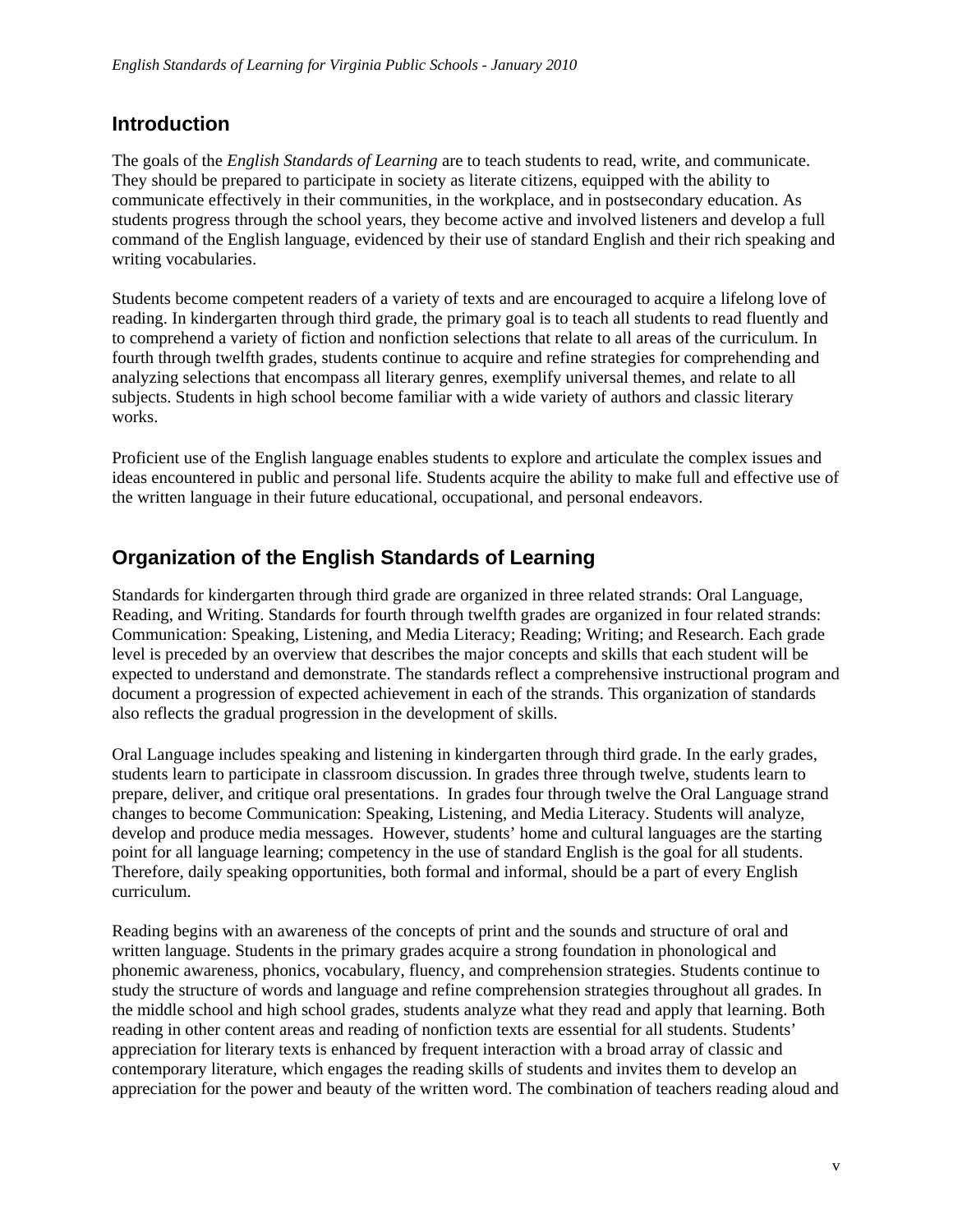students selecting reading materials is necessary in helping students develop a lifelong reading habit and an appreciation for literature.

Writing begins with letter formation and the use of letters to represent speech sounds. From kindergarten through twelfth grade, students become increasingly aware of the structure of language and the writing process. Improvement in written communication is achieved through frequent opportunities to apply narrative, expository, and persuasive/argumentative skills. Daily writing experiences are essential for all students.

Research standards are also developed across grade levels. In kindergarten through third grade, research skills are incorporated in the reading and writing strands. In grades four through twelve, research is a separate strand where students learn to access information, evaluate the validity of sources, document those sources, and synthesize that information into a research-based product.

Technology enhances student learning and supports instruction in reading, writing, and research. In the writing process, technology enables students to compose, revise, edit, share, and publish their writing. Information technology is an integral part of student learning, assisting students to produce effective written and oral communication.

Although the strands are developed separately, they are integrated in the classroom. Proficiency in reading, writing, listening, speaking, media literacy, and research skills allows students to learn and to use knowledge to make meaningful connections between their lives and academic disciplines. There should be a concerted effort to relate required reading selections in English to studies in other core subjects, including mathematics, science, and history and social science. Standards that incorporate rigor in English help students develop the expected performance competencies.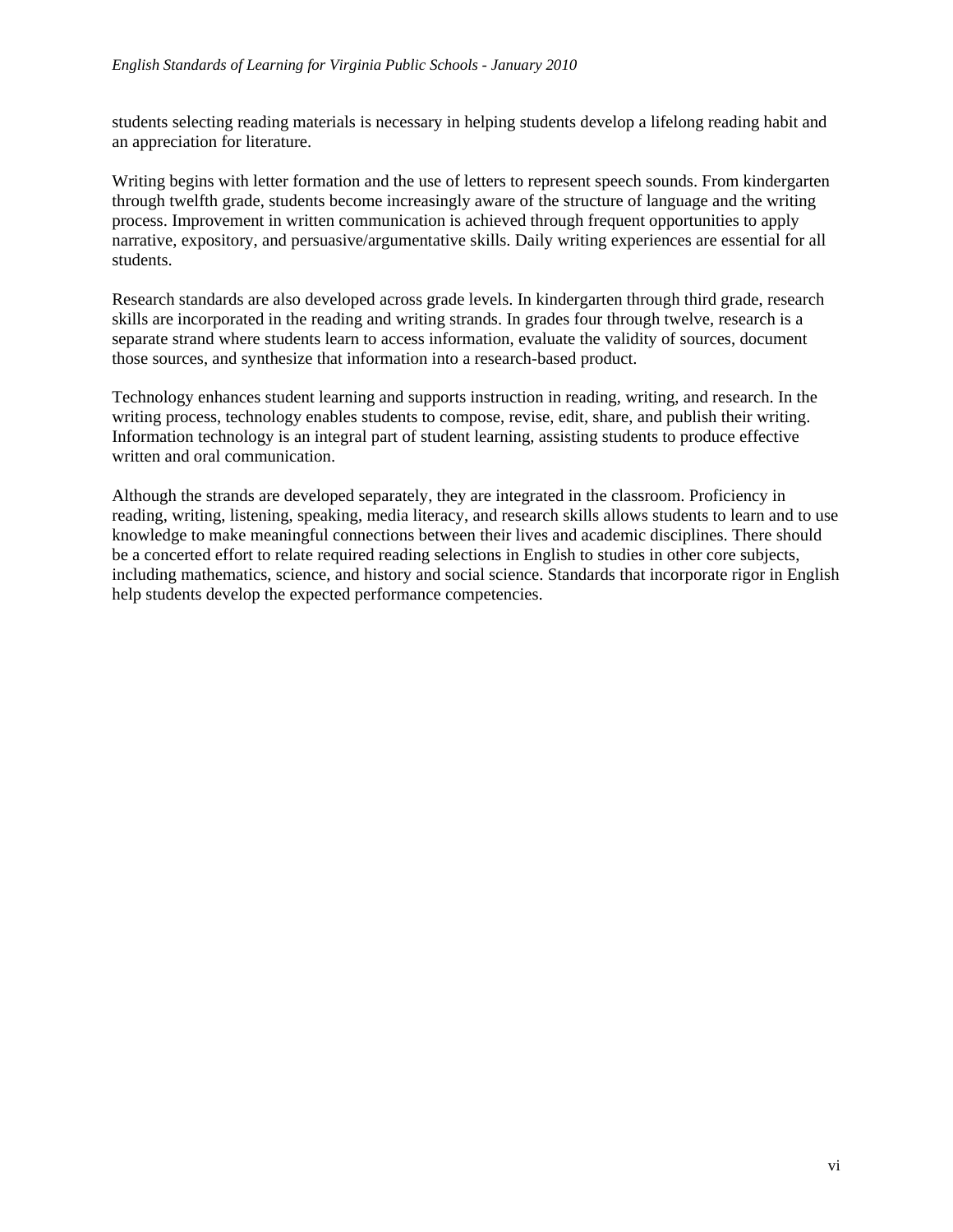# **Kindergarten**

The kindergarten student will be immersed in a print-rich environment to develop oral language skills, phonological awareness, print awareness, vocabulary, comprehension, and an appreciation for literature. The reading of fiction and nonfiction texts will enable students to develop an awareness of print materials as sources of information and enjoyment. The kindergarten student will have the opportunity to use words that describe people, places, and events. The student will recognize and print letters of the alphabet, use the basic phonetic principles of identifying and writing beginning sounds, identify story elements, and communicate ideas through pictures and writing.

# **Oral Language**

K.1 The student will demonstrate growth in the use of oral language.

- a) Listen to a variety of literary forms, including stories and poems.
- b) Participate in a variety of oral language activities including choral and echo speaking and recitation of short poems, rhymes, songs, and stories with repeated word order patterns.
- c) Participate in oral generation of language experience narratives.
- d) Participate in creative dramatics.
- e) Use complete sentences that include subject, verb, and object.
- K.2 The student will expand understanding and use of word meanings.
	- a) Increase listening and speaking vocabularies.
	- b) Use number words.
	- c) Use words to describe/name people, places, and things.
	- d) Use words to describe/name location, size, color, and shape.
	- e) Use words to describe/name actions.
	- f) Ask about words not understood.
	- g) Use vocabulary from other content areas.
- K.3 The student will build oral communication skills.
	- a) Express ideas in complete sentences and express needs through direct requests.
	- b) Begin to initiate conversations.
	- c) Begin to follow implicit rules for conversation, including taking turns and staying on topic.
	- d) Listen and speak in informal conversations with peers and adults.
	- e) Participate in group and partner discussions about various texts and topics.
	- f) Begin to use voice level, phrasing, and intonation appropriate for various language situations.
	- g) Follow one- and two-step directions.
	- h) Begin to ask how and why questions.

K.4 The student will identify, say, segment, and blend various units of speech sounds.

- a) Begin to discriminate between spoken sentences, words, and syllables.
	- b) Identify and produce words that rhyme.
	- c) Blend and segment multisyllabic words at the syllable level.
	- d) Segment one-syllable words into speech sound units including beginning phoneme(s) (onset) and ending (rimes).
- e) Identify words according to shared beginning and/or ending sounds.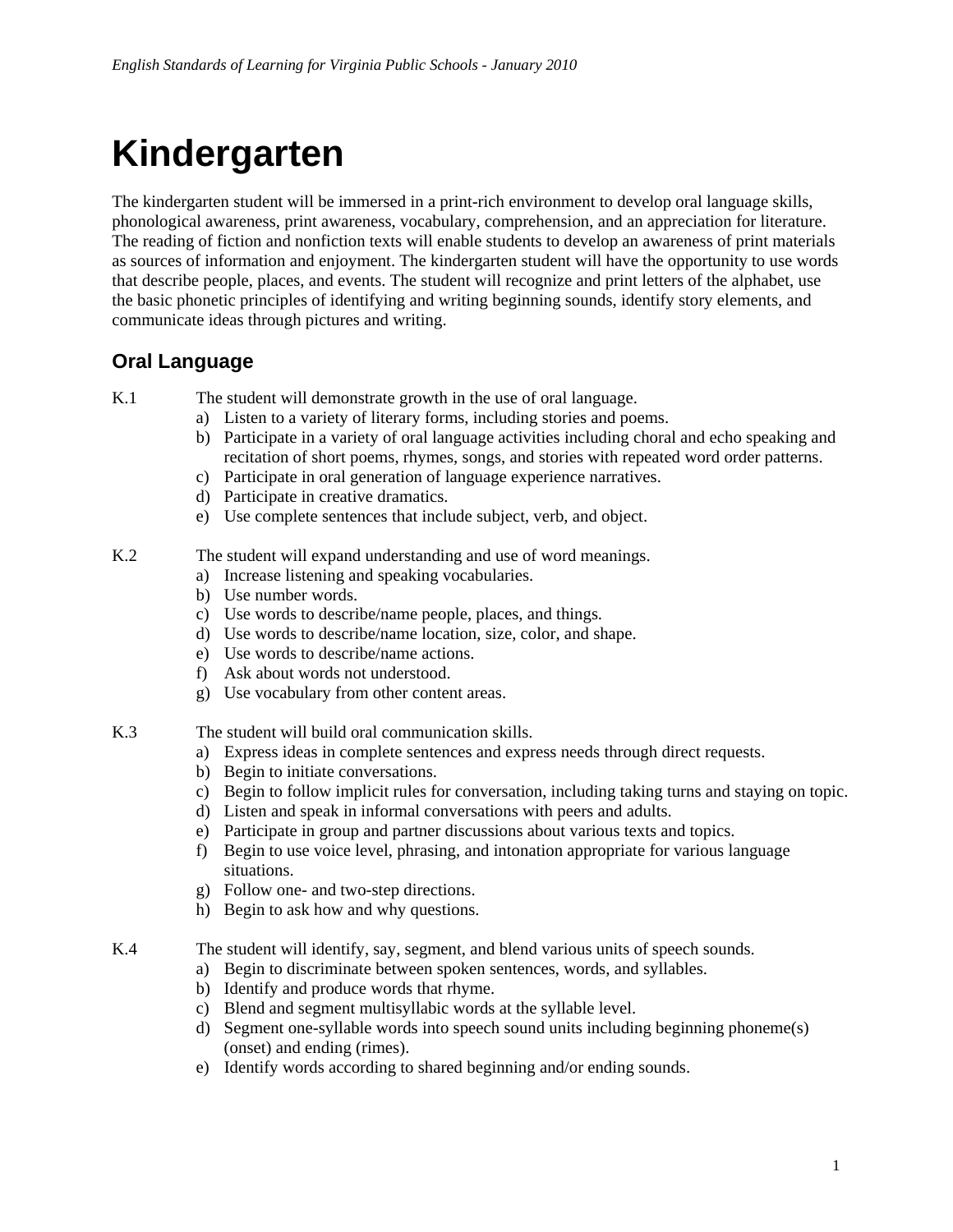- K.5 The student will understand how print is organized and read.
	- a) Hold print materials in the correct position.
	- b) Identify the front cover, back cover, and title page of a book.
	- c) Distinguish between print and pictures.
	- d) Follow words from left to right and from top to bottom on a printed page.
	- e) Match voice with print. (concept of word).
- K.6 The student will demonstrate an understanding that print conveys meaning.
	- a) Identify common signs and logos.
	- b) Explain that printed materials provide information.
	- c) Read and explain own writing and drawings.
	- d) Read his/her name and read fifteen meaningful, concrete words.
- K.7 The student will develop an understanding of basic phonetic principles.
	- a) Identify and name the uppercase and lowercase letters of the alphabet.
	- b) Match consonant, short vowel, and initial consonant digraph sounds to appropriate letters.
	- c) Demonstrate a speech-to-print match through accurate finger-point reading in familiar text that includes words with more than one syllable.
	- d) Identify beginning consonant sounds in single-syllable words.
- K.8 The student will expand vocabulary.
	- a) Discuss meanings of words.
	- b) Develop vocabulary by listening to a variety of texts read aloud.
- K.9 The student will demonstrate comprehension of fictional texts.
	- a) Identify what an author does and what an illustrator does.
	- b) Relate previous experiences to what is read.
	- c) Use pictures to make predictions.
	- d) Begin to ask and answer questions about what is read.
	- e) Use story language in discussions and retellings.
	- f) Retell familiar stories, using beginning, middle, and end.
	- g) Discuss characters, setting, and events.
- K.10 The student will demonstrate comprehension of nonfiction texts.
	- a) Use pictures to identify topic and make predictions.
	- b) Identify text features specific to the topic, such as titles, headings, and pictures.

#### **Writing**

- K.11 The student will print in manuscript.
	- a) Print uppercase and lowercase letters of the alphabet independently.
	- b) Print his/her first and last names.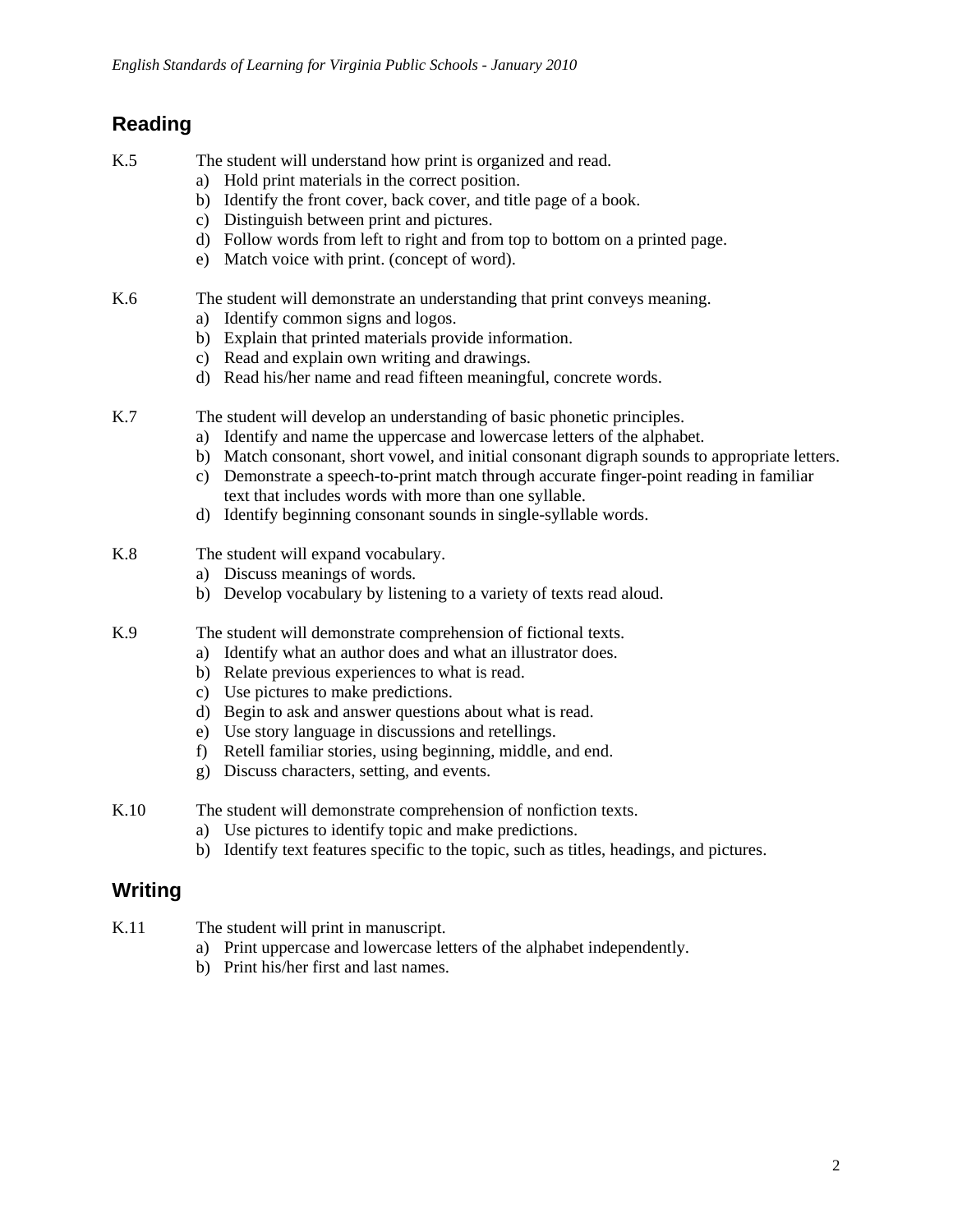- K.12 The student will write to communicate ideas for a variety of purposes.
	- a) Differentiate pictures from writing.
	- b) Draw pictures and/or use letters and phonetically spelled words to write about experiences.
	- c) Use letters and beginning consonant sounds to spell phonetically words to describe pictures or write about experiences.
	- d) Write left to right and top to bottom.
- K.13 The student will use available technology for reading and writing.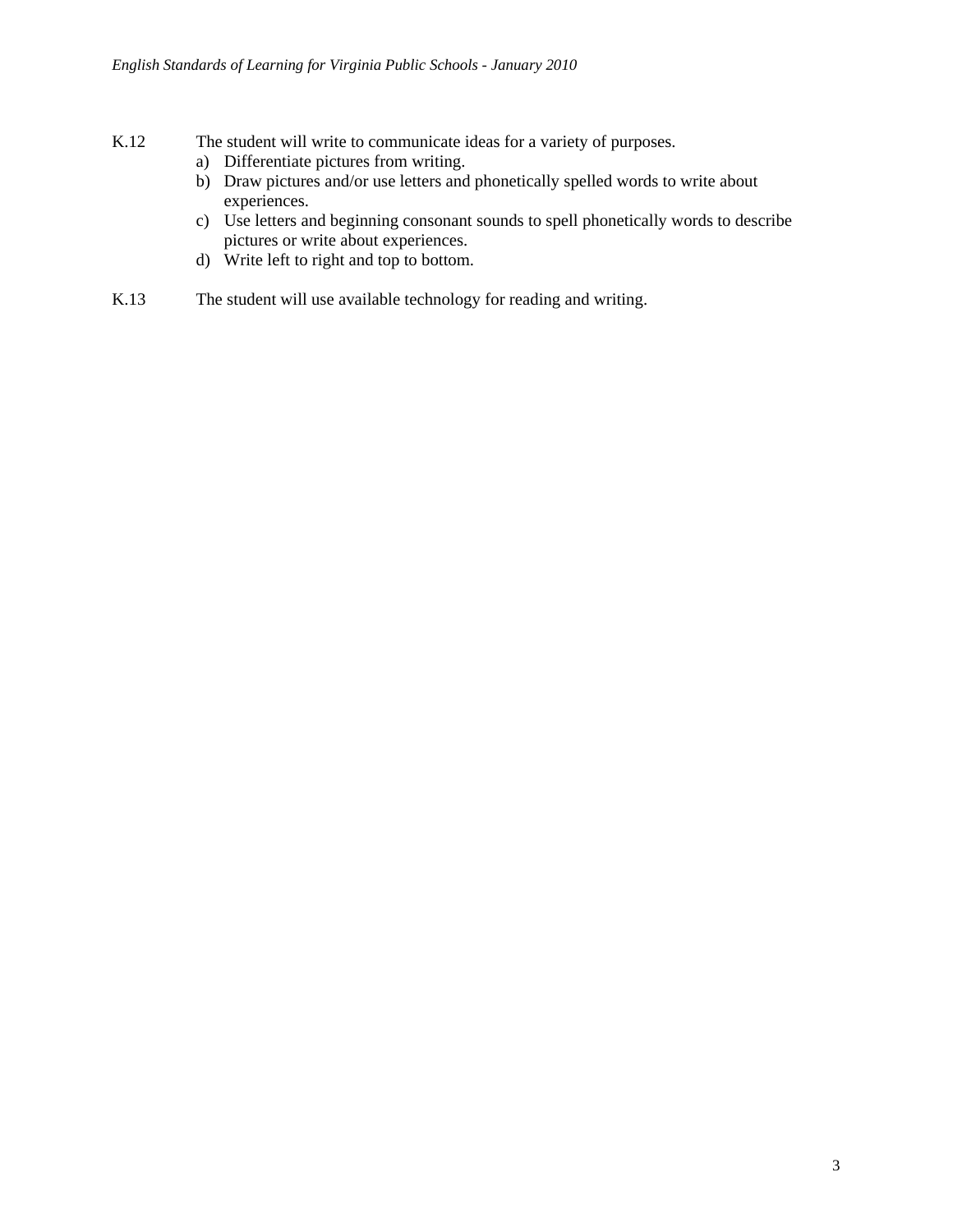# **Grade One**

Reading is the priority in first grade. The student will be immersed in a print-rich environment to develop oral language skills, phonetic skills, vocabulary, comprehension, and an awareness of print materials as sources of information and enjoyment. The student will use listening and speaking skills to participate in classroom discussions. The student will use a variety of strategies to read new words and will read familiar selections with fluency and expression. The student will continue to develop an understanding of character, setting, main idea, and story sequence in a variety of texts. The student will increase vocabulary and comprehension strategies by reading across the curriculum, with emphasis on materials that reflect the Standards of Learning in mathematics, science, and history and social science. The student will also demonstrate comprehension of fiction and nonfiction texts through classroom discussion and will begin to communicate ideas in writing.

# **Oral Language**

1.1 The student will continue to demonstrate growth in the use of oral language.

- a) Listen and respond to a variety of electronic media and other age-appropriate materials.
	- b) Tell and retell stories and events in logical order.
	- c) Participate in a variety of oral language activities, including choral speaking and reciting short poems, rhymes, songs, and stories with repeated patterns.
	- d) Participate in creative dramatics.
	- e) Express ideas orally in complete sentences.
- 1.2 The student will expand understanding and use of word meanings.
	- a) Increase listening and speaking vocabularies.
	- b) Begin to ask for clarification and explanation of words and ideas.
	- c) Use common singular and plural nouns.
	- d) Use vocabulary from other content areas.
- 1.3 The student will adapt or change oral language to fit the situation.
	- a) Initiate conversation with peers and adults.
	- b) Follow rules for conversation using appropriate voice level in small-group settings.
	- c) Ask and respond to questions.
	- d) Follow simple two-step oral directions.
	- e) Give simple two-step oral directions.
- 1.4 The student will orally identify, produce, and manipulate various units of speech sounds within words.
	- a) Create rhyming words.
	- b) Count phonemes (sounds) in one-syllable words.
	- c) Blend sounds to make one-syllable words.
	- d) Segment one-syllable words into individual speech sounds (phonemes).
	- e) Add or delete phonemes (sounds) to make new words.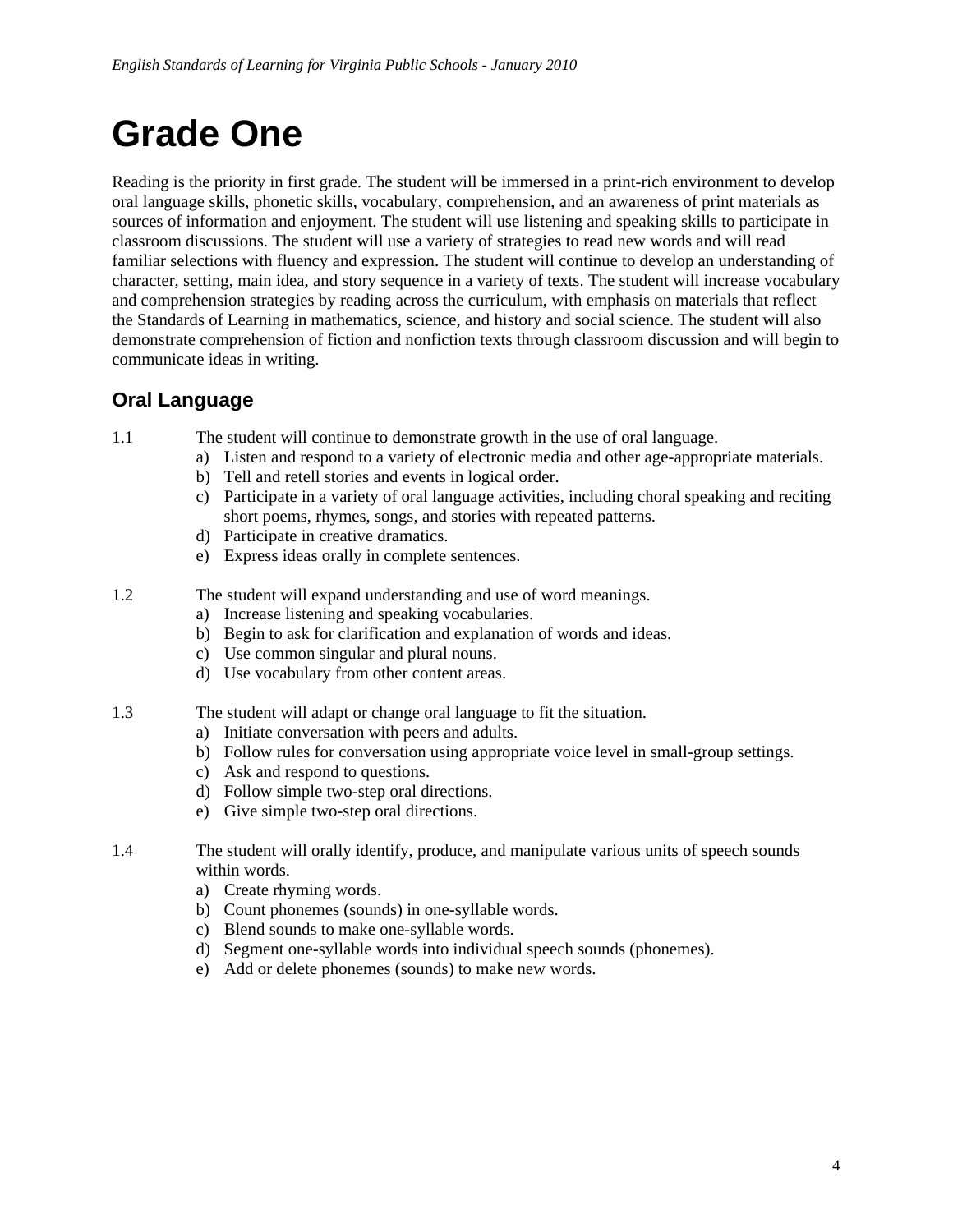- 1.5 The student will apply knowledge of how print is organized and read.
	- a) Read from left to right and from top to bottom.
	- b) Match spoken words with print.
	- c) Identify letters, words, sentences, and ending punctuation.
	- d) Read his/her own writing.

1.6 The student will apply phonetic principles to read and spell.

- a) Use beginning and ending consonants to decode and spell single-syllable words.
- b) Use two-letter consonant blends to decode and spell single-syllable words.
- c) Use beginning consonant digraphs to decode and spell single-syllable words.
- d) Use short vowel sounds to decode and spell single-syllable words.
- e) Blend beginning, middle, and ending sounds to recognize and read words.
- f) Use word patterns to decode unfamiliar words.
- g) Read and spell simple two-syllable compound words.
- h) Read and spell commonly used sight words.
- 1.7 The student will use semantic clues and syntax to expand vocabulary when reading.
	- a) Use words, phrases, and sentences.
	- b) Use titles and pictures.
	- c) Use information in the story to read words.
	- d) Use knowledge of sentence structure.
	- e) Use knowledge of story structure.
	- f) Reread and self-correct.
- 1.8 The student will expand vocabulary.
	- a) Discuss meanings of words in context.
	- b) Develop vocabulary by listening to and reading a variety of texts.
	- c) Ask for the meaning of unknown words and make connections to familiar words.
	- d) Use text clues such as words or pictures to discern meanings of unknown words.
	- e) Use vocabulary from other content areas.
- 1.9 The student will read and demonstrate comprehension of a variety of fictional texts.
	- a) Preview the selection.
	- b) Set a purpose for reading.
	- c) Relate previous experiences to what is read.
	- d) Make and confirm predictions.
	- e) Ask and answer who, what, when, where, why, and how questions about what is read.
	- f) Identify characters, setting, and important events.
	- g) Retell stories and events, using beginning, middle, and end.
	- h) Identify the main idea or theme.
	- i) Read and reread familiar stories, poems, and passages with fluency, accuracy, and meaningful expression.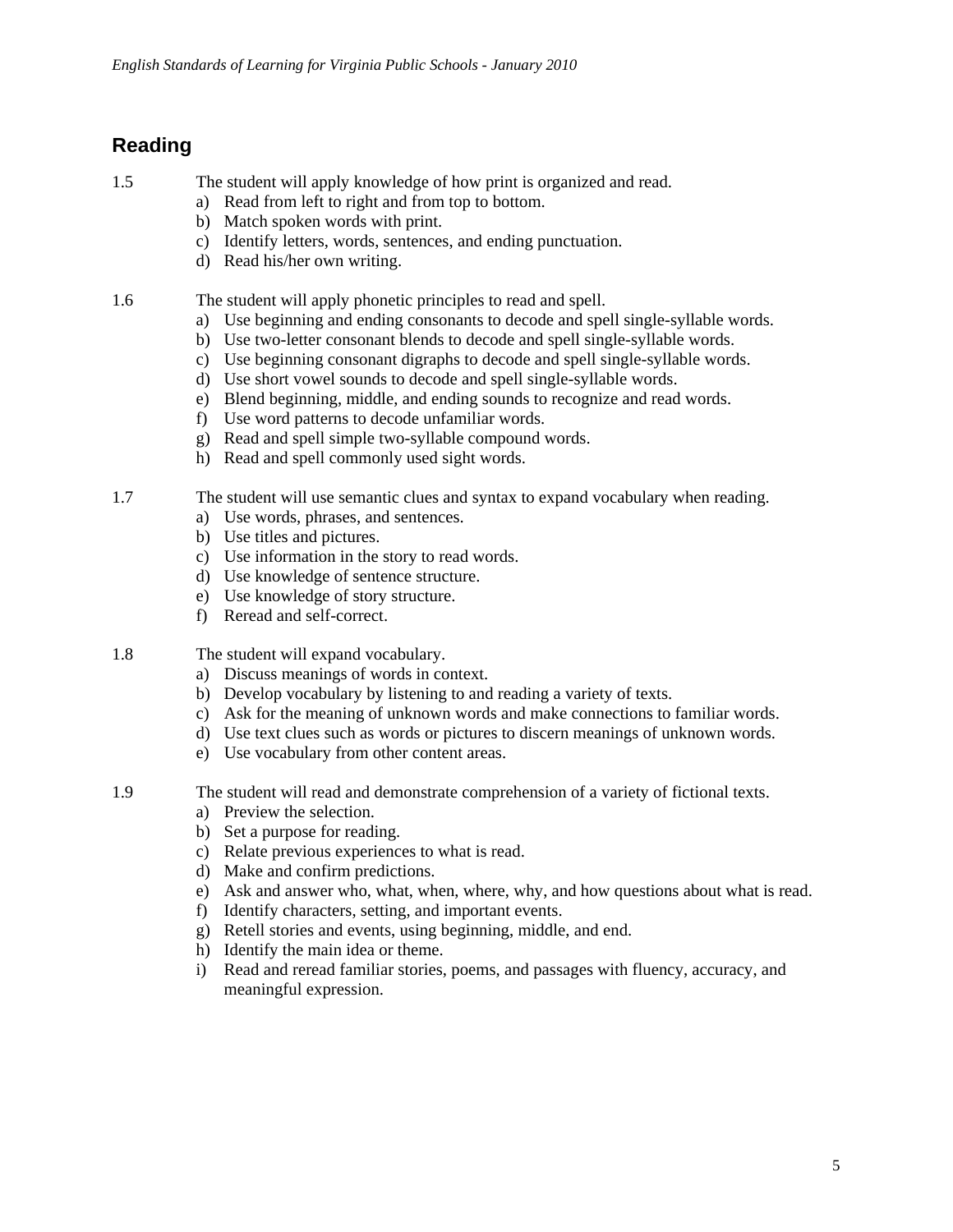- 1.10 The student will read and demonstrate comprehension of a variety of nonfiction texts.
	- a) Preview the selection.
	- b) Use prior and background knowledge as context for new learning.
	- c) Set a purpose for reading.
	- d) Identify text features such as pictures, headings, charts, and captions.
	- e) Make and confirm predictions.
	- f) Ask and answer who, what, where, when, why, and how questions about what is read.
	- g) Identify the main idea.
	- h) Read and reread familiar passages with fluency, accuracy, and meaningful expression.
- 1.11 The student will use simple reference materials.
	- a) Use knowledge of alphabetical order by first letter.
	- b) Use a picture dictionary to find meanings of unfamiliar words.

- 1.12 The student will print legibly.
	- a) Form letters accurately.
	- b) Space words within sentences.
	- c) Use the alphabetic code to write unknown words phonetically.
- 1.13 The student will write to communicate ideas for a variety of purposes.
	- a) Generate ideas.
	- b) Focus on one topic.
	- c) Revise by adding descriptive words when writing about people, places, things, and events.
	- d) Use complete sentences in final copies.
	- e) Begin each sentence with a capital letter and use ending punctuation in final copies.
	- f) Use correct spelling for commonly used sight words and phonetically regular words in final copies.
	- g) Share writing with others.
- 1.14 The student will use available technology for reading and writing.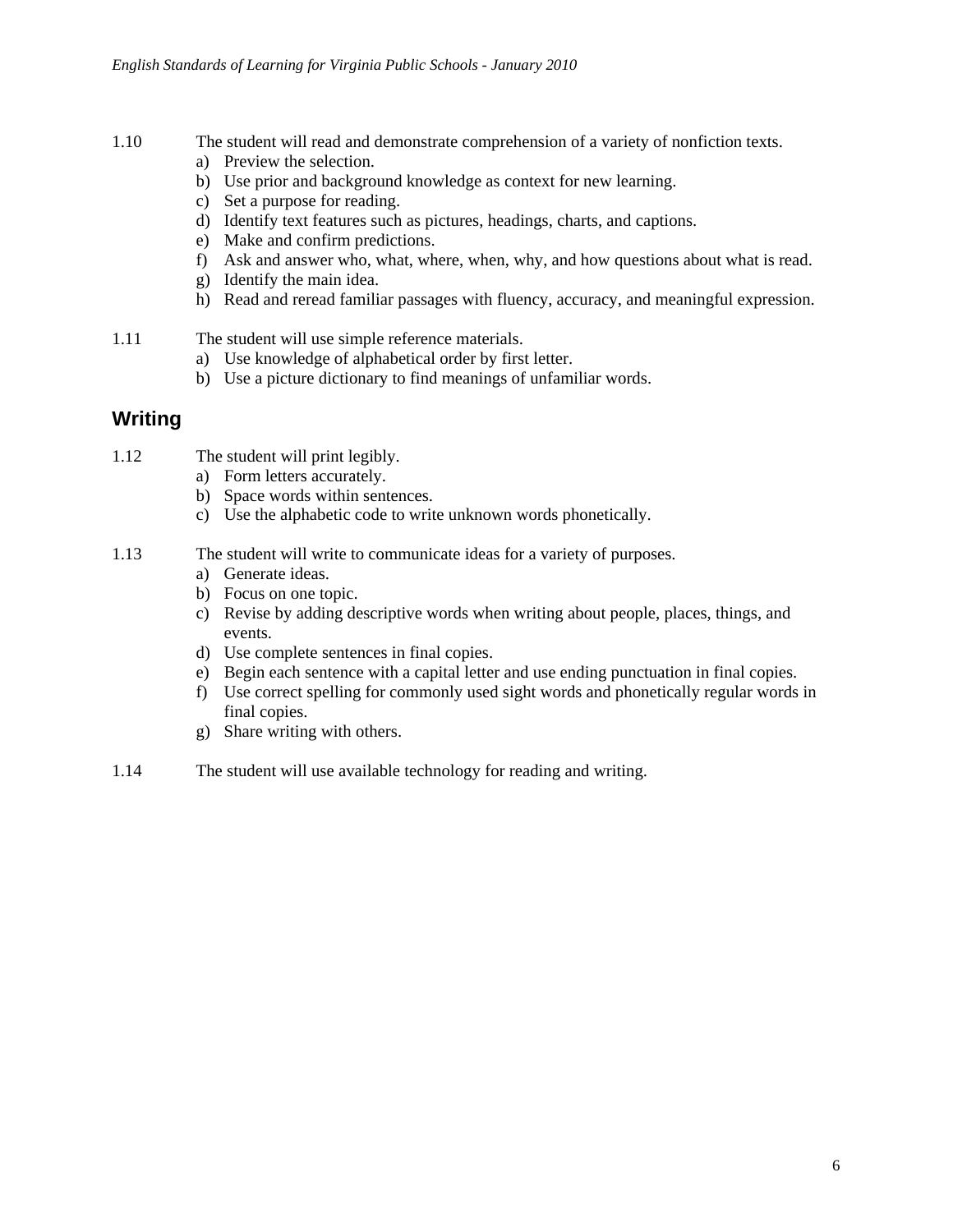# **Grade Two**

Reading continues to be a priority in second grade. The student will be immersed in an environment filled with fiction and nonfiction texts, which relate to all areas of the curriculum and interest. The student will expand vocabulary by speaking and listening effectively in classroom discussions, use a combination of strategies when reading, and read familiar selections with fluency and expression. The student will learn comprehension strategies for fiction and nonfiction texts. The student will be asked to identify main ideas, to make and confirm predictions, and to formulate questions about learning in all subjects, with emphasis on materials that reflect the Standards of Learning in mathematics, science, and history and social science. The student will write stories, letters, and simple explanations; apply simple grammatical principles to writing; and locate information in reference materials.

# **Oral Language**

- 2.1 The student will demonstrate an understanding of oral language structure.
	- a) Create oral stories to share with others.
	- b) Create and participate in oral dramatic activities.
	- c) Use correct verb tenses in oral communication.
	- d) Use increasingly complex sentence structures in oral communication.
	- e) Begin to self-correct errors in language use.
- 2.2 The student will expand understanding and use of word meanings.
	- a) Increase listening and speaking vocabularies.
	- b) Use words that reflect a growing range of interests and knowledge.
	- c) Clarify and explain words and ideas orally.
	- d) Identify and use synonyms and antonyms.
	- e) Use vocabulary from other content areas.
- 2.3 The student will use oral communication skills.
	- a) Use oral language for different purposes: to inform, to persuade, to entertain, to clarify, and to respond.
	- b) Share stories or information orally with an audience.
	- c) Participate as a contributor and leader in a group.
	- d) Retell information shared by others.
	- e) Follow three- and four-step directions.
	- f) Give three- and four-step directions.

2.4 The student will orally identify, produce, and manipulate various units of speech sounds within words.

- a) Count phonemes (sounds) within one-syllable words.
- b) Blend sounds to make one-syllable words.
- c) Segment one-syllable words into individual speech sounds (phonemes).
- d) Add or delete phonemes (sounds) to make words.
- e) Blend and segment multisyllabic words at the syllable level.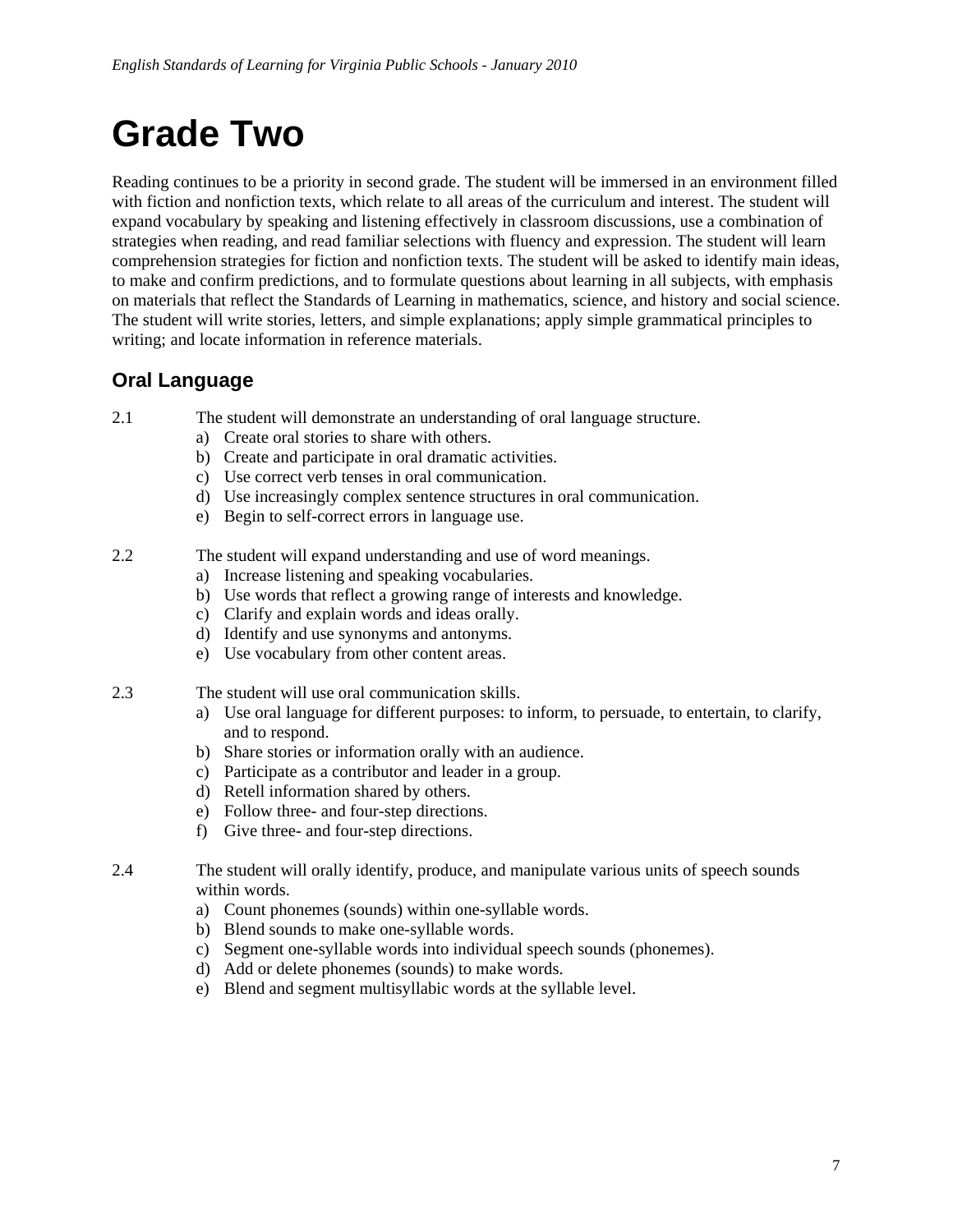2.5 The student will use phonetic strategies when reading and spelling.

- a) Use knowledge of consonants, consonant blends, and consonant digraphs to decode and spell words.
- b) Use knowledge of short, long, and r-controlled vowel patterns to decode and spell words.
- c) Decode regular multisyllabic words.
- 2.6 The student will use semantic clues and syntax to expand vocabulary when reading.
	- a) Use information in the story to read words.
	- b) Use knowledge of sentence structure.
	- c) Use knowledge of story structure and sequence.
	- d) Reread and self-correct.
- 2.7 The student will expand vocabulary when reading.
	- a) Use knowledge of homophones.
	- b) Use knowledge of prefixes and suffixes.
	- c) Use knowledge of antonyms and synonyms.
	- d) Discuss meanings of words and develop vocabulary by listening and reading a variety of texts.
	- e) Use vocabulary from other content areas.
- 2.8 The student will read and demonstrate comprehension of fictional texts.
	- a) Make and confirm predictions.
	- b) Relate previous experiences to the main idea.
	- c) Ask and answer questions about what is read.
	- d) Locate information to answer questions.
	- e) Describe characters, setting, and important events in fiction and poetry.
	- f) Identify the problem and solution.
	- g) Identify the main idea.
	- h) Summarize stories and events with beginning, middle, and end in the correct sequence.
	- i) Draw conclusions based on the text.
	- j) Read and reread familiar stories, poems, and passages with fluency, accuracy, and meaningful expression.
- 2.9 The student will read and demonstrate comprehension of nonfiction texts.
	- a) Preview the selection using text features.
	- b) Make and confirm predictions about the main idea.
	- c) Use prior and background knowledge as context for new learning.
	- d) Set purpose for reading.
	- e) Ask and answer questions about what is read.
	- f) Locate information to answer questions.
	- g) Identify the main idea.
	- h) Read and reread familiar passages with fluency, accuracy, and meaningful expression.
- 2.10 The student will demonstrate comprehension of information in reference materials.
	- a) Use table of contents.
	- b) Use pictures, captions, and charts.
	- c) Use dictionaries, glossaries, and indices.
	- d) Use online resources.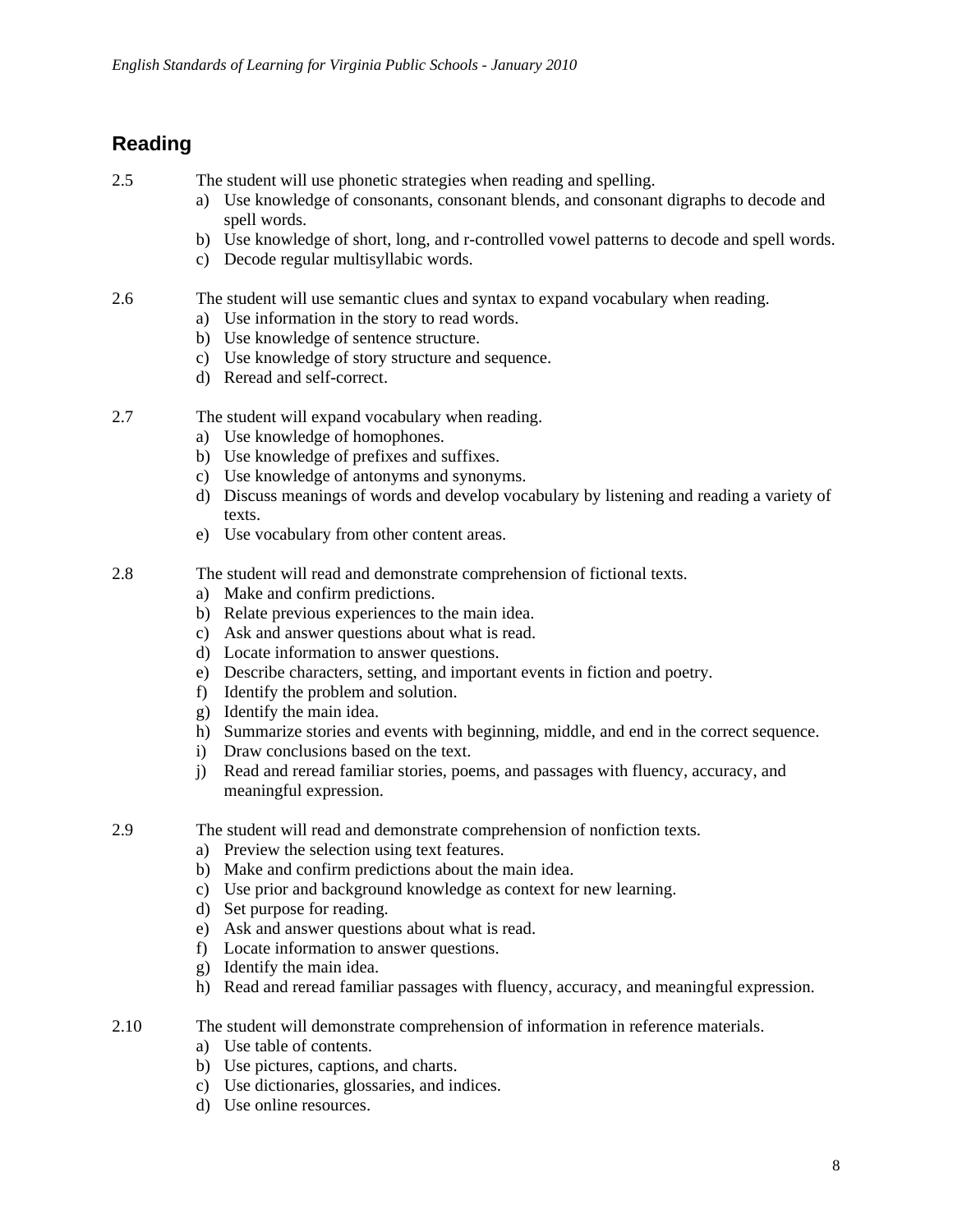- 2.11 The student will maintain legible printing and begin to make the transition to cursive.
- 2.12 The student will write stories, letters, and simple explanations.
	- a) Generate ideas before writing.
	- b) Organize writing to include a beginning, middle, and end for narrative and expository writing.
	- c) Expand writing to include descriptive detail.
	- d) Revise writing for clarity.
- 2.13 The student will edit writing for correct grammar, capitalization, punctuation, and spelling.
	- a) Recognize and use complete sentences.
	- b) Use and punctuate declarative, interrogative, and exclamatory sentences.
	- c) Capitalize all proper nouns and the word *I*.
	- d) Use singular and plural nouns and pronouns.
	- e) Use apostrophes in contractions and possessives.
	- f) Use contractions and singular possessives.
	- g) Use knowledge of simple abbreviations.
	- h) Use correct spelling for commonly used sight words, including compound words and regular plurals.
	- i) Use commas in the salutation and closing of a letter.
	- j) Use verbs and adjectives correctly in sentences.
- 2.14 The student will use available technology for reading and writing.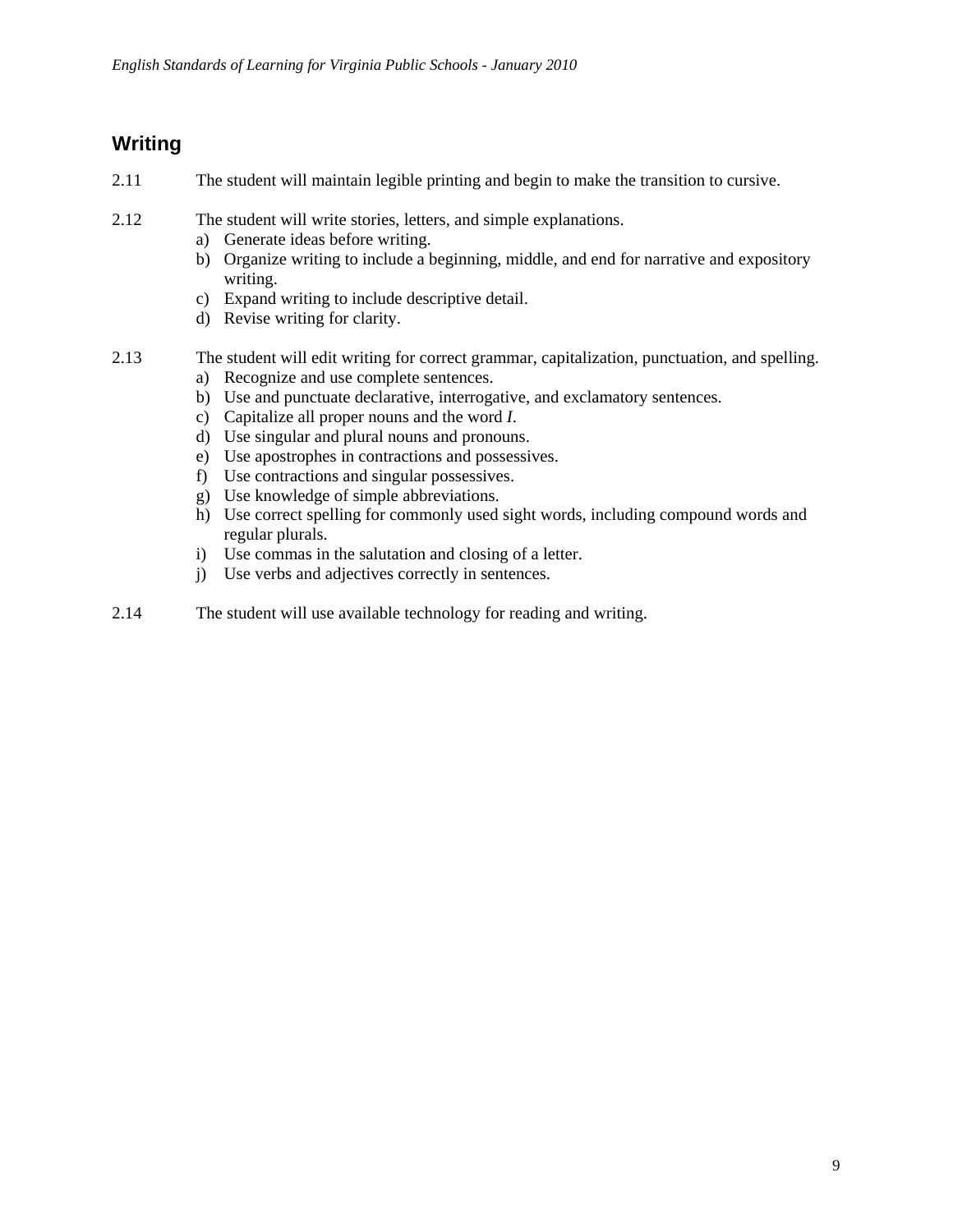# **Grade Three**

Reading continues to be a priority in third grade. Emphasis is on learning about words, reading text with fluency and expression, and learning comprehension strategies. The student will read a variety of fiction and nonfiction texts, which relate to all areas of the curriculum. The student will use effective communication skills in group activities and will present brief oral reports. Reading comprehension strategies will be applied in all subjects, with emphasis on materials that reflect the Standards of Learning in mathematics, science, and history and social science. The student will plan, draft, revise, and edit stories, simple explanations, and short reports. In addition, the student will gather and use information from print and electronic sources. The student also will write legibly in cursive.

# **Oral Language**

3.1 The student will use effective communication skills in group activities.

- a) Listen attentively by making eye contact, facing the speaker, asking questions, and summarizing what is said.
- b) Ask and respond to questions from teachers and other group members.
- c) Explain what has been learned.
- d) Use language appropriate for context.
- e) Increase listening and speaking vocabularies.
- 3.2 The student will present brief oral reports using visual media.
	- a) Speak clearly.
	- b) Use appropriate volume and pitch.
	- c) Speak at an understandable rate.
	- d) Organize ideas sequentially or around major points of information.
	- e) Use contextually appropriate language and specific vocabulary to communicate ideas.

### **Reading**

- 3.3 The student will apply word-analysis skills when reading.
	- a) Use knowledge of regular and irregular vowel patterns.
	- b) Decode regular multisyllabic words.
- 3.4 The student will expand vocabulary when reading.
	- a) Use knowledge of homophones.
	- b) Use knowledge of roots, affixes, synonyms, and antonyms.
	- c) Apply meaning clues, language structure, and phonetic strategies.
	- d) Use context to clarify meaning of unfamiliar words.
	- e) Discuss meanings of words and develop vocabulary by listening and reading a variety of texts.
	- f) Use vocabulary from other content areas.
	- g) Use word reference resources including the glossary, dictionary, and thesaurus.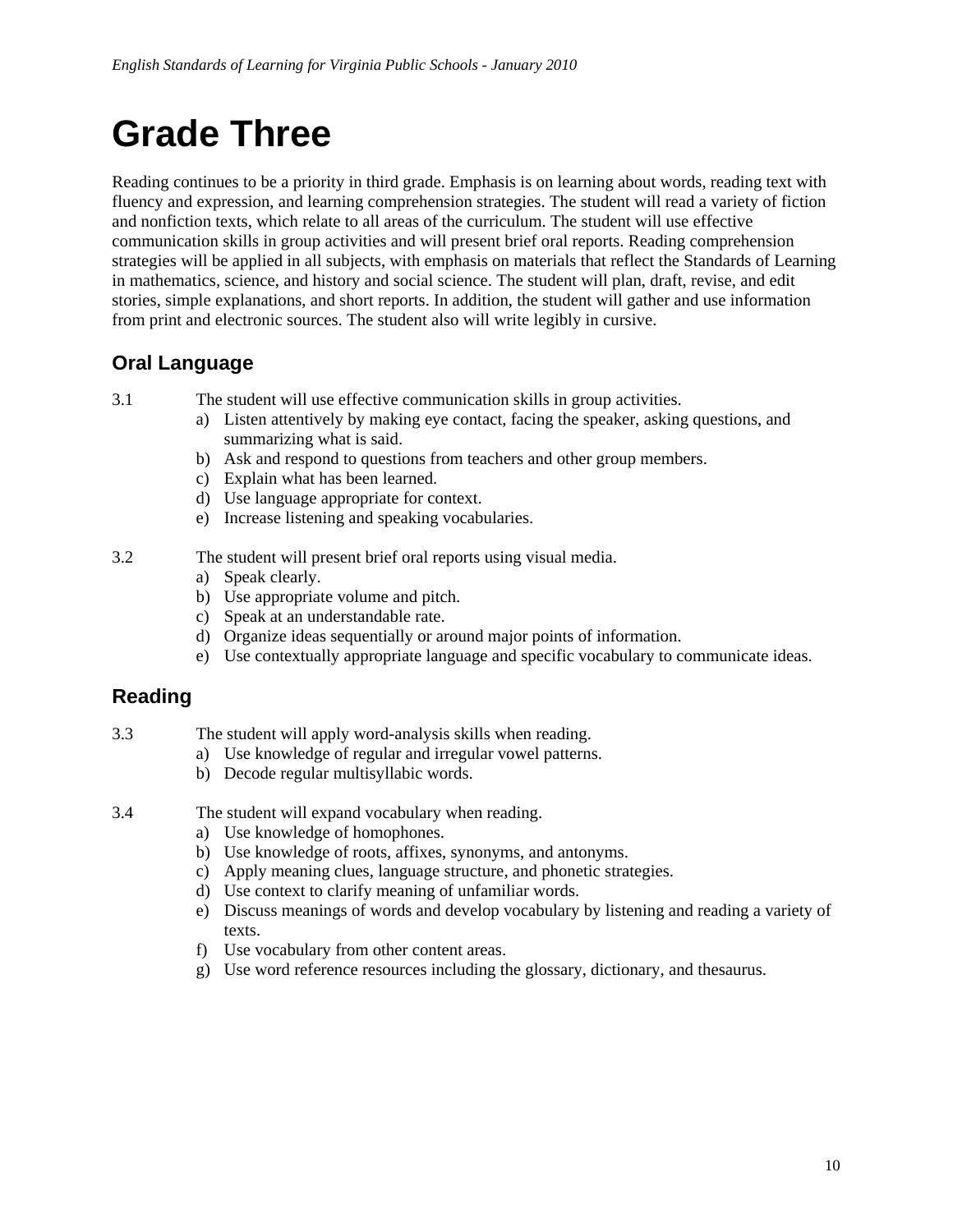- 
- 3.5 The student will read and demonstrate comprehension of fictional text and poetry.
	- a) Set a purpose for reading.
	- b) Make connections between previous experiences and reading selections.
	- c) Make, confirm, or revise predictions.
	- d) Compare and contrast settings, characters, and events.
	- e) Identify the author's purpose.
	- f) Ask and answer questions about what is read.
	- g) Draw conclusions about text.
	- h) Identify the problem and solution.
	- i) Identify the main idea.
	- j) Identify supporting details.
	- k) Use reading strategies to monitor comprehension throughout the reading process.
	- l) Differentiate between fiction and nonfiction.
	- m) Read with fluency and accuracy.

3.6 The student will continue to read and demonstrate comprehension of nonfiction texts.

- a) Identify the author's purpose.
- b) Use prior and background knowledge as context for new learning.
- c) Preview and use text features.
- d) Ask and answer questions about what is read.
- e) Draw conclusions based on text.
- f) Summarize major points found in nonfiction texts.
- g) Identify the main idea.
- h) Identify supporting details.
- i) Compare and contrast the characteristics of biographies and autobiographies.
- j) Use reading strategies to monitor comprehension throughout the reading process.
- k) Identify new information gained from reading.
- l) Read with fluency and accuracy.
- 3.7 The student will demonstrate comprehension of information from a variety of print and electronic resources.
	- a) Use encyclopedias and other reference books, including online reference materials.
	- b) Use table of contents, indices, and charts.

#### **Writing**

- 3.8 The student will write legibly in cursive.
- 3.9 The student will write for a variety of purposes.
	- a) Identify the intended audience.
	- b) Use a variety of prewriting strategies.
	- c) Write a clear topic sentence focusing on the main idea.
	- d) Write a paragraph on the same topic.
	- e) Use strategies for organization of information and elaboration according to the type of writing.
	- f) Include details that elaborate the main idea.
	- g) Revise writing for clarity of content using specific vocabulary and information.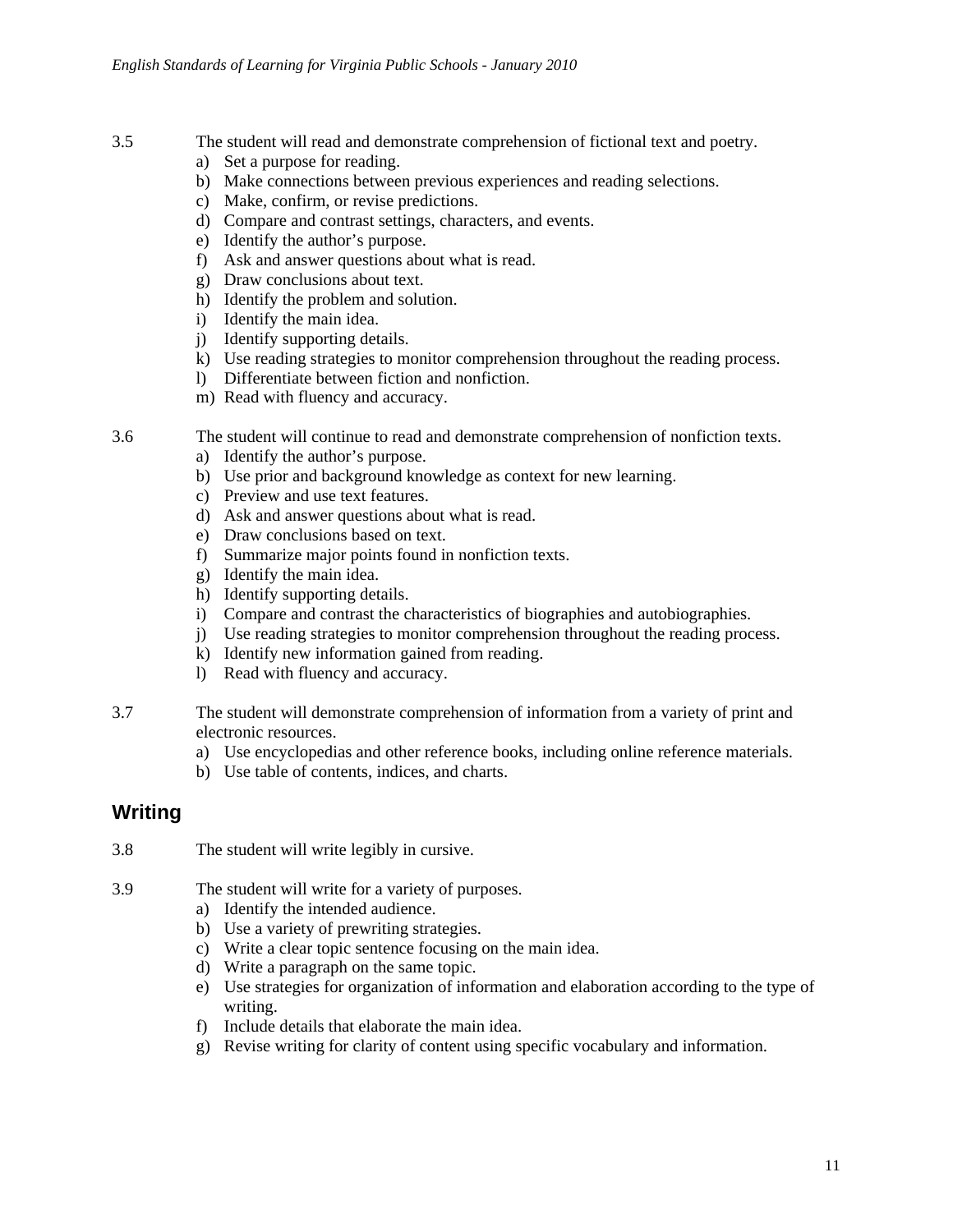- 3.10 The student will edit writing for correct grammar, capitalization, punctuation, and spelling.
	- a) Use complete sentences.
	- b) Use transition words to vary sentence structure.
	- c) Use the word *I* in compound subjects.
	- d) Use past and present verb tense.
	- e) Use singular possessives.
	- f) Use commas in a simple series.
	- g) Use simple abbreviations.
	- h) Use apostrophes in contractions with pronouns and in possessives.
	- i) Use the articles *a*, *an*, and *the* correctly.
	- j) Use correct spelling for frequently used sight words, including irregular plurals.
- 3.11 The student will write a short report.
	- a) Construct questions about the topic.
	- b) Identify appropriate resources.
	- c) Collect and organize information about the topic into a short report.
	- d) Understand the difference between plagiarism and using own words.
- 3.12 The student will use available technology for reading and writing.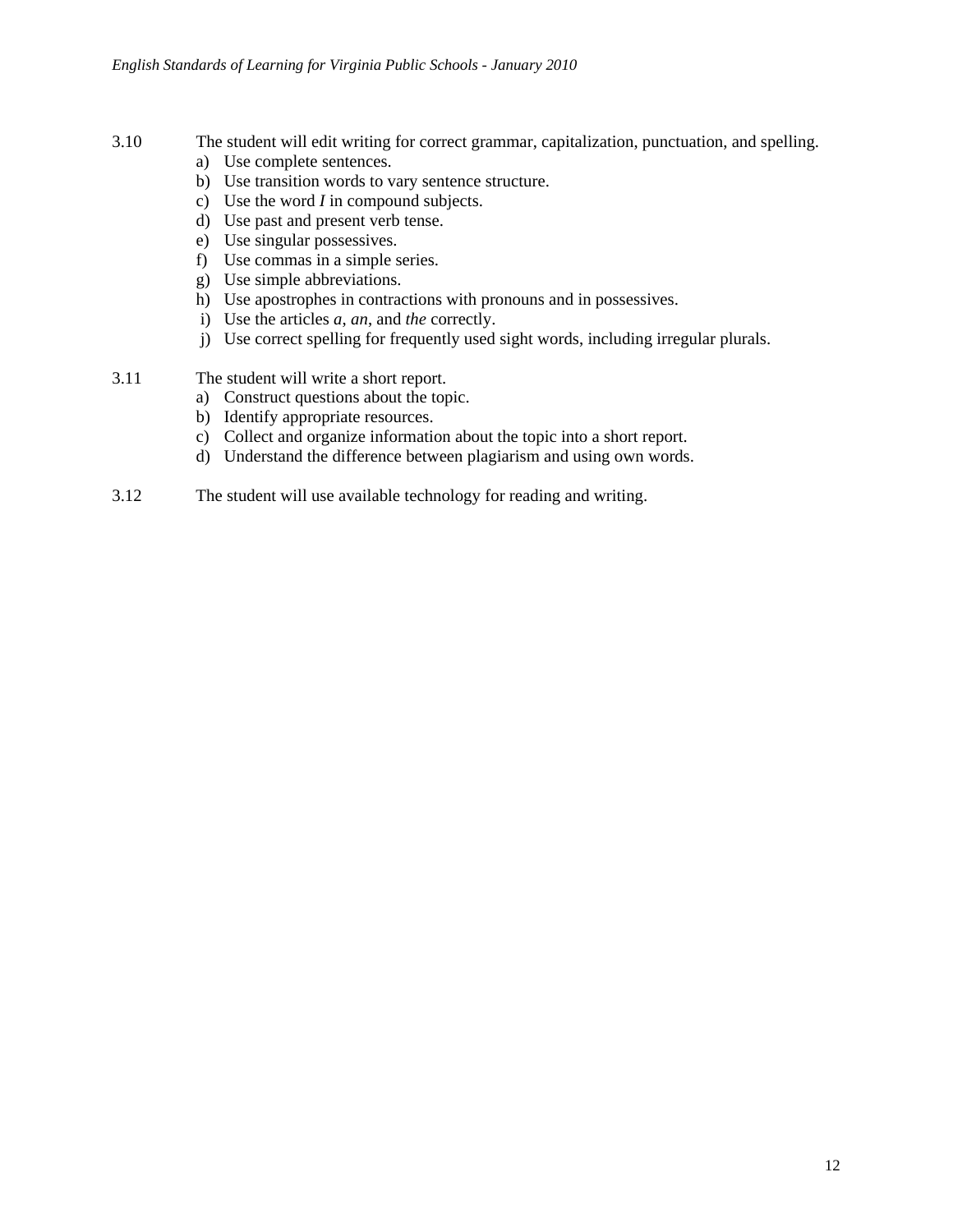# **Grade Four**

In fourth grade, reading and writing skills support an increased emphasis on content-area learning and utilization of a variety of resources to locate and read primary sources of information. A significant percentage of reading material will relate to the study of mathematics, science, and history and social science. The student will use text organizers, summarize information, formulate questions, and draw conclusions to demonstrate reading comprehension. The student will also read classic and contemporary literature selections by a variety of authors. The student will continue to increase communication skills in large- and small-group settings. The introduction of media messages will begin in fourth grade and continue in fifth grade. Additionally, the student will plan, draft, revise, and edit narratives and explanations. The student will routinely use word references while writing. The student will demonstrate comprehension of information resources to research a topic and understand the difference between plagiarism and using his/her own words.

# **Communication: Speaking, Listening, Media Literacy**

- 
- 4.1 The student will use effective oral communication skills in a variety of settings.
	- a) Present accurate directions to individuals and small groups.
	- b) Contribute to group discussions across content areas.
	- c) Seek ideas and opinions of others.
	- d) Use evidence to support opinions.
	- e) Use grammatically correct language and specific vocabulary to communicate ideas.
	- f) Communicate new ideas to others.
	- g) Demonstrate the ability to collaborate with diverse teams.
	- h) Demonstrate the ability to work independently.
- 4.2 The student will make and listen to oral presentations and reports.
	- a) Use subject-related information and vocabulary.
	- b) Listen to and record information.
	- c) Organize information for clarity.
	- d) Use language and style appropriate to the audience, topic, and purpose.
- 4.3 The student will learn how media messages are constructed and for what purposes.
	- a) Differentiate between auditory, visual, and written media messages.
	- b) Identify the characteristics of various media messages.

# **Reading**

- 4.4 The student will expand vocabulary when reading.
	- a) Use context to clarify meanings of unfamiliar words.
	- b) Use knowledge of roots, affixes, synonyms, antonyms, and homophones.
	- c) Use word-reference materials, including the glossary, dictionary, and thesaurus.
	- d) Develop vocabulary by listening to and reading a variety of texts.
	- e) Use vocabulary from other content areas.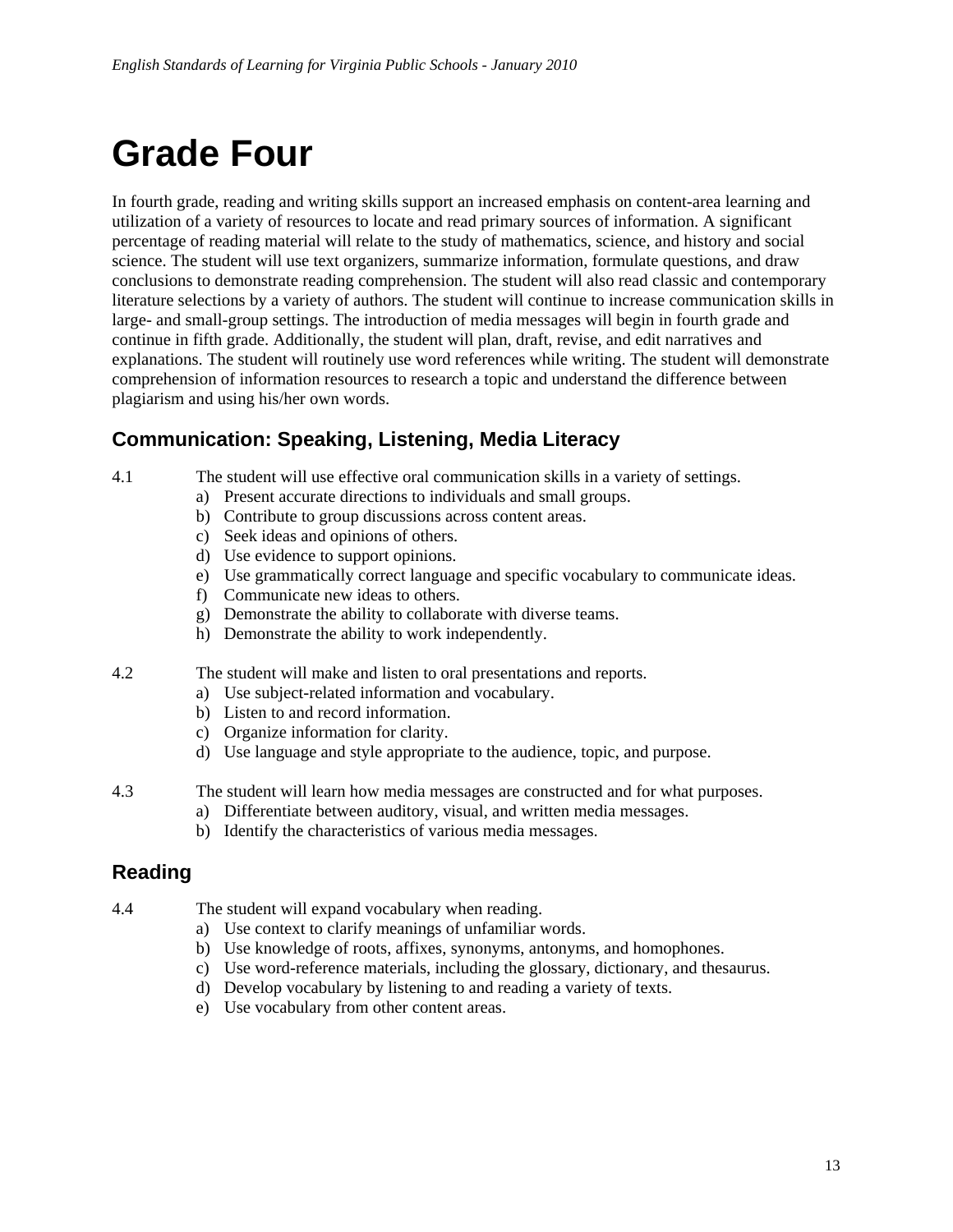- 4.5 The student will read and demonstrate comprehension of fictional texts, narrative nonfiction texts, and poetry.
	- a) Explain the author's purpose.
	- b) Describe how the choice of language, setting, characters, and information contributes to the author's purpose.
	- c) Identify the main idea.
	- d) Summarize supporting details.
	- e) Identify the problem and solution.
	- f) Describe the relationship between text and previously read materials.
	- g) Identify sensory words.
	- h) Draw conclusions/make inferences about text.
	- i) Make, confirm, or revise predictions.
	- j) Identify cause and effect relationships.
	- k) Use reading strategies throughout the reading process to monitor comprehension.
	- l) Read with fluency and accuracy.

4.6 The student will read and demonstrate comprehension of nonfiction texts.

- a) Use text structures, such as type, headings, and graphics, to predict and categorize information in both print and digital texts.
- b) Formulate questions that might be answered in the selection.
- c) Explain the author's purpose.
- d) Identify the main idea.
- e) Summarize supporting details.
- f) Draw conclusions and make simple inferences using textual information as support.
- g) Distinguish between cause and effect.
- h) Distinguish between fact and opinion.
- i) Use prior knowledge and build additional background knowledge as context for new learning.
- j) Identify new information gained from reading.
- k) Use reading strategies throughout the reading process to monitor comprehension.
- l) Read with fluency and accuracy.

#### **Writing**

4.7 The student will write cohesively for a variety of purposes.

- a) Identify intended audience.
- b) Focus on one aspect of a topic.
- c) Use a variety of pre-writing strategies.
- d) Organize writing to convey a central idea.
- e) Recognize different modes of writing have different patterns of organization.
- f) Write a clear topic sentence focusing on the main idea.
- g) Write two or more related paragraphs on the same topic.
- h) Use transition words for sentence variety.
- i) Utilize elements of style, including word choice and sentence variation.
- j) Revise writing for clarity of content using specific vocabulary and information.
- k) Include supporting details that elaborate the main idea.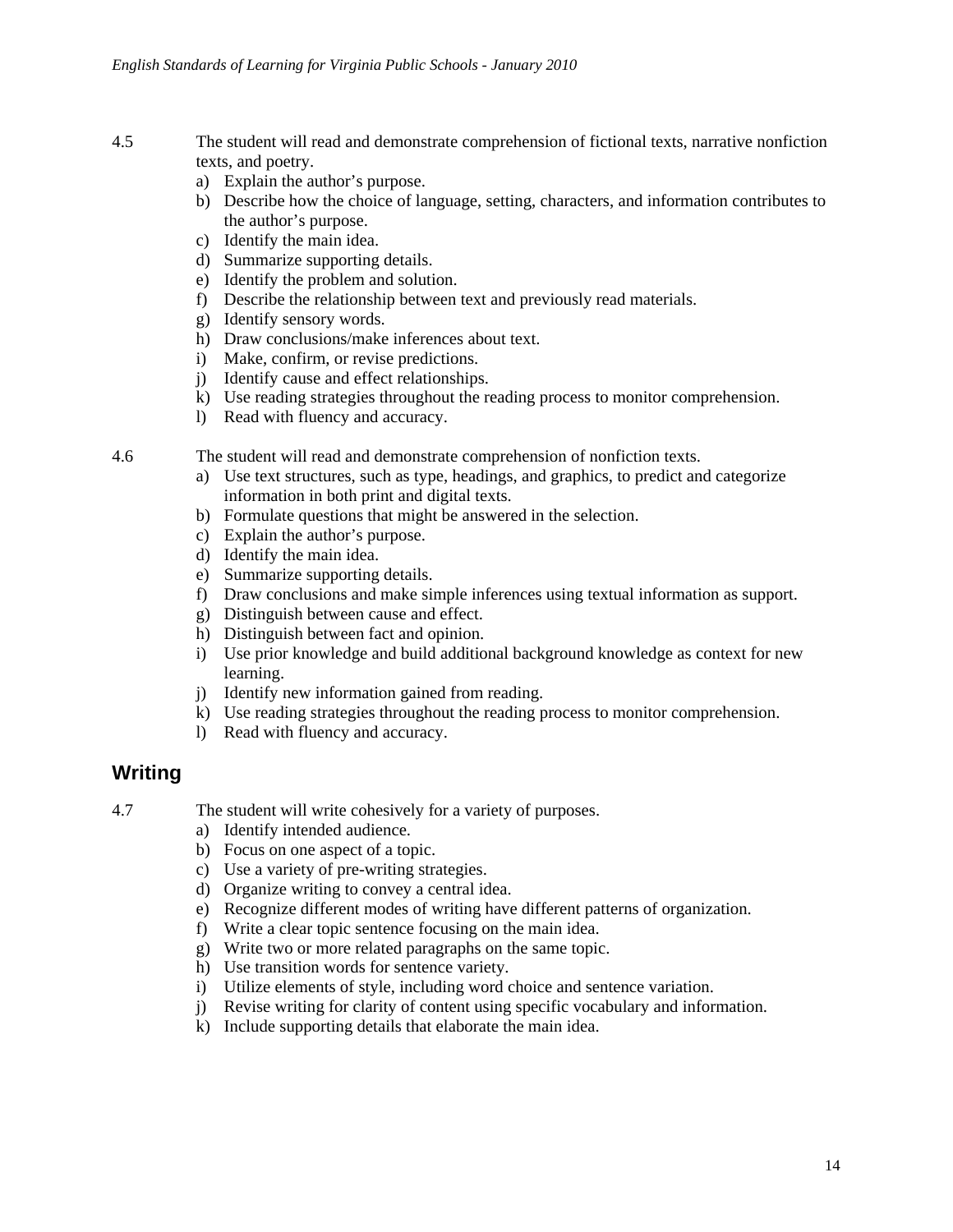- 4.8 The student will edit writing for correct grammar, capitalization, spelling, punctuation, sentence structure, and paragraphing.
	- a) Use subject-verb agreement.
	- b) Include prepositional phrases.
	- c) Eliminate double negatives.
	- d) Use noun-pronoun agreement.
	- e) Use commas in series, dates, and addresses.
	- f) Incorporate adjectives and adverbs.
	- g) Use correct spelling for frequently used words, including common homophones.
	- h) Use singular possessives.

#### **Research**

4.9 The student will demonstrate comprehension of information resources to research a topic.

- a) Construct questions about a topic.
- b) Collect information from multiple resources including online, print, and media.
- c) Use technology as a tool to organize, evaluate, and communicate information.
- d) Give credit to sources used in research.
- e) Understand the difference between plagiarism and using own words.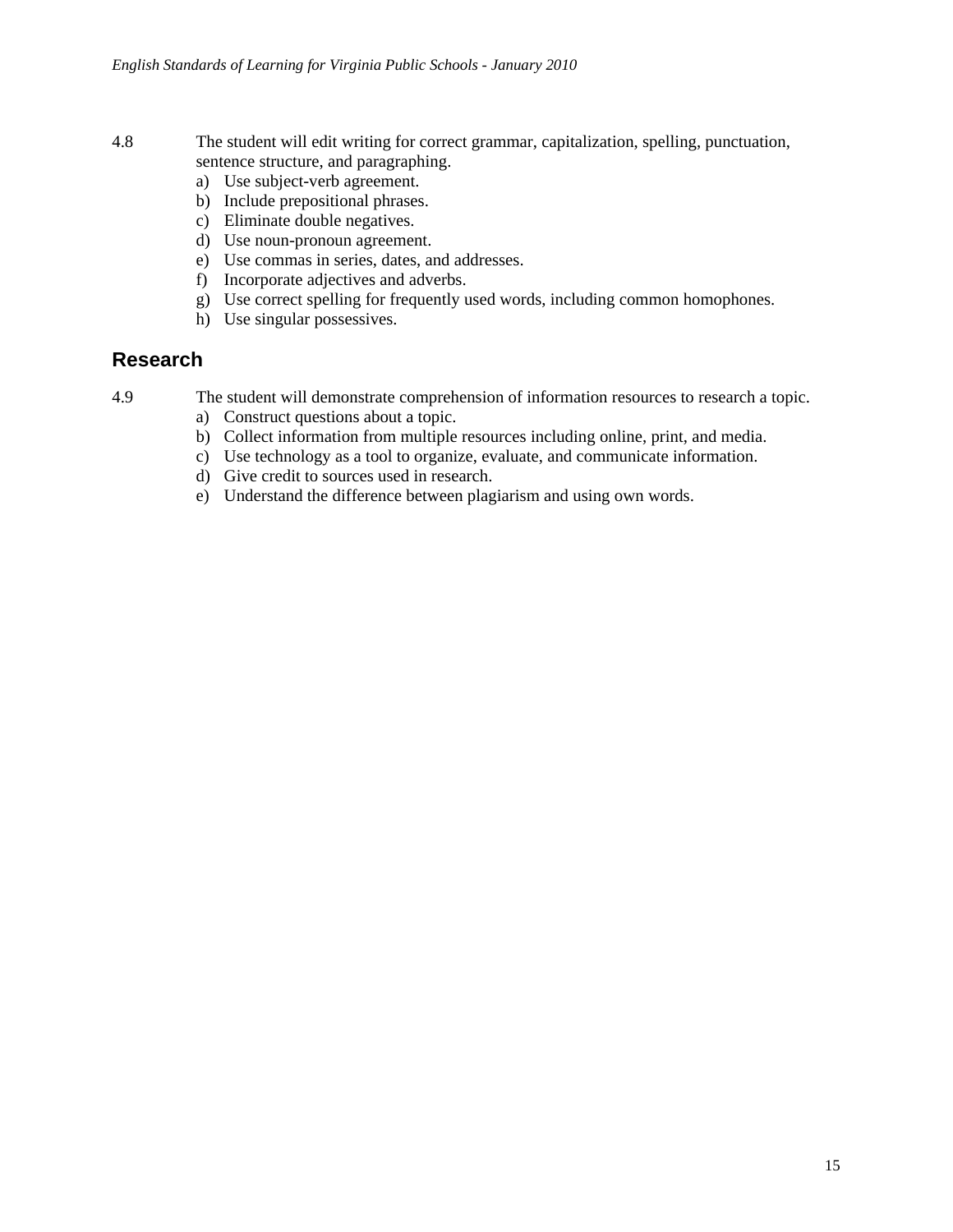# **Grade Five**

In fifth grade, reading and writing skills continue to support an increased emphasis on content-area learning and utilization of a variety of resources to locate and read primary sources of information. The student will read texts in all subjects and will acquire information to answer questions, generate hypotheses, make inferences, support opinions, confirm predictions, compare and contrast relationships, and formulate conclusions. The student will continue to develop an appreciation for literature by reading a variety of fiction and nonfiction selections. The student will continue to increase communication skills used in learning activities and create a project using online, print, and media resources. The student will use oral and written communication skills to describe key concepts and information contained in the mathematics, science, and history and social science Standards of Learning. In addition, the student will plan, draft, revise, and edit writings to describe, to entertain, to explain, and to persuade. The student will define the meaning and consequences of plagiarism.

# **Communication: Speaking, Listening, Media Literacy**

5.1 The student will listen, draw conclusions, and share responses in subject-related group learning activities.

- a) Participate in and contribute to discussions across content areas.
- b) Organize information to present in reports of group activities.
- c) Summarize information gathered in group activities.
- d) Communicate new ideas to others.
- e) Demonstrate the ability to collaborate with diverse teams.
- f) Demonstrate the ability to work independently.
- 5.2 The student will use effective verbal and nonverbal communication skills to deliver planned oral presentations.
	- a) Maintain eye contact with listeners.
	- b) Use gestures to support, accentuate, and dramatize verbal message.
	- c) Use facial expressions to support and dramatize verbal message.
	- d) Use posture appropriate for communication setting.
	- e) Determine appropriate content for audience.
	- f) Organize content sequentially around major ideas.
	- g) Summarize main points as they relate to main idea or supporting details.
	- h) Incorporate visual media to support the presentation.
	- i) Use language and style appropriate to the audience, topic, and purpose.
- 5.3 The student will learn how media messages are constructed and for what purposes.
	- a) Differentiate between auditory, visual, and written media messages.
	- b) Identify the characteristics and effectiveness of a variety of media messages.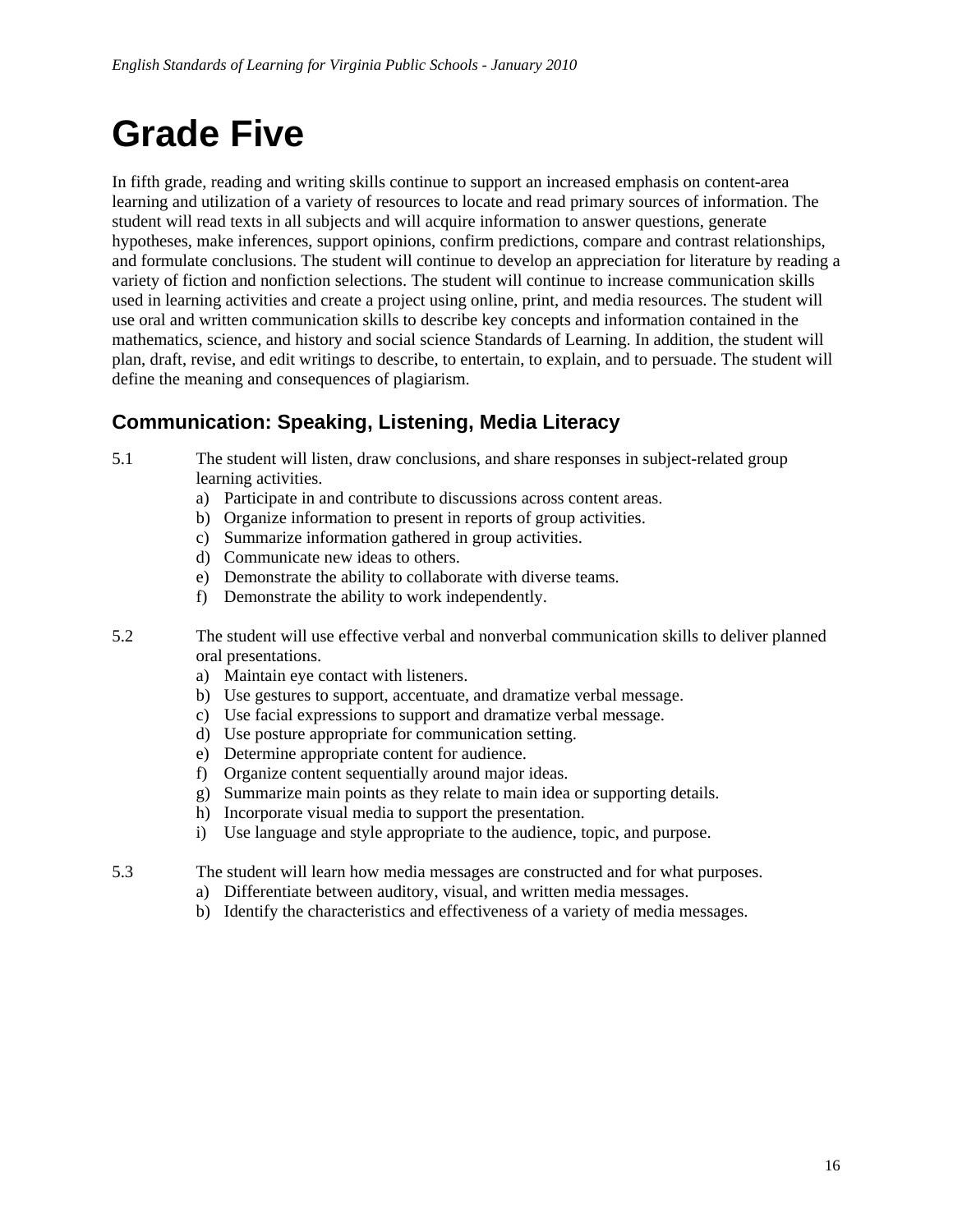5.4 The student will expand vocabulary when reading.

- a) Use context to clarify meaning of unfamiliar words and phrases.
- b) Use context and sentence structure to determine meanings and differentiate among multiple meanings of words.
- c) Use knowledge of roots, affixes, synonyms, antonyms, and homophones.
- d) Identify an author's use of figurative language.
- e) Use dictionary, glossary, thesaurus, and other word-reference materials.
- f) Develop vocabulary by listening to and reading a variety of texts.
- g) Study word meanings across content areas.
- 5.5 The student will read and demonstrate comprehension of fictional texts, narrative nonfiction, and poetry.
	- a) Describe the relationship between text and previously read materials.
	- b) Describe character development.
	- c) Describe the development of plot and explain the resolution of conflict(s).
	- d) Describe the characteristics of free verse, rhymed, and patterned poetry.
	- e) Describe how an author's choice of vocabulary contributes to the author's style.
	- f) Identify and ask questions that clarify various points of view.
	- g) Identify main idea.
	- h) Summarize supporting details from text.
	- i) Draw conclusions and make inferences from text.
	- j) Identify cause and effect relationships.
	- k) Make, confirm, or revise predictions.
	- l) Use reading strategies throughout the reading process to monitor comprehension.
	- m) Read with fluency and accuracy.

5.6 The student will read and demonstrate comprehension of nonfiction texts.

- a) Use text organizers, such as type, headings, and graphics, to predict and categorize information in both print and digital texts.
- b) Use prior knowledge and build additional background knowledge as context for new learning.
- c) Skim materials to develop a general overview of content and to locate specific information.
- d) Identify the main idea of nonfiction texts.
- e) Summarize supporting details in nonfiction texts.
- f) Identify structural patterns found in nonfiction.
- g) Locate information to support opinions, predictions, and conclusions.
- h) Identify cause and effect relationships following transition words signaling the pattern.
- i) Differentiate between fact and opinion.
- j) Identify, compare, and contrast relationships.
- k) Identify new information gained from reading.
- l) Use reading strategies throughout the reading process to monitor comprehension.
- m) Read with fluency and accuracy.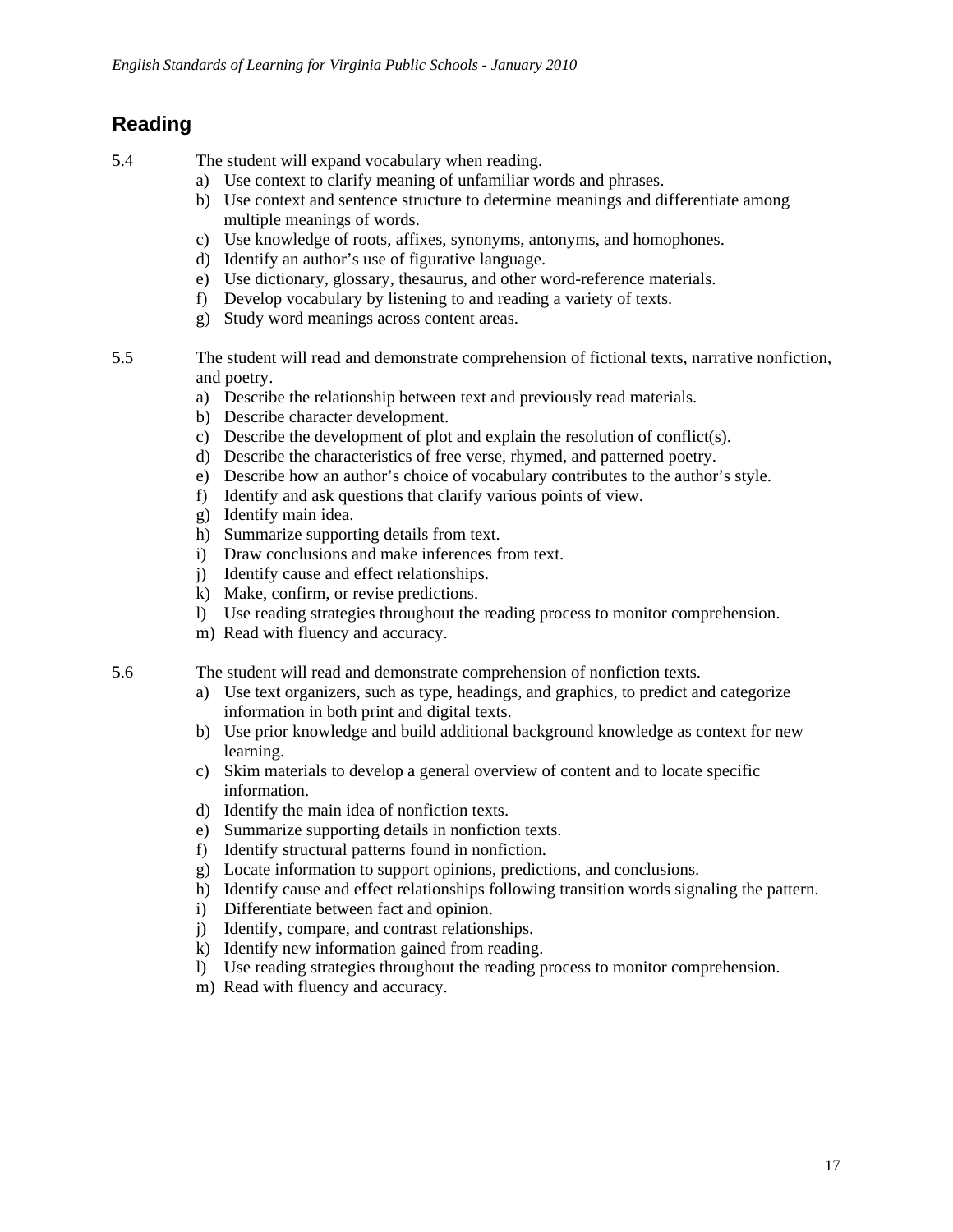- 5.7 The student will write for a variety of purposes: to describe, to inform, to entertain, to explain, and to persuade.
	- a) Identify intended audience.
	- b) Use a variety of prewriting strategies.
	- c) Organize information to convey a central idea.
	- d) Write a clear topic sentence focusing on the main idea.
	- e) Write multiparagraph compositions.
	- f) Use precise and descriptive vocabulary to create tone and voice.
	- g) Vary sentence structure by using transition words.
	- h) Revise for clarity of content using specific vocabulary and information.
	- i) Include supporting details that elaborate the main idea.
- 5.8 The student will edit writing for correct grammar, capitalization, spelling, punctuation, sentence structure, and paragraphing.
	- a) Use plural possessives.
	- b) Use adjective and adverb comparisons.
	- c) Identify and use interjections.
	- d) Use apostrophes in contractions and possessives.
	- e) Use quotation marks with dialogue.
	- f) Use commas to indicate interrupters.
	- g) Use a hyphen to divide words at the end of a line.
	- h) Edit for fragments and run-on sentences.
	- i) Eliminate double negatives.
	- j) Use correct spelling of commonly used words.
	- k) Identify and use conjunctions.

#### **Research**

- 5.9 The student will find, evaluate, and select appropriate resources for a research product.
	- a) Construct questions about a topic.
	- b) Collect information from multiple resources including online, print, and media.
	- c) Use technology as a tool to research, organize, evaluate, and communicate information.
	- d) Organize information presented on charts, maps, and graphs.
	- e) Develop notes that include important concepts, summaries, and identification of information sources.
	- f) Give credit to sources used in research.
	- g) Define the meaning and consequences of plagiarism.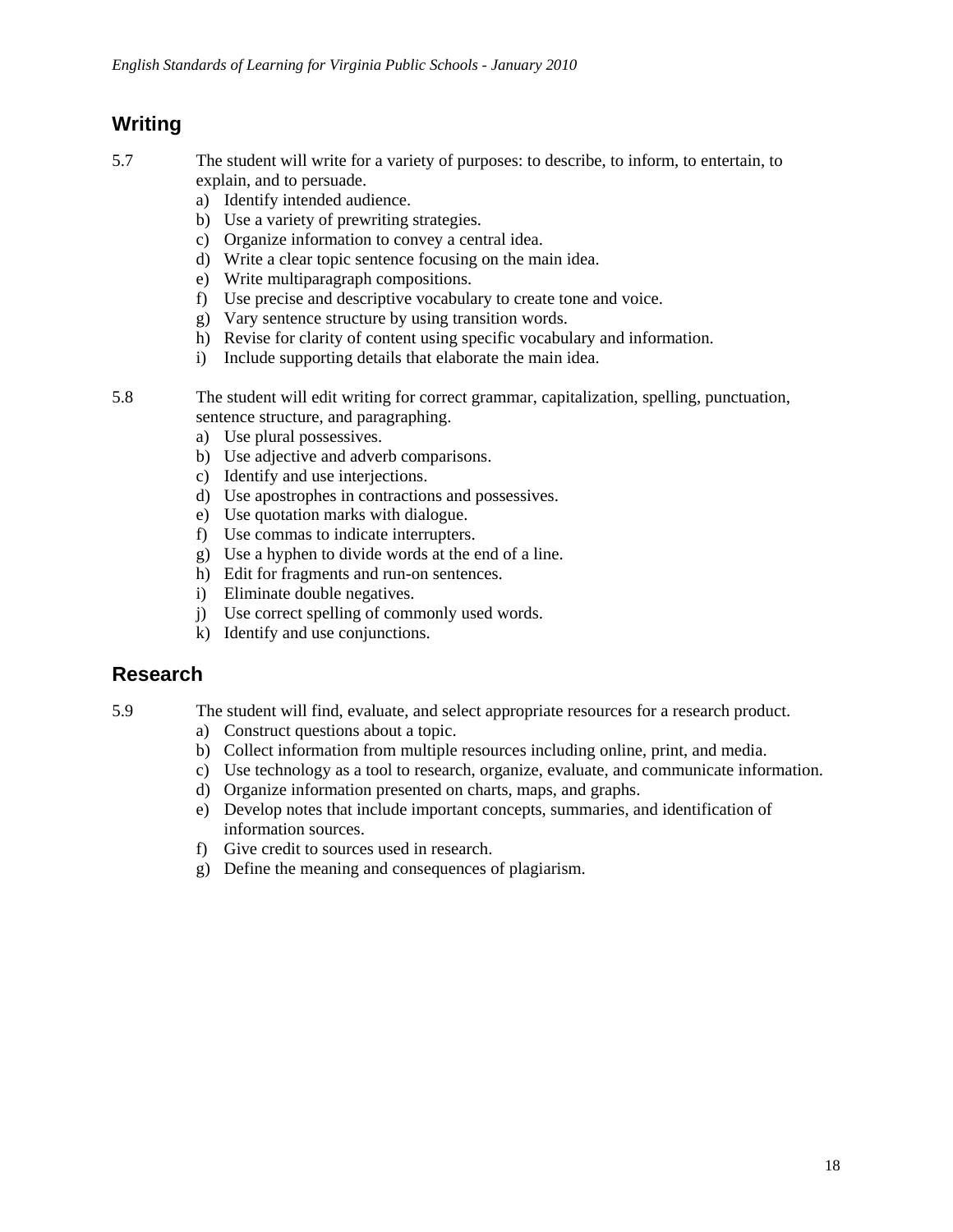# **Grade Six**

The sixth-grade student will be an active participant in classroom discussions. The student will present personal opinions, understand differing viewpoints, distinguish between fact and opinion, and analyze the effectiveness of group communication. The student will continue in the study of the elements of media literacy as introduced in earlier grades. The student will begin the study of word origins and continue vocabulary development. The student will read independently a variety of fiction and nonfiction texts, including a significant number of classic works, for appreciation and comprehension. The student will also plan, draft, revise, and edit narratives, descriptions, and explanations, with attention to composition and style as well as sentence formation, usage, and mechanics. The student will also demonstrate correct use of language, spelling, and mechanics by applying grammatical conventions in writing and speaking. In addition, technology will be used as a tool to research, organize, and communicate information. As in earlier grades, the meaning and consequences of plagiarism will be stressed.

# **Communication: Speaking, Listening, Media Literacy**

- 6.1 The student will participate in and contribute to small-group activities.
	- a) Communicate as leader and contributor.
	- b) Evaluate own contributions to discussions.
	- c) Summarize and evaluate group activities.
	- d) Analyze the effectiveness of participant interactions.

#### 6.2 The student will present, listen critically, and express opinions in oral presentations.

- a) Distinguish between fact and opinion.
- b) Compare and contrast viewpoints.
- c) Present a convincing argument.
- d) Paraphrase and summarize what is heard.
- e) Use language and vocabulary appropriate to audience, topic, and purpose.
- 6.3 The student will understand the elements of media literacy.
	- a) Compare and contrast auditory, visual, and written media messages.
	- b) Identify the characteristics and effectiveness of a variety of media messages.
	- c) Craft and publish audience-specific media messages.

### **Reading**

- 6.4 The student will read and learn the meanings of unfamiliar words and phrases within authentic texts.
	- a) Identify word origins and derivations.
	- b) Use roots, cognates, affixes, synonyms, and antonyms to expand vocabulary.
	- c) Use context and sentence structure to determine meanings and differentiate among multiple meanings of words.
	- d) Identify and analyze figurative language.
	- e) Use word-reference materials.
	- f) Extend general and specialized vocabulary through speaking, listening, reading, and writing.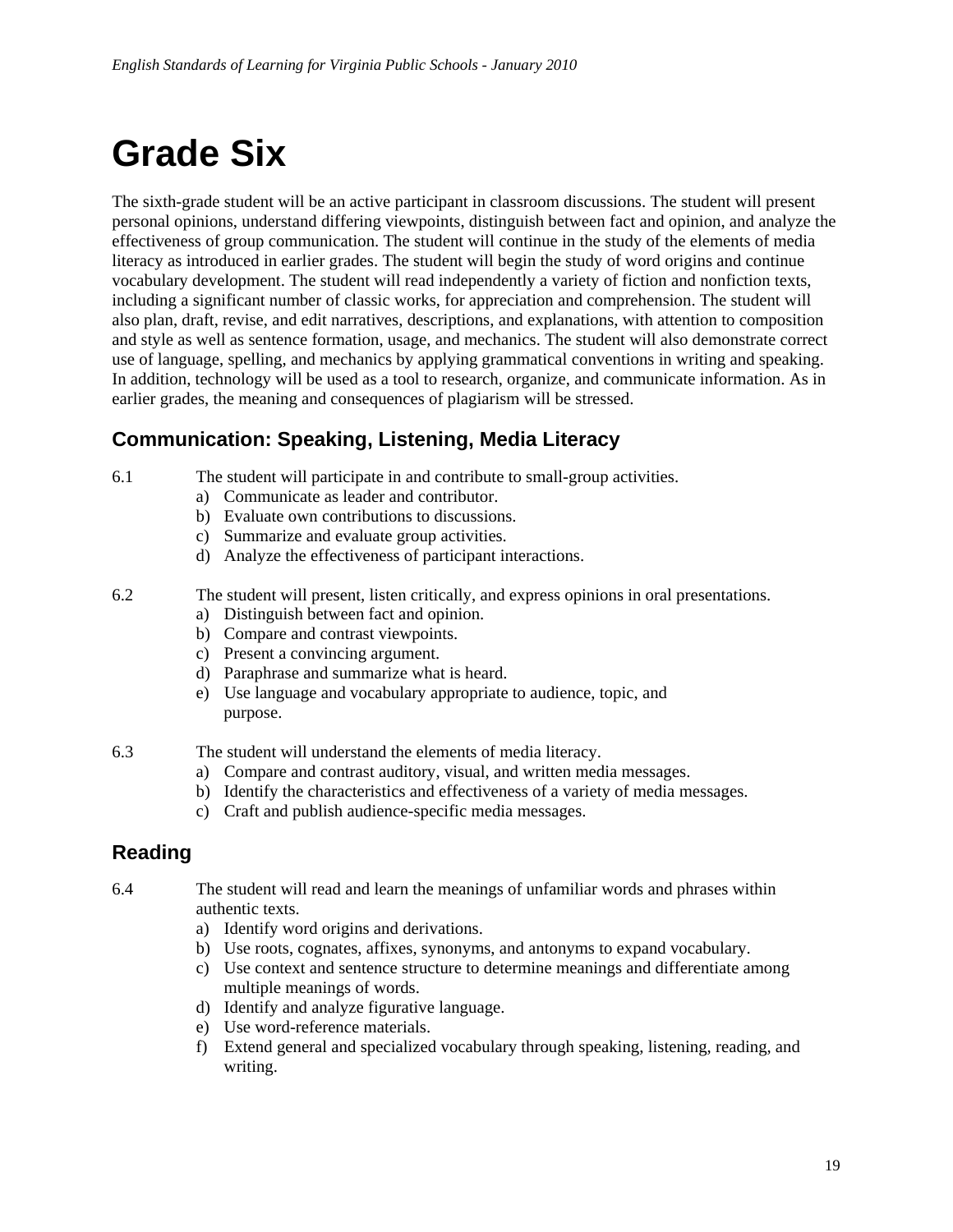- 6.5 The student will read and demonstrate comprehension of a variety of fictional texts, narrative nonfiction, and poetry.
	- a) Identify the elements of narrative structure, including setting, character, plot, conflict, and theme.
	- b) Make, confirm, and revise predictions.
	- c) Describe how word choice and imagery contribute to the meaning of a text.
	- d) Describe cause and effect relationships and their impact on plot.
	- e) Use prior and background knowledge as context for new learning.
	- f) Use information in the text to draw conclusions and make inferences.
	- g) Explain how character and plot development are used in a selection to support a central conflict or story line.
	- h) Identify the main idea.
	- i) Identify and summarize supporting details.
	- j) Identify and analyze the author's use of figurative language.
	- k) Identify transitional words and phrases that signal an author's organizational pattern.
	- l) Use reading strategies to monitor comprehension throughout the reading process.

6.6 The student will read and demonstrate comprehension of a variety of nonfiction texts.

- a) Use text structures such as type, headings, and graphics to predict and categorize information in both print and digital texts.
- b) Use prior knowledge and build additional background knowledge as context for new learning.
- c) Identify questions to be answered.
- d) Make, confirm, or revise predictions.
- e) Draw conclusions and make inferences based on explicit and implied information.
- f) Differentiate between fact and opinion.
- g) Identify main idea.
- h) Summarize supporting details.
- i) Compare and contrast information about one topic, which may be contained in different selections.
- j) Identify the author's organizational pattern.
- k) Identify cause and effect relationships.
- l) Use reading strategies to monitor comprehension throughout the reading process.

#### **Writing**

6.7 The student will write narration, description, exposition, and persuasion.

- a) Identify audience and purpose.
- b) Use a variety of prewriting strategies including graphic organizers to generate and organize ideas.
- c) Organize writing structure to fit mode or topic.
- d) Establish a central idea and organization.
- e) Compose a topic sentence or thesis statement if appropriate.
- f) Write multiparagraph compositions with elaboration and unity.
- g) Select vocabulary and information to enhance the central idea, tone, and voice.
- h) Expand and embed ideas by using modifiers, standard coordination, and subordination in complete sentences.
- i) Revise sentences for clarity of content including specific vocabulary and information.
- j) Use computer technology to plan, draft, revise, edit, and publish writing.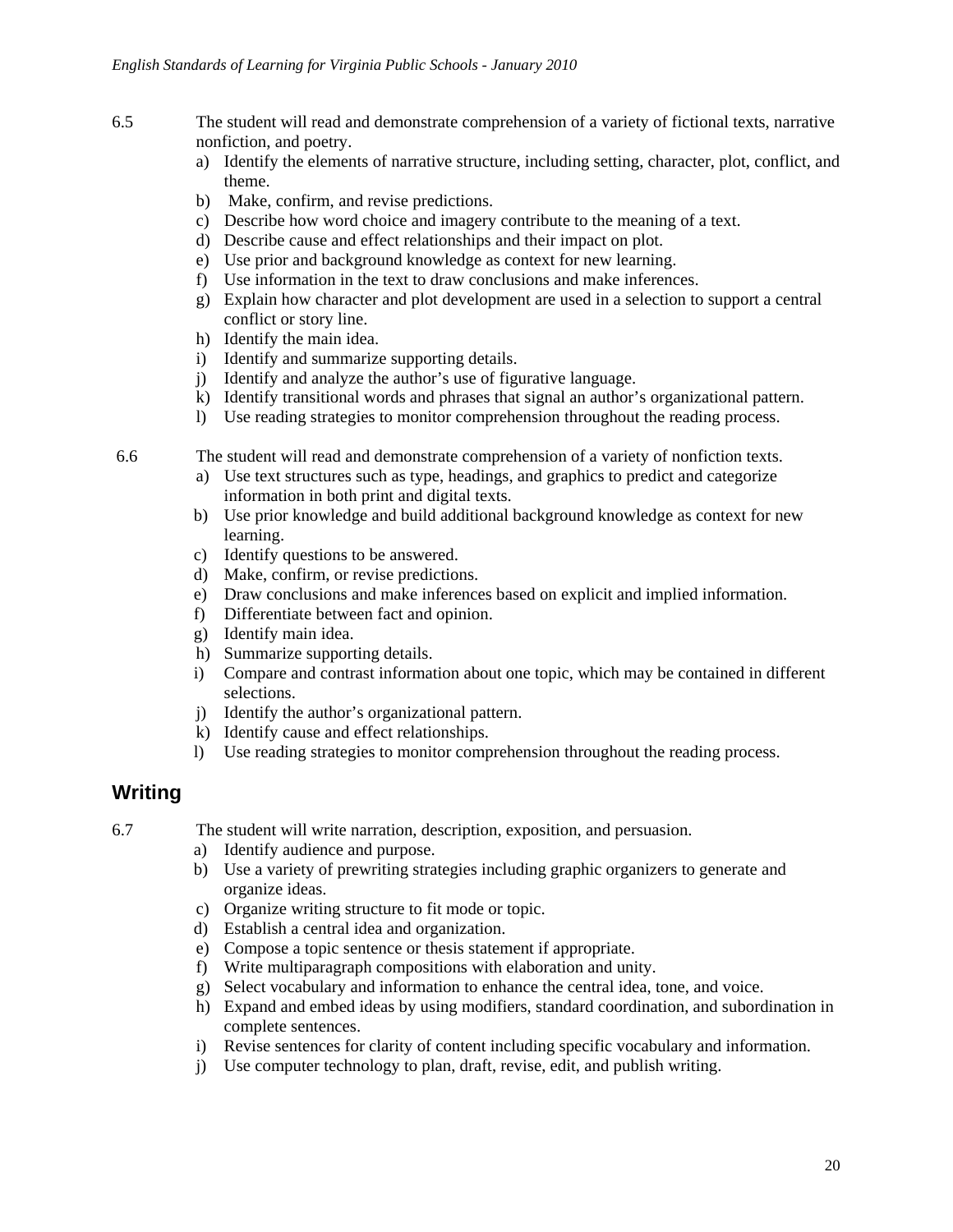- 6.8 The student will edit writing for correct grammar, capitalization, punctuation, spelling, sentence structure, and paragraphing.
	- a) Use a variety of graphic organizers, including sentence diagrams, to analyze and improve sentence formation and paragraph structure.
	- b) Use subject-verb agreement with intervening phrases and clauses.
	- c) Use pronoun-antecedent agreement to include indefinite pronouns.
	- d) Maintain consistent verb tense across paragraphs.
	- e) Eliminate double negatives.
	- f) Use quotation marks with dialogue.
	- g) Choose adverbs to describe verbs, adjectives, and other adverbs.
	- h) Use correct spelling for frequently used words.

#### **Research**

6.9 The student will find, evaluate, and select appropriate resources for a research product.

- a) Collect information from multiple sources including online, print, and media.
- b) Evaluate the validity and authenticity of texts.
- c) Use technology as a tool to research, organize, evaluate, and communicate information.
- d) Cite primary and secondary sources.
- e) Define the meaning and consequences of plagiarism and follow ethical and legal guidelines for gathering and using information.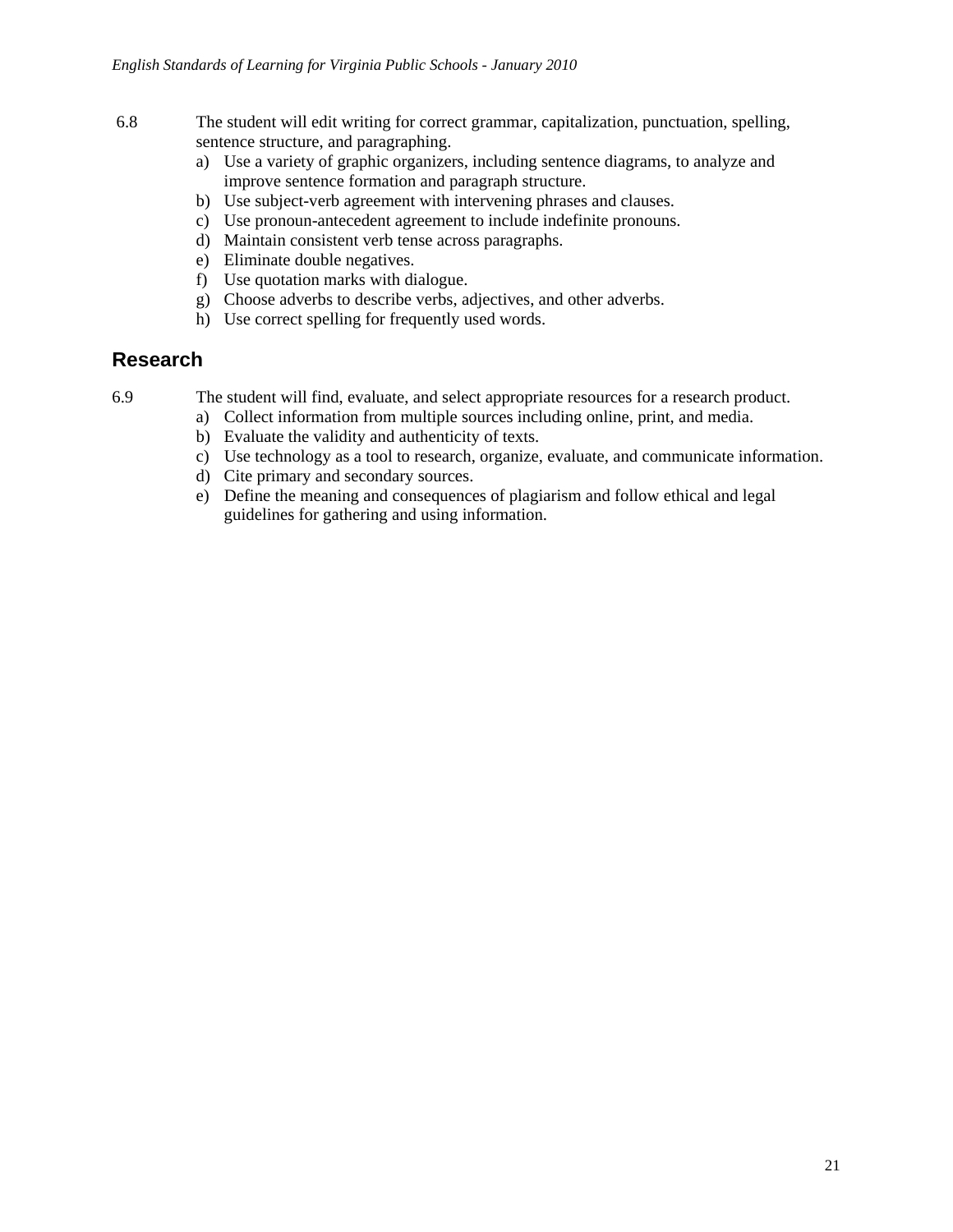# **Grade Seven**

The seventh-grade student will continue to develop oral communication skills and will become more knowledgeable of the effects of verbal and nonverbal behaviors in oral communication. The student will continue to read a wide variety of fiction, nonfiction, and poetry while becoming more independent and analytical. The student will continue to refine written composition skills, with special attention to word choice, organization, style, and grammar. Written explanations will utilize informational writing skills. The student will continue vocabulary development through a study of figurative language and continuing study of roots, affixes, and cognates. Knowledge of the informative/persuasive techniques of media messages will be studied. The student will apply research techniques to gather, organize, and communicate information, properly citing sources. The student will also demonstrate correct use of language, spelling, and mechanics by applying grammatical conventions in writing and speaking.

# **Communication: Speaking, Listening, Media Literacy**

- 7.1 The student will participate in and contribute to conversations, group discussions, and oral presentations.
	- a) Communicate ideas and information orally in an organized and succinct manner.
	- b) Ask probing questions to seek elaboration and clarification of ideas.
	- c) Make statements to communicate agreement or tactful disagreement with others' ideas.
	- d) Use language and style appropriate to audience, topic, and purpose.
	- e) Use a variety of strategies to listen actively.
- 7.2 The student will identify and demonstrate the relationship between a speaker's verbal and nonverbal messages.
	- a) Use verbal communication skills, such as word choice, pitch, feeling, tone, and voice appropriate for the intended audience.
	- b) Use nonverbal communication skills, such as eye contact, posture, and gestures to enhance verbal communication skills.
	- c) Compare/contrast a speaker's verbal and nonverbal messages.
- 7.3 The student will understand the elements of media literacy.
	- a) Identify persuasive/informative techniques used in nonprint media including television, radio, video, and Internet.
	- b) Distinguish between fact and opinion, and between evidence and inference.
	- c) Describe how word choice and visual images convey a viewpoint.
	- d) Compare and contrast the techniques in auditory, visual, and written media messages.
	- e) Craft and publish audience-specific media messages.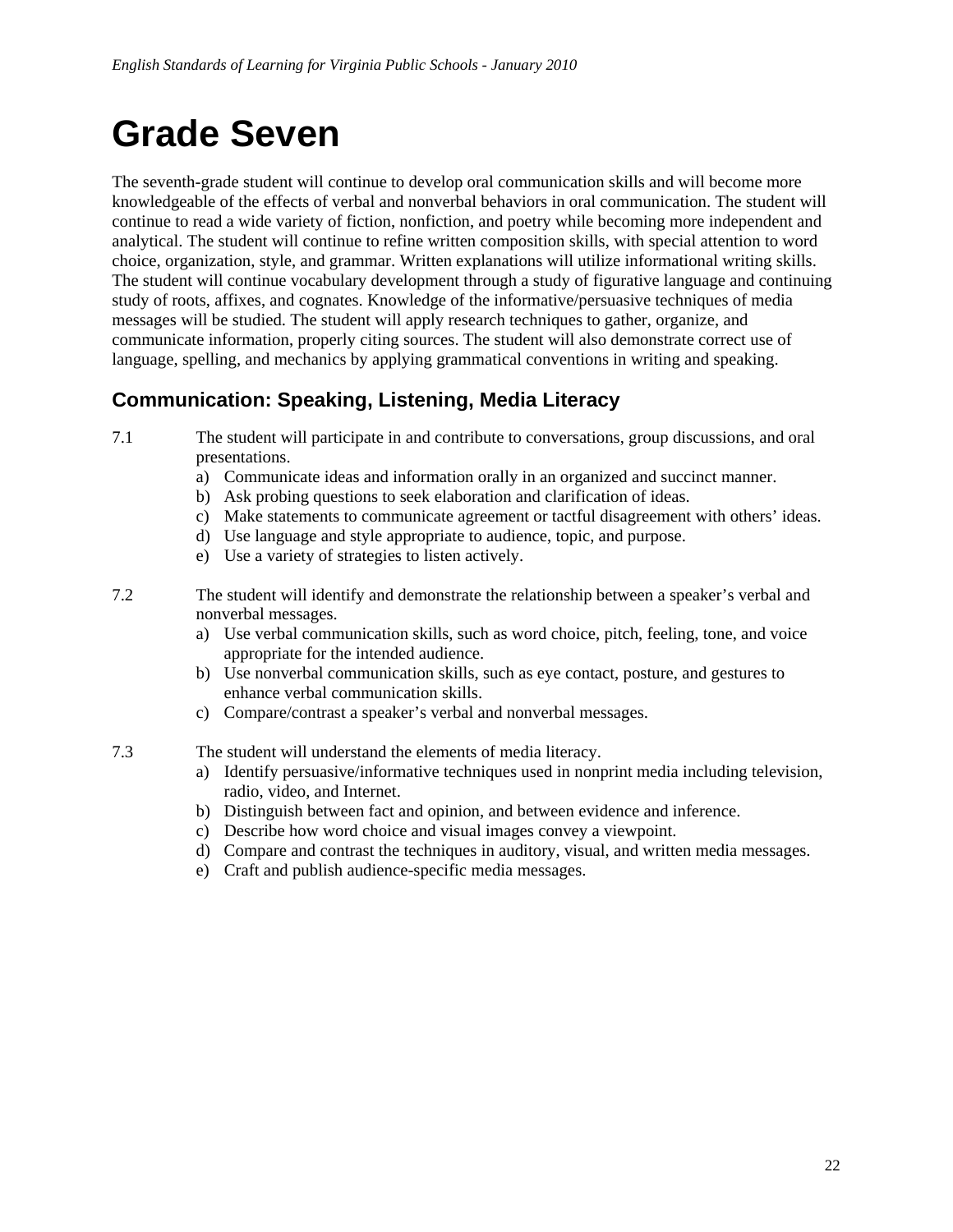- 7.4 The student will read to determine the meanings and pronunciations of unfamiliar words and phrases within authentic texts.
	- a) Identify word origins and derivations.
	- b) Use roots, cognates, affixes, synonyms, and antonyms to expand vocabulary.
	- c) Identify and analyze figurative language.
	- d) Identify connotations.
	- e) Use context and sentence structure to determine meanings and differentiate among multiple meanings of words.
	- f) Extend general and specialized vocabulary through speaking, listening, reading, and writing.
- 7.5 The student will read and demonstrate comprehension of a variety of fictional texts, narrative nonfiction, and poetry.
	- a) Describe the elements of narrative structure including setting, character development, plot structure, theme, and conflict.
	- b) Compare and contrast various forms and genres of fictional text.
	- c) Identify conventional elements and characteristics of a variety of genres.
	- d) Describe the impact of word choice, imagery, and literary devices including figurative language.
	- e) Make, confirm, and revise predictions.
	- f) Use prior and background knowledge as a context for new learning.
	- g) Make inferences and draw conclusions based on the text.
	- h) Identify the main idea.
	- i) Summarize text relating supporting details.
	- j) Identify the author's organizational pattern.
	- k) Identify cause and effect relationships.
	- l) Use reading strategies to monitor comprehension throughout the reading process.
- 7.6 The student will read and demonstrate comprehension of a variety of nonfiction texts.
	- a) Use prior and background knowledge as a context for new learning.
	- b) Use text structures to aid comprehension.
	- c) Identify an author's organizational pattern using textual clues, such as transitional words and phrases.
	- d) Draw conclusions and make inferences on explicit and implied information.
	- e) Differentiate between fact and opinion.
	- f) Identify the source, viewpoint, and purpose of texts.
	- g) Describe how word choice and language structure convey an author's viewpoint.
	- h) Identify the main idea.
	- i) Summarize text identifying supporting details.
	- j) Identify cause and effect relationships.
	- k) Organize and synthesize information for use in written formats.
	- l) Use reading strategies to monitor comprehension throughout the reading process.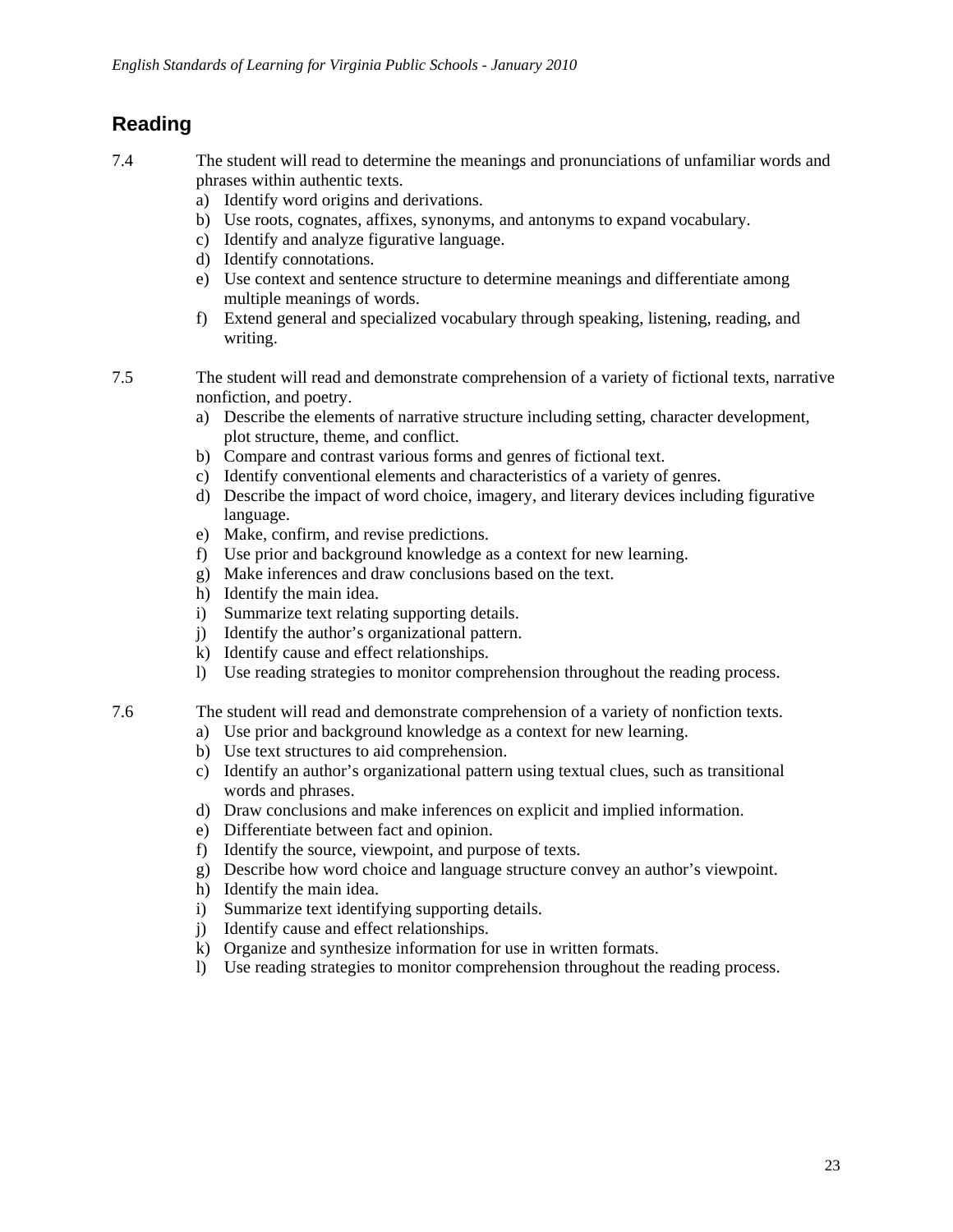- 7.7 The student will write in a variety of forms with an emphasis on exposition, narration, and persuasion.
	- a) Identify intended audience.
	- b) Use a variety of prewriting strategies including graphic organizers to generate and organize ideas.
	- c) Organize writing structure to fit mode or topic.
	- d) Establish a central idea and organization.
	- e) Compose a topic sentence or thesis statement.
	- f) Write multiparagraph compositions with unity elaborating the central idea.
	- g) Select vocabulary and information to enhance the central idea, tone, and voice.
	- h) Expand and embed ideas by using modifiers, standard coordination, and subordination in complete sentences.
	- i) Use clauses and phrases for sentence variety.
	- j) Revise sentences for clarity of content including specific vocabulary and information.
	- k) Use computer technology to plan, draft, revise, edit, and publish writing.

7.8 The student will edit writing for correct grammar, capitalization, punctuation, spelling, sentence structure, and paragraphing.

- a) Use a variety of graphic organizers, including sentence diagrams, to analyze and improve sentence formation and paragraph structure.
- b) Choose appropriate adjectives and adverbs to enhance writing.
- c) Use pronoun-antecedent agreement to include indefinite pronouns.
- d) Use subject-verb agreement with intervening phrases and clauses.
- e) Edit for verb tense consistency and point of view.
- f) Demonstrate understanding of sentence formation by identifying the eight parts of speech and their functions in sentences.
- g) Use quotation marks with dialogue.
- h) Use correct spelling for commonly used words.

### **Research**

7.9 The student will apply knowledge of appropriate reference materials to produce a research product.

- a) Collect and organize information from multiple sources including online, print and media.
- b) Evaluate the validity and authenticity of sources.
- c) Use technology as a tool to research, organize, evaluate, and communicate information.
- d) Cite primary and secondary sources.
- e) Define the meaning and consequences of plagiarism and follow ethical and legal guidelines for gathering and using information.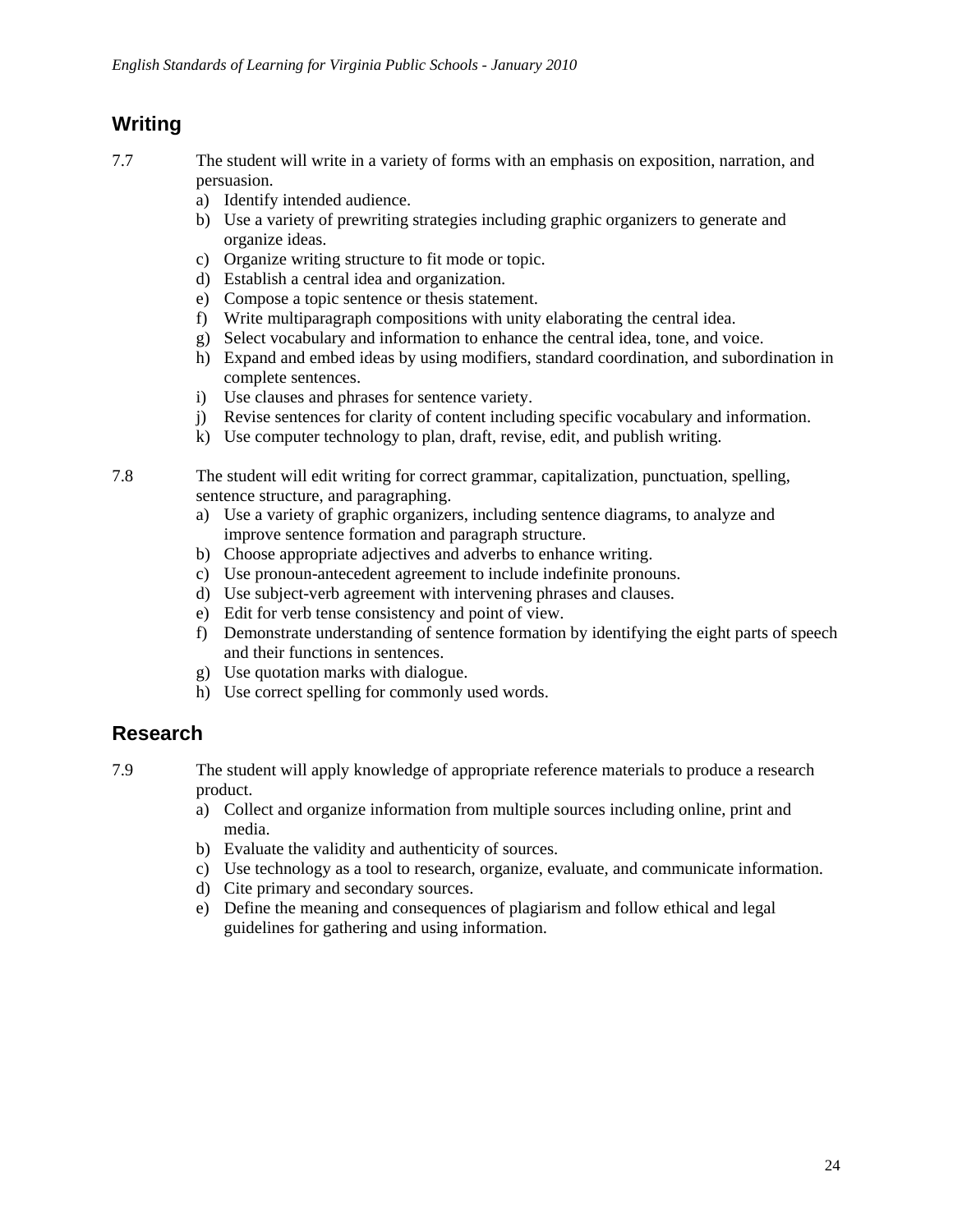# **Grade Eight**

The eighth-grade student will learn and apply interviewing techniques developing and delivering oral presentations in groups and individually. The student will demonstrate correct use of language, spelling, and mechanics by applying grammatical conventions in writing and speaking. Students will evaluate, analyze, develop, and produce media messages. The student will plan, draft, revise, and edit writing, with emphasis on exposition and persuasion. The student will apply reading and writing skills in all subjects, as well as respond critically to literature. The student will continue development of vocabulary, with attention to connotations and figurative language. The student will continue to develop an appreciation for literary genres through a study of a wide variety of selections. The student will describe themes, make inferences, interpret cause and effect relationships, differentiate between fact and opinion, and draw conclusions from a variety of texts.

# **Communication: Speaking, Listening, Media Literacy**

- 8.1 The student will use interviewing techniques to gain information.
	- a) Prepare and ask relevant questions for the interview.
	- b) Make notes of responses.
	- c) Compile, accurately report, and publish responses.
	- d) Evaluate the effectiveness of the interview.

#### 8.2 The student will develop and deliver oral presentations in groups and individually.

- a) Choose topic and purpose appropriate to the audience.
- b) Choose vocabulary and tone appropriate to the audience, topic, and purpose.
- c) Use appropriate verbal and nonverbal presentation skills.
- d) Respond to audience questions and comments.
- e) Differentiate between standard English and informal language.
- f) Critique oral presentations.
- g) Assume shared responsibility for collaborative work.
- h) Use a variety of strategies to listen actively.

8.3 The student will analyze, develop, and produce creative or informational media messages.

- a) Evaluate the persuasive/informational technique being used in nonprint media including television, radio, video, and Internet.
- b) Examine how values and viewpoints are included or excluded and how the media can influence beliefs, behaviors, and interpretations.
- c) Use media and visual literacy skills to create products that express new understandings.
- d) Evaluate sources for relationships between intent and factual content.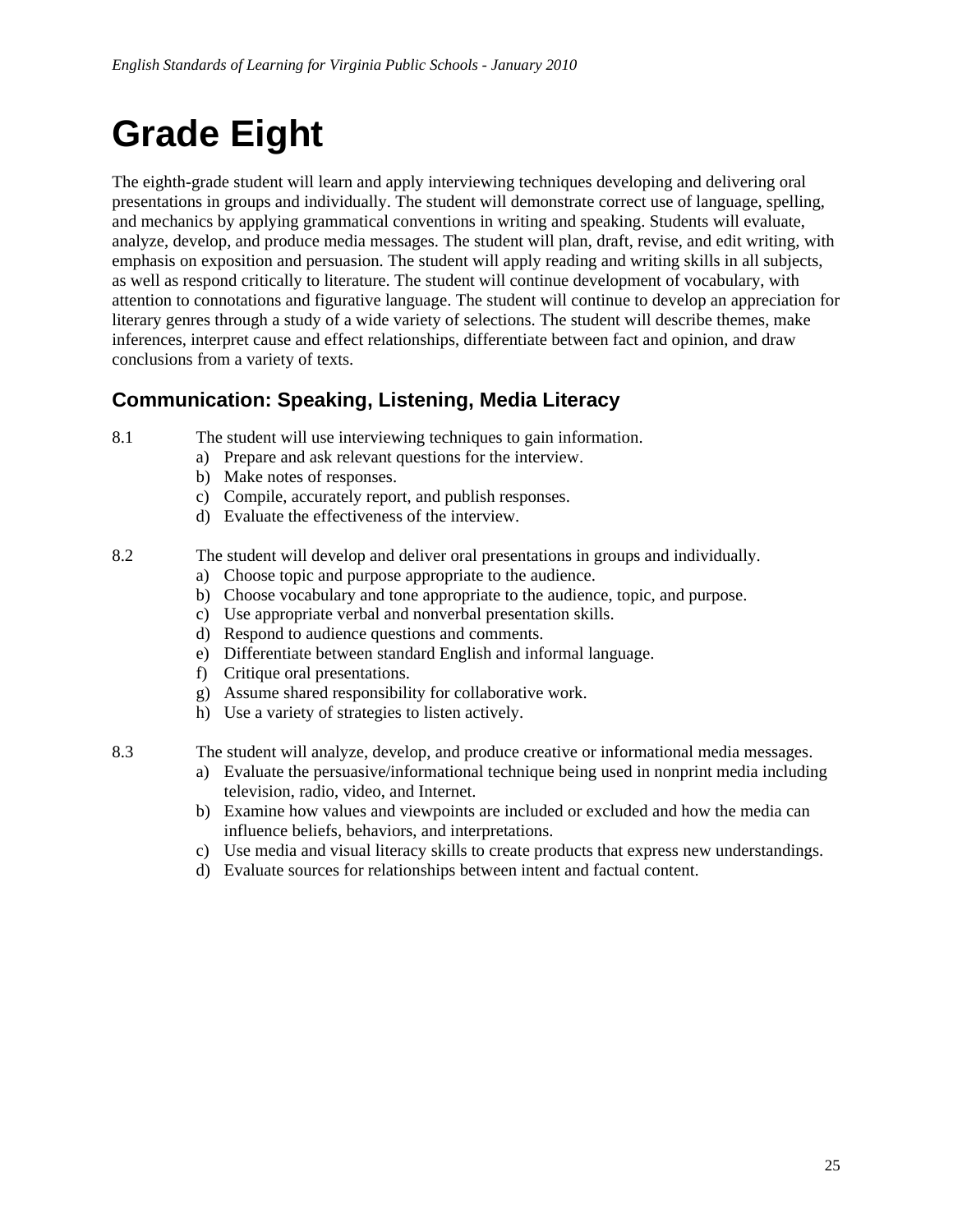8.4 The student will apply knowledge of word origins, analogies, and figurative language to extend vocabulary development within authentic texts.

- a) Identify and analyze an author's use of figurative language.
- b) Use context, structure, and connotations to determine meaning and differentiate among multiple meanings of words and phrases.
- c) Use roots, affixes, cognates, synonyms, and antonyms to determine the meaning of unfamiliar words and technical vocabulary.
- d) Use dictionaries, thesauruses, and glossaries to determine definition, pronunciation, etymology, spelling, and usage of words.
- e) Discriminate between connotative and denotative meanings and interpret the connotation.
- f) Extend general and specialized vocabulary through speaking, listening, reading, and writing.

8.5 The student will read and analyze a variety of fictional texts, narrative nonfiction, and poetry.

- a) Explain the use of symbols and figurative language.
- b) Make inferences and draw conclusions based on explicit and implied information using evidence from text as support.
- c) Explain how authors use characters, conflict, point of view, voice, and tone to create meaning.
- d) Understand the author's use of conventional elements and characteristics within a variety of genres.
- e) Compare and contrast the author's use of word choice, dialogue, form, rhyme, rhythm, and voice in different texts.
- f) Compare and contrast authors' styles.
- g) Identify and ask questions that clarify various viewpoints.
- h) Identify the main idea.
- i) Summarize text relating supporting details.
- j) Identify an author's organizational pattern using textual clues, such as transitional words and phrases.
- k) Identify cause and effect relationships.
- l) Use prior and background knowledge as a context for new learning.
- m) Use reading strategies to monitor comprehension throughout the reading process.
- 8.6 The student will read, comprehend, and analyze a variety of nonfiction texts.
	- a) Draw on background knowledge and knowledge of text structure to understand selections.
	- b) Make inferences and draw conclusions based on explicit and implied information using evidence from text as support.
	- c) Analyze the author's qualifications, viewpoint, and impact.
	- d) Analyze the author's use of text structure and word choice.
	- e) Analyze details for relevance and accuracy.
	- f) Differentiate between fact and opinion.
	- g) Identify the main idea.
	- h) Summarize the text identifying supporting details.
	- i) Identify an author's organizational pattern using textual clues, such as transitional words and phrases.
	- j) Identify cause and effect relationships.
	- k) Evaluate, organize, and synthesize information for use in written and oral formats.
	- l) Use reading strategies to monitor comprehension throughout the reading process.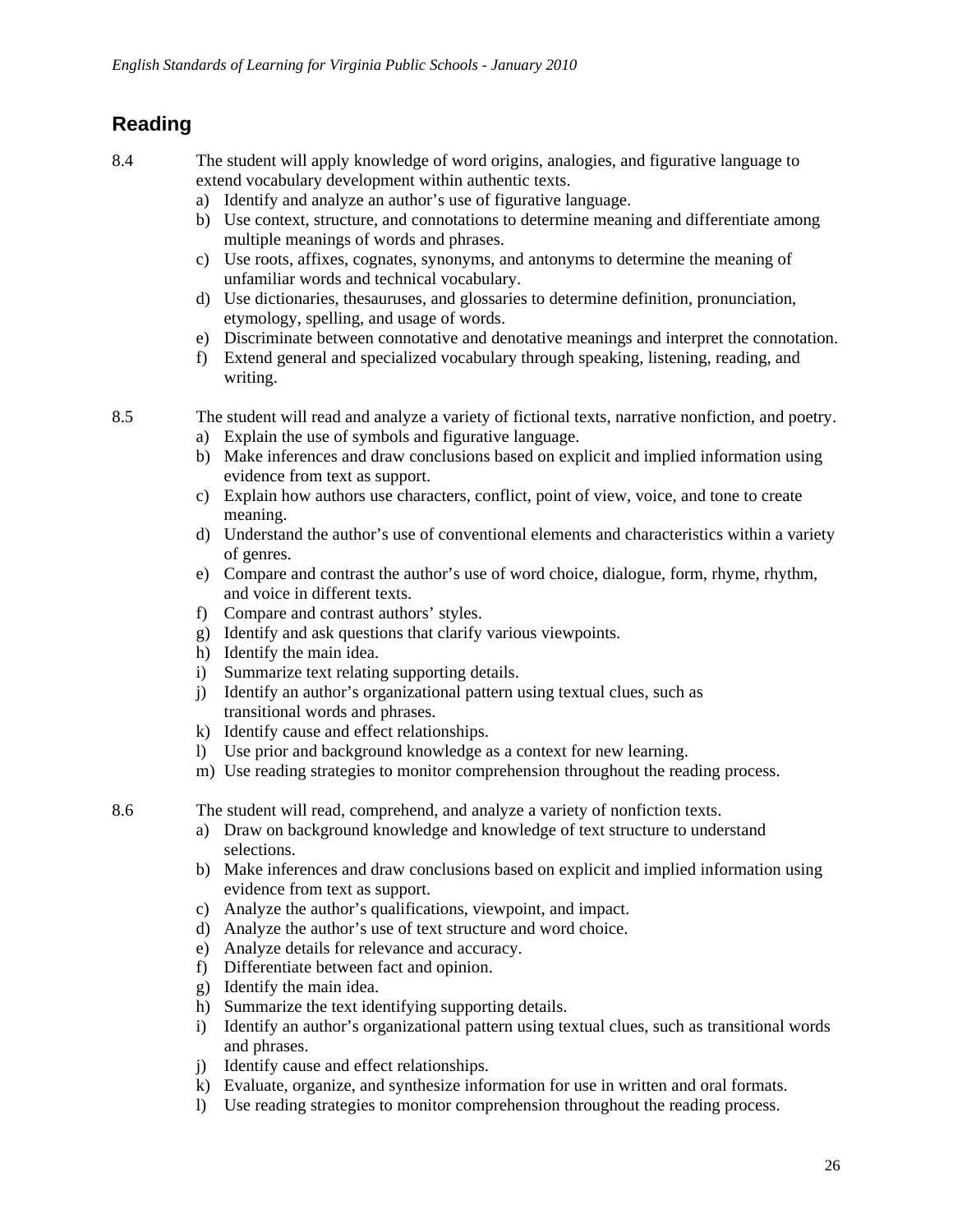- 8.7 The student will write in a variety of forms, including narration, exposition, persuasion, and informational.
	- a) Identify intended audience.
	- b) Use prewriting strategies to generate and organize ideas.
	- c) Distinguish between a thesis statement and a topic sentence.
	- d) Organize details to elaborate the central idea and provide unity.
	- e) Select specific vocabulary and information for audience and purpose.
	- f) Use interview quotations as evidence.
	- g) Revise writing for clarity of content, word choice, sentence variety, and transitions among paragraphs.
	- h) Use computer technology to plan, draft, revise, edit, and publish writing.
- 8.8 The student will edit writing for correct grammar, capitalization, punctuation, spelling, sentence structure, and paragraphing.
	- a) Use a variety of graphic organizers, including sentence diagrams, to analyze and improve sentence formation and paragraph structure.
	- b) Use and punctuate correctly varied sentence structures to include conjunctions and transition words.
	- c) Choose the correct case and number for pronouns in prepositional phrases with compound objects.
	- d) Maintain consistent verb tense across paragraphs.
	- e) Use comparative and superlative degrees in adverbs and adjectives.
	- f) Use quotation marks with dialogue and direct quotations.
	- g) Use correct spelling for frequently used words.

### **Research**

- 8.9 The student will apply knowledge of appropriate reference materials to produce a research product.
	- a) Collect and synthesize information from multiple sources including online, print and media.
	- b) Evaluate the validity and authenticity of texts.
	- c) Use technology as a tool to research, organize, evaluate, and communicate information.
	- d) Make sense of information gathered from diverse sources by identifying misconceptions, main and supporting ideas, conflicting information, point of view or bias.
	- e) Cite primary and secondary sources using Modern Language Association (MLA) or American Psychological Association (APA) style.
	- f) Publish findings and respond to feedback.
	- g) Define the meaning and consequences of plagiarism and follow ethical and legal guidelines for gathering and using information.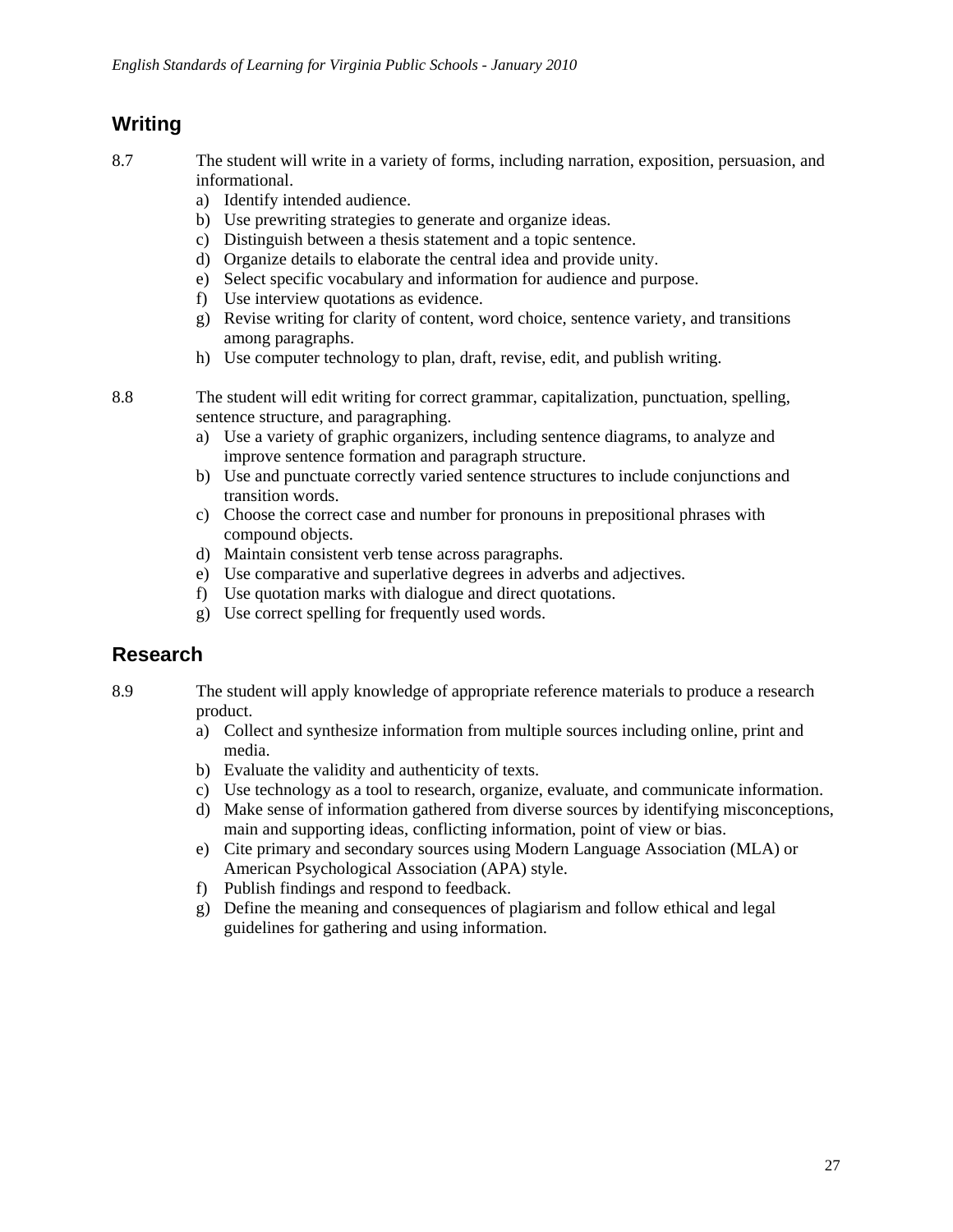# **Grade Nine**

The ninth-grade student will make planned oral presentations independently and in small groups. Knowledge of the impact that informative/persuasive techniques in media messages make on public opinion will be introduced. The student will continue development of vocabulary, with attention to connotations, idioms, and allusions. Knowledge of literary terms and genres will be applied in the student's own writing and in the analysis of literature. The student will be introduced to significant literary texts. Increased requirements for research and reporting in all subjects will be supported by the use of print, electronic databases, online resources, and other media. Students will cite sources of information using a standard method of documentation. The student will distinguish between reliable and questionable sources of information. Writing will encompass narrative, expository, and persuasive forms for a variety of purposes and audiences. The student will demonstrate correct use of language, spelling, and mechanics by applying grammatical conventions in writing and speaking.

# **Communication: Speaking, Listening, Media Literacy**

- 9.1 The student will make planned oral presentations independently and in small groups.
	- a) Include definitions to increase clarity.
	- b) Use relevant details to support main ideas.
	- c) Illustrate main ideas through anecdotes and examples.
	- d) Use grammatically correct language, including vocabulary appropriate to the topic, audience, and purpose.
	- e) Use verbal and nonverbal techniques for presentation.
	- f) Evaluate impact and purpose of presentation.
	- g) Credit information sources.
	- h) Give impromptu responses to questions about presentation.
	- i) Give and follow spoken directions to perform specific tasks, answer questions, or solve problems.
	- j) Use a variety of strategies to listen actively.
	- k) Summarize and evaluate information presented orally by others.
	- l) Assume shared responsibility for collaborative work.
- 9.2 The student will produce, analyze, and evaluate auditory, visual, and written media messages.
	- a) Analyze and interpret special effects used in media messages including television, film, and Internet.
	- b) Determine the purpose of the media message and its effect on the audience.
	- c) Describe possible cause and effect relationships between mass media coverage and public opinion trends.
	- d) Evaluate sources including advertisements, editorial, and feature stories for relationships between intent and factual content.
	- e) Monitor, analyze, and use multiple streams of simultaneous information.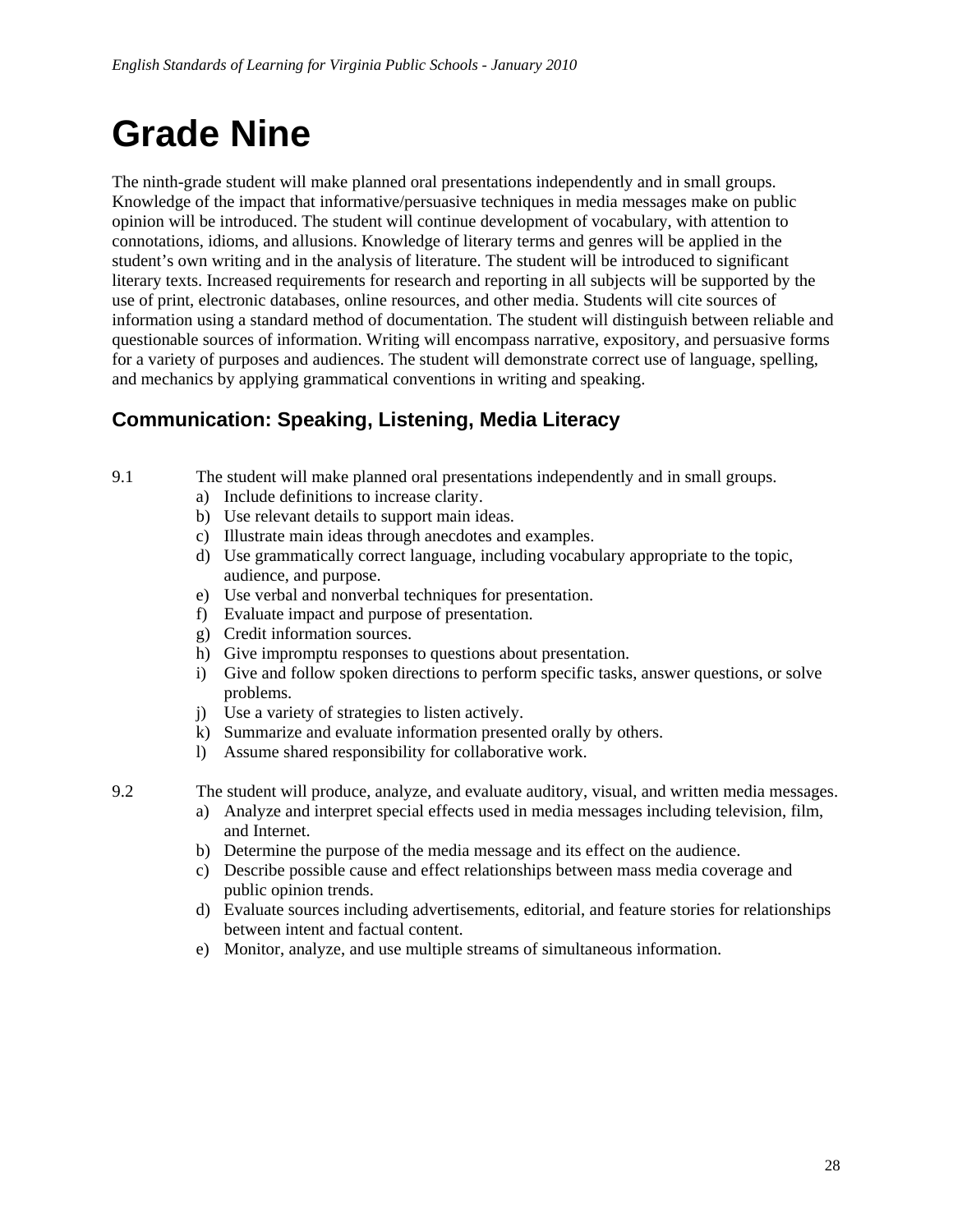9.3 The student will apply knowledge of word origins, derivations, and figurative language to extend vocabulary development in authentic texts.

- a) Use structural analysis of roots, affixes, synonyms, antonyms, and cognates to understand complex words.
- b) Use context, structure, and connotations to determine meanings of words and phrases.
- c) Discriminate between connotative and denotative meanings and interpret the connotation.
- d) Identify the meaning of common idioms.
- e) Identify literary and classical allusions and figurative language in text.
- f) Extend general and specialized vocabulary through speaking, reading, and writing.
- g) Use knowledge of the evolution, diversity, and effects of language to comprehend and elaborate the meaning of texts.

9.4 The student will read, comprehend, and analyze a variety of literary texts including narratives, narrative nonfiction, poetry, and drama.

- a) Identify author's main idea and purpose.
- b) Summarize text relating supporting details.
- c) Identify the characteristics that distinguish literary forms.
- d) Use literary terms in describing and analyzing selections.
- e) Explain the relationships between and among elements of literature: characters, plot, setting, tone, point of view, and theme.
- f) Compare and contrast the use of rhyme, rhythm, sound, imagery, and other literary devices to convey a message and elicit the reader's emotion.
- g) Analyze the cultural or social function of a literary text.
- h) Explain the relationship between the author's style and literary effect.
- i) Explain the influence of historical context on the form, style, and point of view of a written work.
- j) Compare and contrast author's use of literary elements within a variety of genres.
- k) Analyze how an author's specific word choices and syntax achieve special effects and support the author's purpose.
- l) Make predictions, inferences, draw conclusions, and connect prior knowledge to support reading comprehension.
- m) Use reading strategies to monitor comprehension throughout the reading process.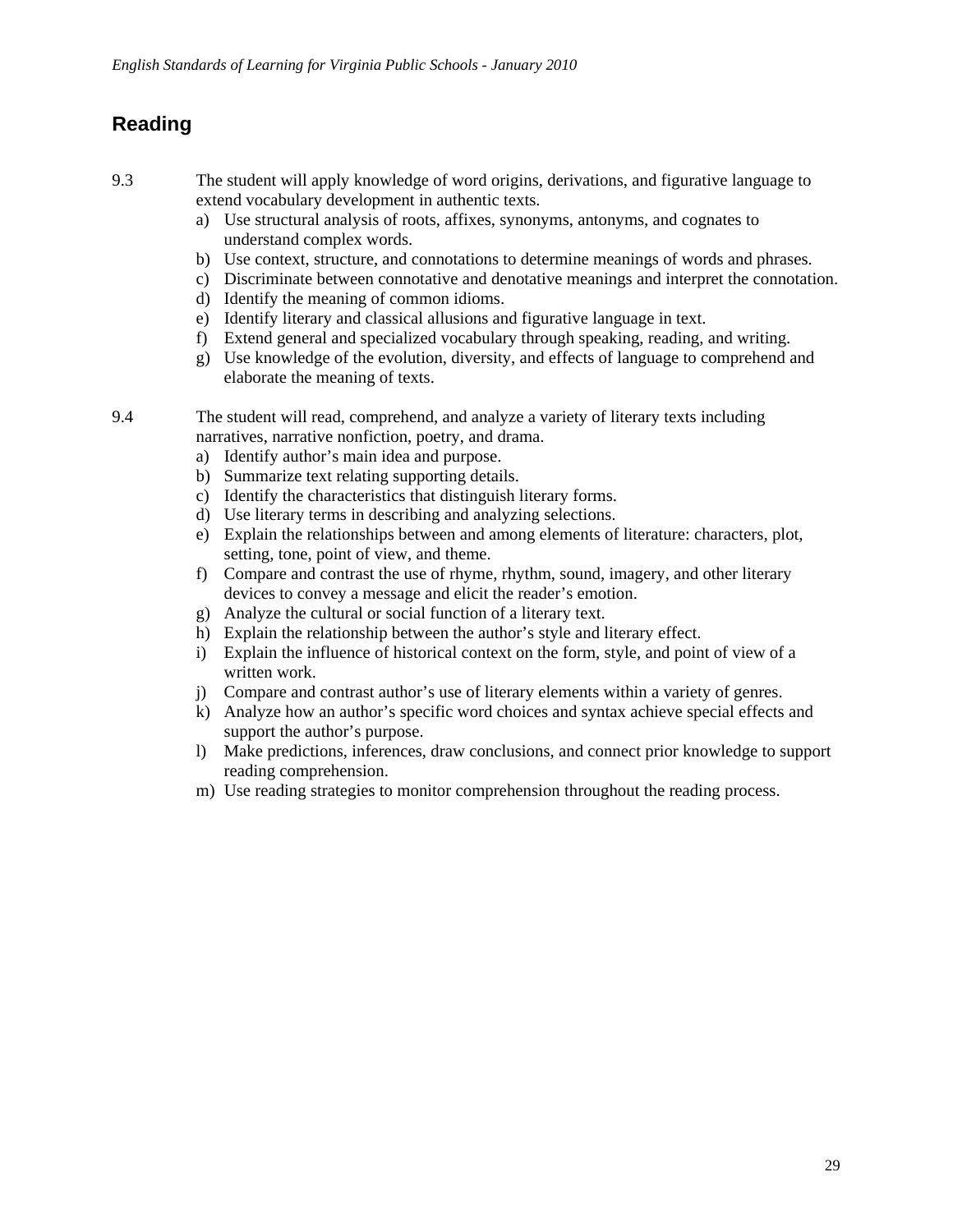- 9.5 The student will read and analyze a variety of nonfiction texts.
	- a) Recognize an author's intended purpose for writing and identify the main idea.
	- b) Summarize text relating supporting details.
	- c) Understand the purpose of text structures and use those features to locate information and gain meaning from texts.
	- d) Identify characteristics of expository, technical, and persuasive texts.
	- e) Identify a position/argument to be confirmed, disproved, or modified.
	- f) Evaluate clarity and accuracy of information.
	- g) Analyze and synthesize information in order to solve problems, answer questions, or complete a task.
	- h) Draw conclusions and make inferences on explicit and implied information using textual support as evidence.
	- i) Differentiate between fact and opinion.
	- j) Organize and synthesize information from sources for use in written and oral presentations.
	- k) Use the reading strategies to monitor comprehension throughout the reading process.

9.6 The student will develop narrative, expository, and persuasive writings for a variety of audiences and purposes.

- a) Generate, gather, and organize ideas for writing.
- b) Plan and organize writing to address a specific audience and purpose.
- c) Communicate clearly the purpose of the writing using a thesis statement where appropriate.
- d) Write clear, varied sentences using specific vocabulary and information.
- e) Elaborate ideas clearly through word choice and vivid description.
- f) Arrange paragraphs into a logical progression.
- g) Use transitions between paragraphs and ideas.
- h) Revise writing for clarity of content, accuracy and depth of information.
- i) Use computer technology to plan, draft, revise, edit, and publish writing.
- 9.7 The student will self- and peer-edit writing for correct grammar, capitalization, punctuation, spelling, sentence structure, and paragraphing.
	- a) Use and apply rules for the parts of a sentence, including subject/verb, direct/indirect object, and predicate nominative/predicate adjective, and coordinating conjunctions.
	- b) Use parallel structures across sentences and paragraphs.
	- c) Use appositives, main clauses, and subordinate clauses.
	- d) Use commas and semicolons to distinguish and divide main and subordinate clauses.
	- e) Distinguish between active and passive voice.
	- f) Proofread and edit writing for intended audience and purpose.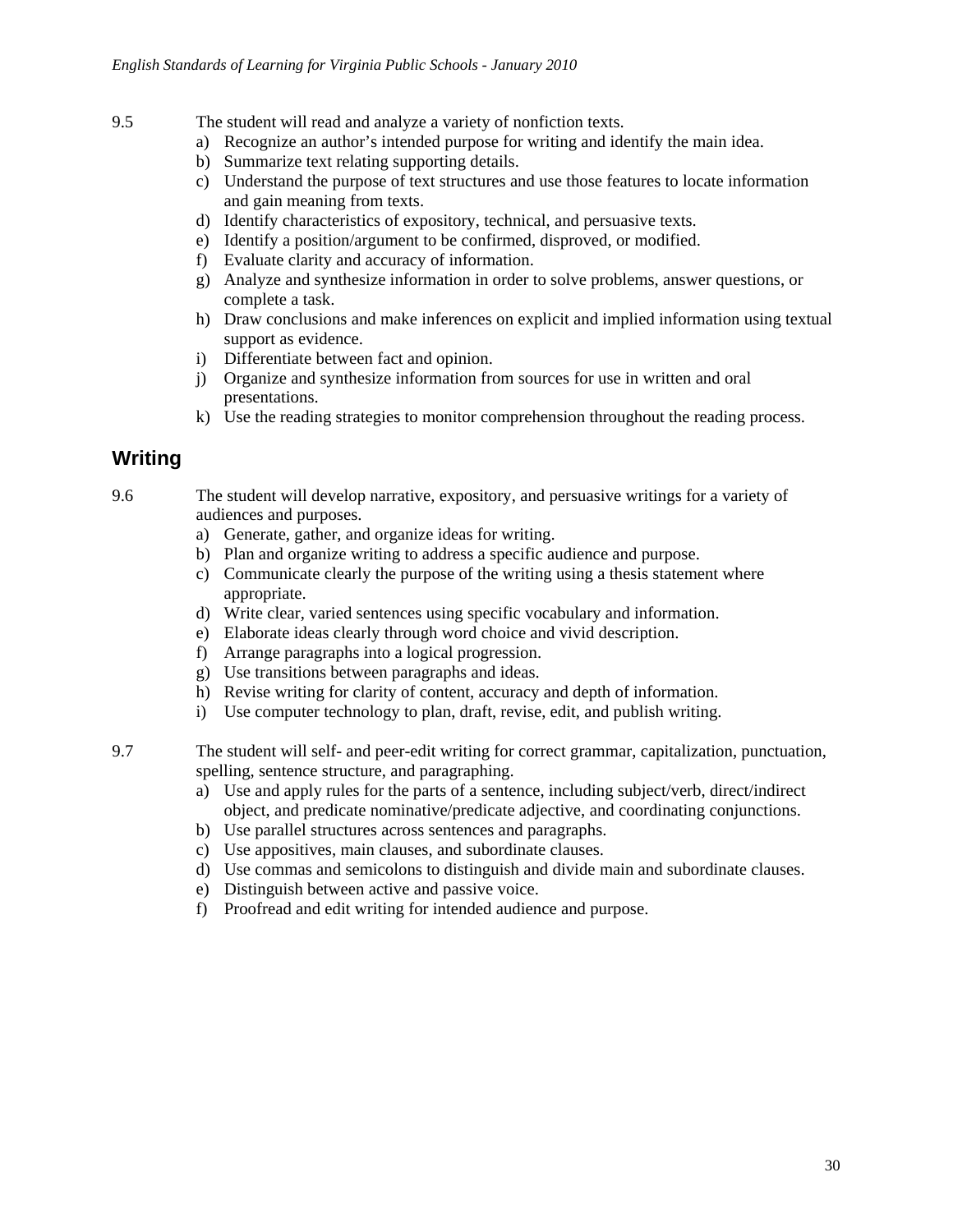# **Research**

9.8 The student will use print, electronic databases, online resources, and other media to access information to create a research product.

- a) Use technology as a tool for research to organize, evaluate, and communicate information.
- b) Narrow the focus of a search.
- c) Find, evaluate, and select appropriate sources to access information and answer questions.
- d) Verify the validity and accuracy of all information.
- e) Make sense of information gathered from diverse sources by identifying misconceptions, main and supporting ideas, conflicting information, point of view or bias.
- f) Credit the sources of quoted, paraphrased, and summarized ideas.
- g) Cite sources of information using a standard method of documentation such as that of the Modern Language Association (MLA) or the American Psychological Association (APA).
- h) Define the meaning and consequences of plagiarism and follow ethical and legal guidelines for gathering and using information.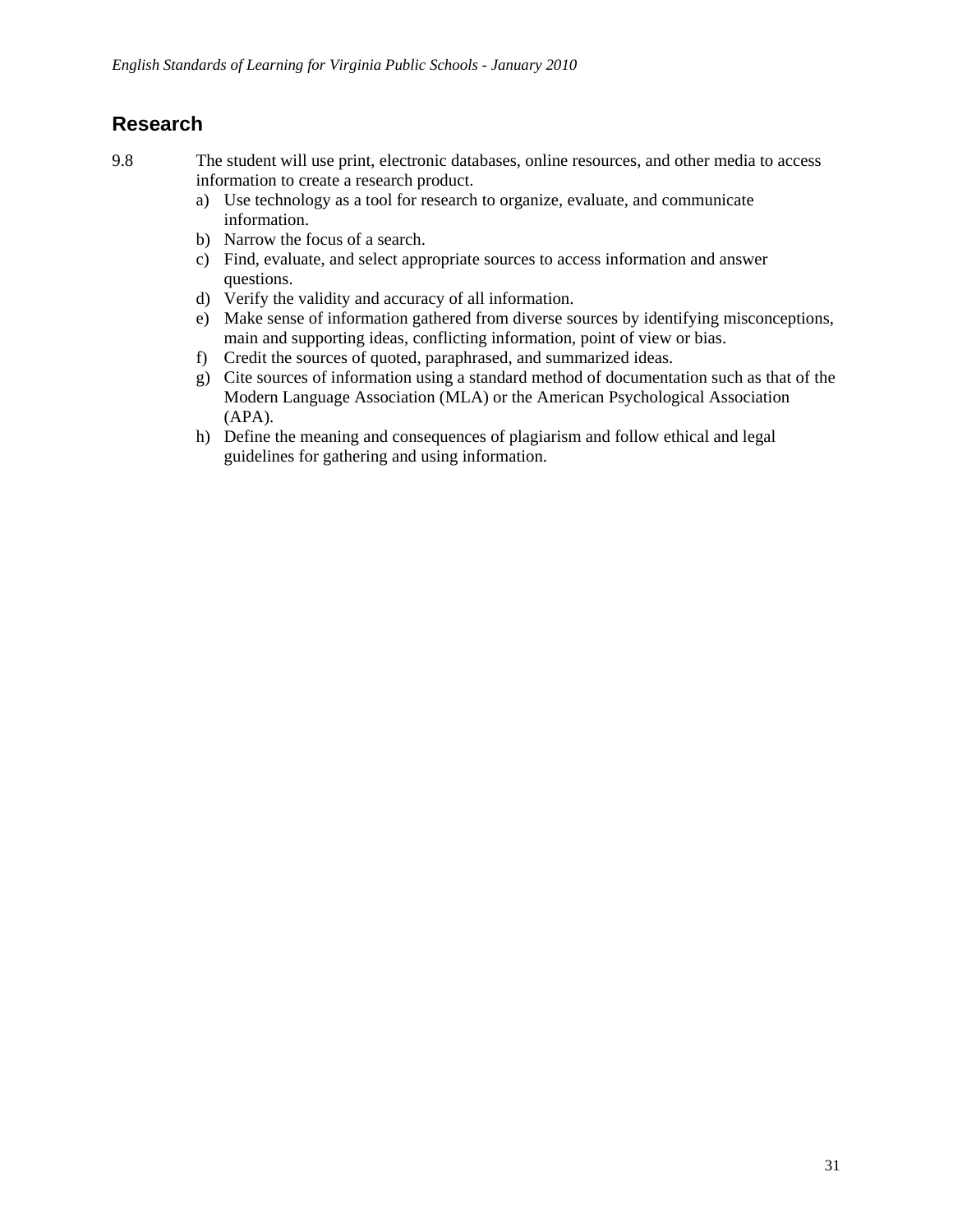# **Grade Ten**

The tenth-grade student will become a skilled communicator in small-group learning activities. The student will examine, analyze, and produce media messages. The student will continue development of vocabulary, with attention to connotations, idioms, allusions, and evolution of language. The student will read and analyze literary texts from a variety of eras and cultures. Attention will be given to the analysis of nonfiction texts. The student will critique the writing of peers and professionals, using analysis to improve writing skills. The student will continue to build research skills by crediting sources and presenting information in a format appropriate for content. Grammar knowledge will be expanded as the student presents, writes, and edits materials, applying the conventions of language. \*The bodies of literature for grades 10, 11, and 12 are interchangeable and may be taught in any of these grades.\*

# **Communication: Speaking, Listening, Media Literacy**

- 10.1 The student will participate in, collaborate in, and report on small-group learning activities.
	- a) Assume responsibility for specific group tasks.
	- b) Collaborate in the preparation or summary of the group activity.
	- c) Include all group members in oral presentation.
	- d) Choose vocabulary, language, and tone appropriate to the topic, audience, and purpose.
	- e) Demonstrate the ability to work effectively with diverse teams to accomplish a common goal.
	- f) Collaborate with others to exchange ideas, develop new understandings, make decisions, and solve problems.
	- g) Access, critically evaluate, and use information accurately to solve problems.
	- h) Evaluate one's own role in preparation and delivery of oral reports.
	- i) Use a variety of strategies to listen actively.
	- j) Analyze and interpret other's presentations.
	- k) Evaluate effectiveness of group process in preparation and delivery of oral reports.
- 10.2 The student will analyze, produce, and examine similarities and differences between visual and verbal media messages.
	- a) Use media, visual literacy, and technology skills to create products.
	- b) Evaluate sources including advertisements, editorials, blogs, Web sites, and other media for relationships between intent, factual content, and opinion.
	- c) Determine the author's purpose and intended effect on the audience for media messages.
	- d) Identify the tools and techniques used to achieve the intended focus.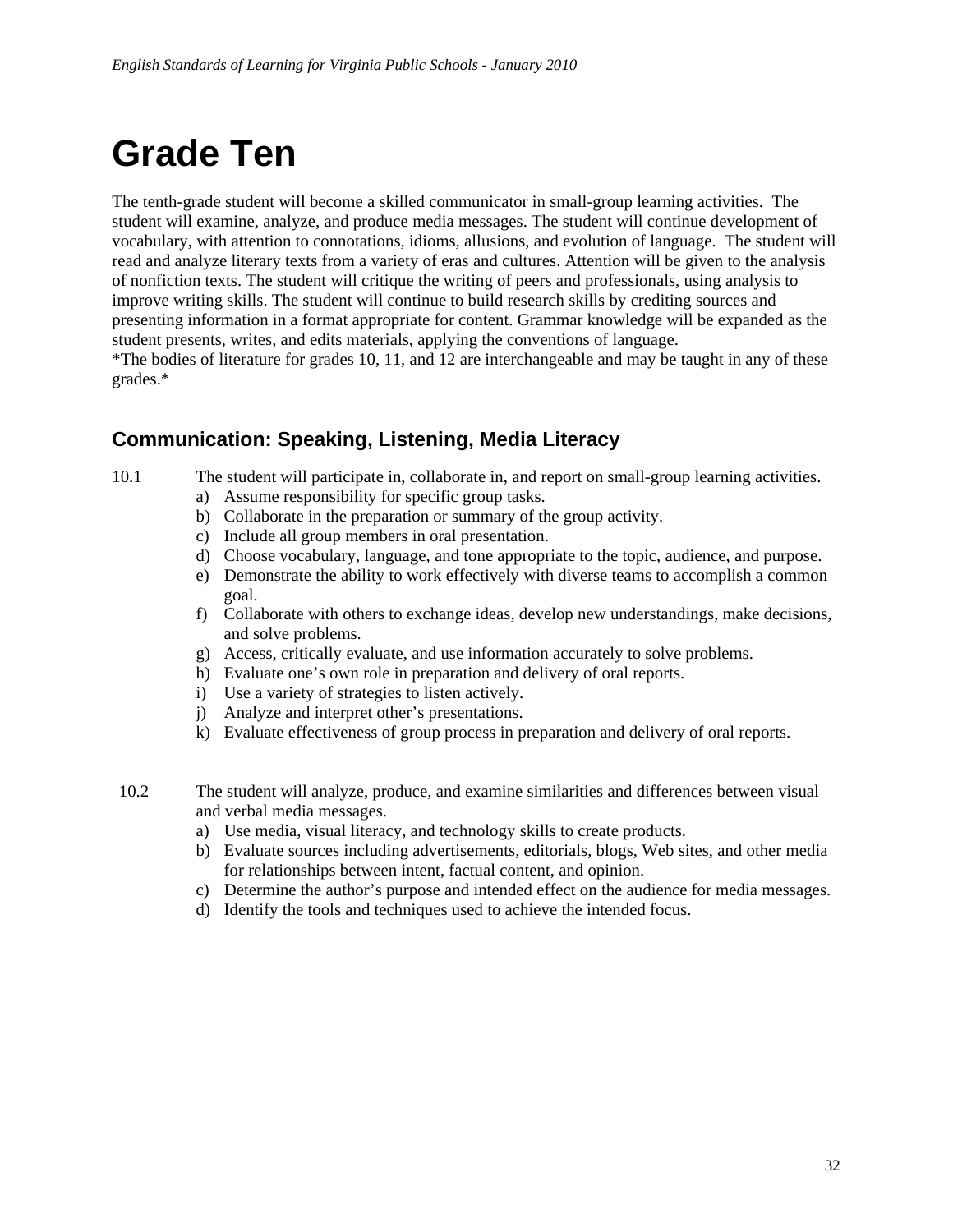10.3 The student will apply knowledge of word origins, derivations, and figurative language to extend vocabulary development in authentic texts.

- a) Use structural analysis of roots, affixes, synonyms, antonyms, and cognates to understand complex words.
- b) Use context, structure, and connotations to determine meanings of words and phrases.
- c) Discriminate between connotative and denotative meanings and interpret the connotation.
- d) Identify the meaning of common idioms.
- e) Identify literary and classical allusions and figurative language in text.
- f) Extend general and specialized vocabulary through speaking, reading, and writing.
- g) Use knowledge of the evolution, diversity, and effects of language to comprehend and elaborate the meaning of texts.

10.4 The student will read, comprehend, and analyze literary texts of different cultures and eras.

- a) Identify main and supporting ideas.
- b) Make predictions, draw inferences, and connect prior knowledge to support reading comprehension.
- c) Explain similarities and differences of techniques and literary forms represented in the literature of different cultures and eras.
- d) Analyze the cultural or social function of literature.
- e) Identify universal themes prevalent in the literature of different cultures.
- f) Examine a literary selection from several critical perspectives.
- g) Explain the influence of historical context on the form, style, and point of view of a literary text.
- h) Evaluate how an author's specific word choices, syntax, tone, and voice shape the intended meaning of the text, achieve specific effects and support the author's purpose.
- i) Compare and contrast literature from different cultures and eras.
- j) Distinguish between a critique and a summary.
- k) Compare and contrast how rhyme, rhythm, sound, imagery, style, form, and other literary devices convey a message and elicit a reader's emotions.
- l) Compare and contrast character development in a play to characterization in other literary forms.
- m) Use reading strategies to monitor comprehension throughout the reading process.
- 10.5 The student will read, interpret, analyze, and evaluate nonfiction texts.
	- a) Identify text organization and structure.
	- b) Recognize an author's intended audience and purpose for writing.
	- c) Skim manuals or informational sources to locate information.
	- d) Compare and contrast informational texts.
	- e) Interpret and use data and information in maps, charts, graphs, timelines, tables, and diagrams.
	- f) Draw conclusions and make inferences on explicit and implied information using textual support as evidence.
	- g) Analyze and synthesize information in order to solve problems, answer questions, and generate new knowledge.
	- h) Use reading strategies throughout the reading process to monitor comprehension.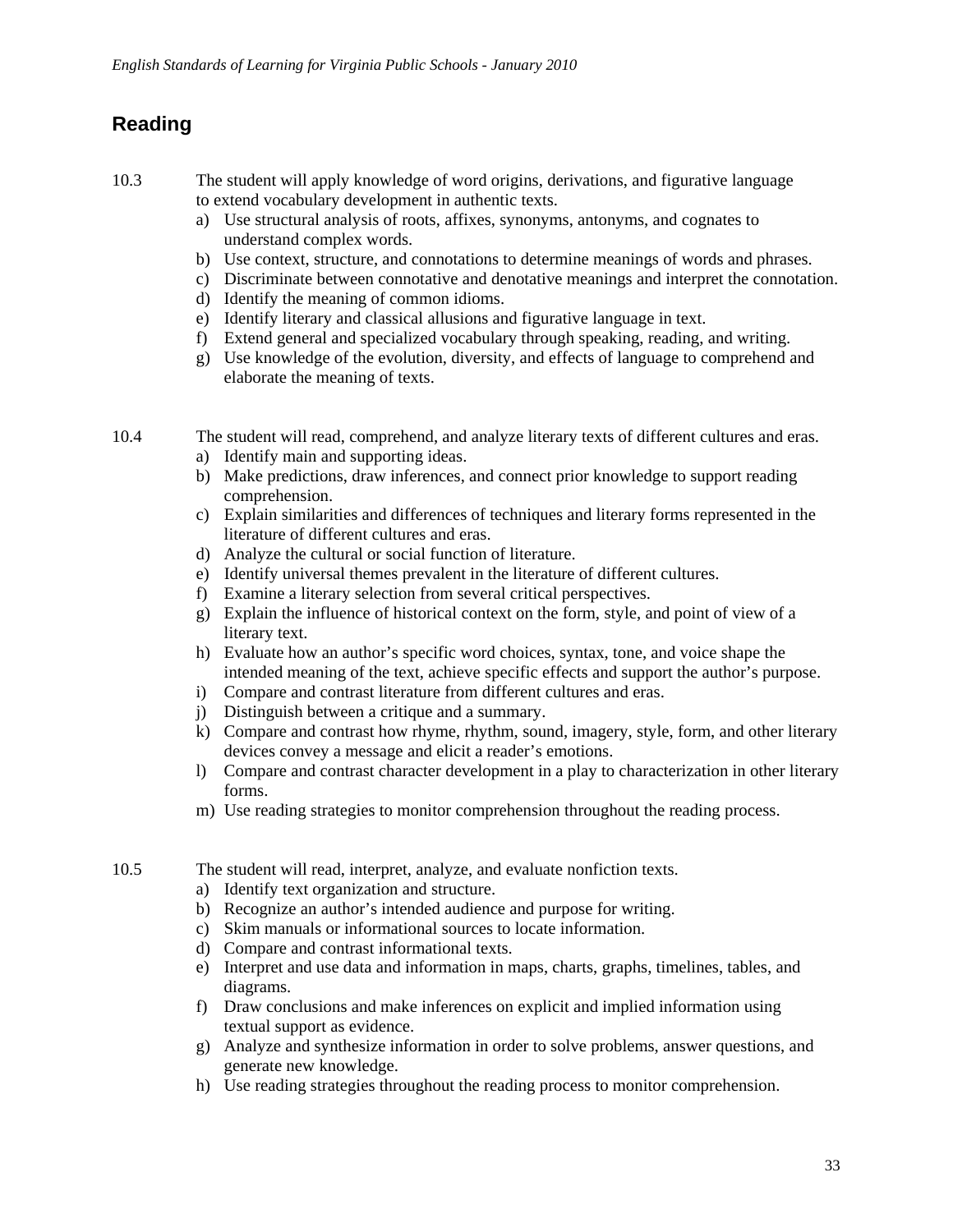- 10.6 The student will develop a variety of writing to persuade, interpret, analyze, and evaluate with an emphasis on exposition and analysis.
	- a) Generate, gather, plan, and organize ideas for writing to address a specific audience and purpose.
	- b) Synthesize information to support the thesis.
	- c) Elaborate ideas clearly through word choice and vivid description.
	- d) Write clear and varied sentences, clarifying ideas with precise and relevant evidence.
	- e) Organize ideas into a logical sequence using transitions.
	- f) Revise writing for clarity of content, accuracy, and depth of information.
	- g) Use computer technology to plan, draft, revise, edit, and publish writing.
- 10.7 The student will self- and peer-edit writing for correct grammar, capitalization, punctuation, spelling, sentence structure, and paragraphing.
	- a) Distinguish between active and passive voice.
	- b) Apply rules governing use of the colon.
	- c) Use a style manual, such as that of the Modern Language Association (MLA) or the American Psychological Association (APA), to apply rules for punctuation and formatting of direct quotations.
	- d) Differentiate between in-text citations and works cited on the bibliography page.
	- e) Analyze the writing of others.
	- f) Describe how the author accomplishes the intended purpose of a piece of writing.
	- g) Suggest how writing might be improved.
	- h) Proofread and edit final product for intended audience and purpose.

### **Research**

- 10.8 The student will collect, evaluate, organize, and present information to create a research product.
	- a) Use technology as a tool to research, organize, evaluate, synthesize, and communicate information.
	- b) Develop the central idea or focus.
	- c) Verify the accuracy, validity, and usefulness of information.
	- d) Make sense of information gathered from diverse sources by identifying misconceptions, main and supporting ideas, conflicting information, point of view or bias.
	- e) Cite sources for both quoted and paraphrased ideas using a standard method of documentation, such as that of the Modern Language Association (MLA) or the American Psychological Association (APA).
	- f) Define the meaning and consequences of plagiarism and follow ethical and legal guidelines for gathering and using information.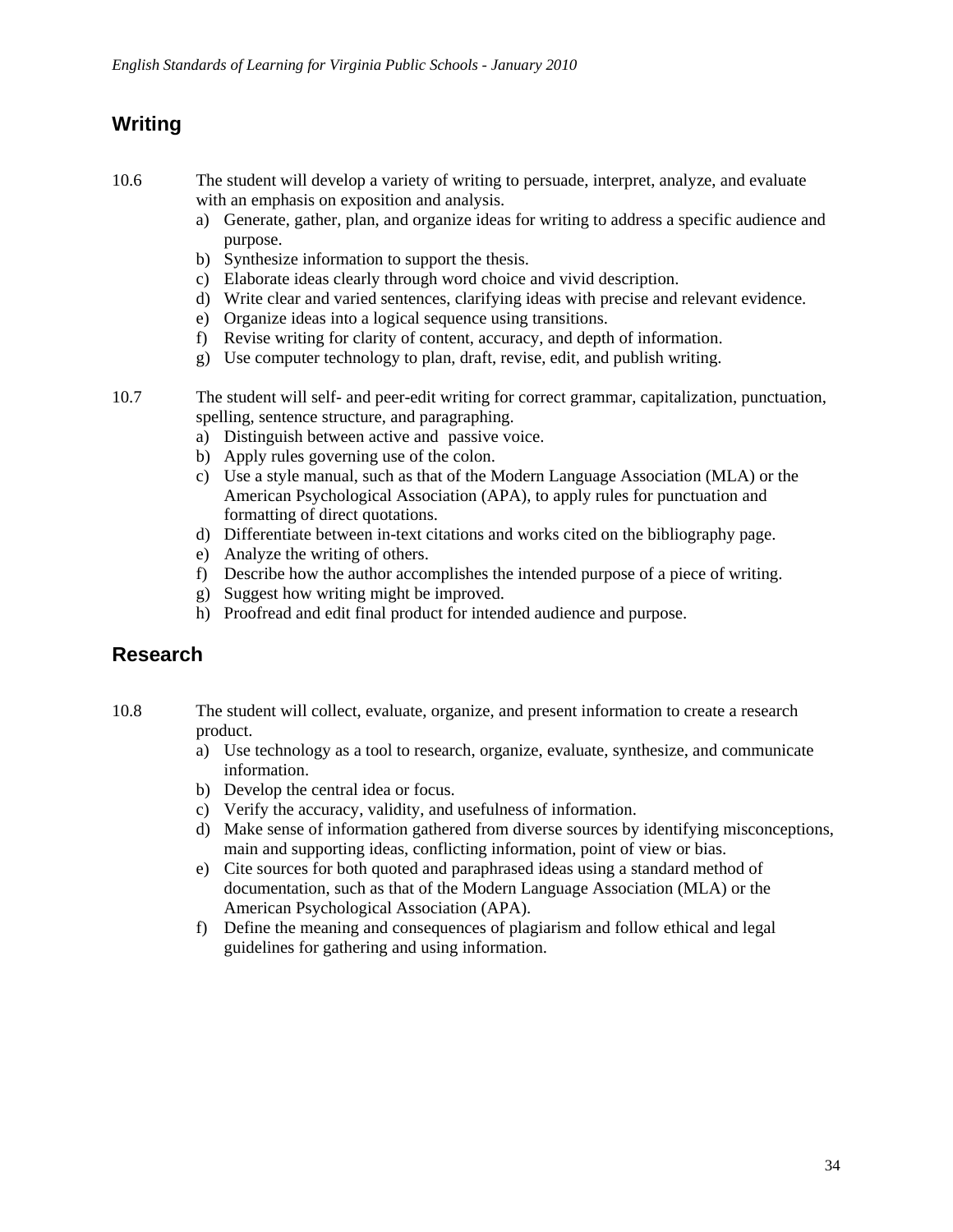# **Grade Eleven**

The eleventh-grade student will be able to make and analyze informative and persuasive oral presentations, with attention to the accuracy of evidence and the effectiveness of delivery. An examination of how media influences beliefs and behaviors will be introduced. The student will continue to develop and expand vocabulary. The study of both classic and contemporary American literature will enhance the student's appreciation for literature. The student will be able to identify the prevalent themes and characterizations present in American literature, which are reflective of history and culture. Students will also use nonfiction texts to draw conclusions and make inferences citing textual support. The student will be able to write clear and accurate personal, professional, and informational correspondence and reports for research and other applications. Grammar development will continue through the application of rules for sentence formation, usage, spelling, and mechanics. The student will develop informative and persuasive writings by locating, evaluating, synthesizing, and documenting information following ethical and legal guidelines.

\* The bodies of literature for grades 10, 11, and 12 are interchangeable and may be taught in any of these grades.\*

### **Communication: Speaking, Listening, Media Literacy**

- 11.1 The student will make informative and persuasive presentations.
	- a) Gather and organize evidence to support a position.
		- b) Present evidence clearly and convincingly.
		- c) Address counterclaims.
		- d) Support and defend ideas in public forums.
		- e) Use grammatically correct language, including vocabulary appropriate to the topic, audience, and purpose.
		- f) Monitor listening and use a variety of active listening strategies to make evaluations.
		- g) Use presentation technology.
		- h) Collaborate and report on small-group learning activities.
- 11.2 The student will examine how values and points of view are included or excluded and how media influences beliefs and behaviors.
	- a) Use technology and other information tools to organize and display knowledge in ways others can view, use, and assess.
	- b) Use media, visual literacy, and technology skills to create products.
	- c) Evaluate sources including advertisements, editorials, blogs, Web sites, and other media for relationships between intent, factual content, and opinion.
	- d) Determine the author's purpose and intended effect on the audience for media messages.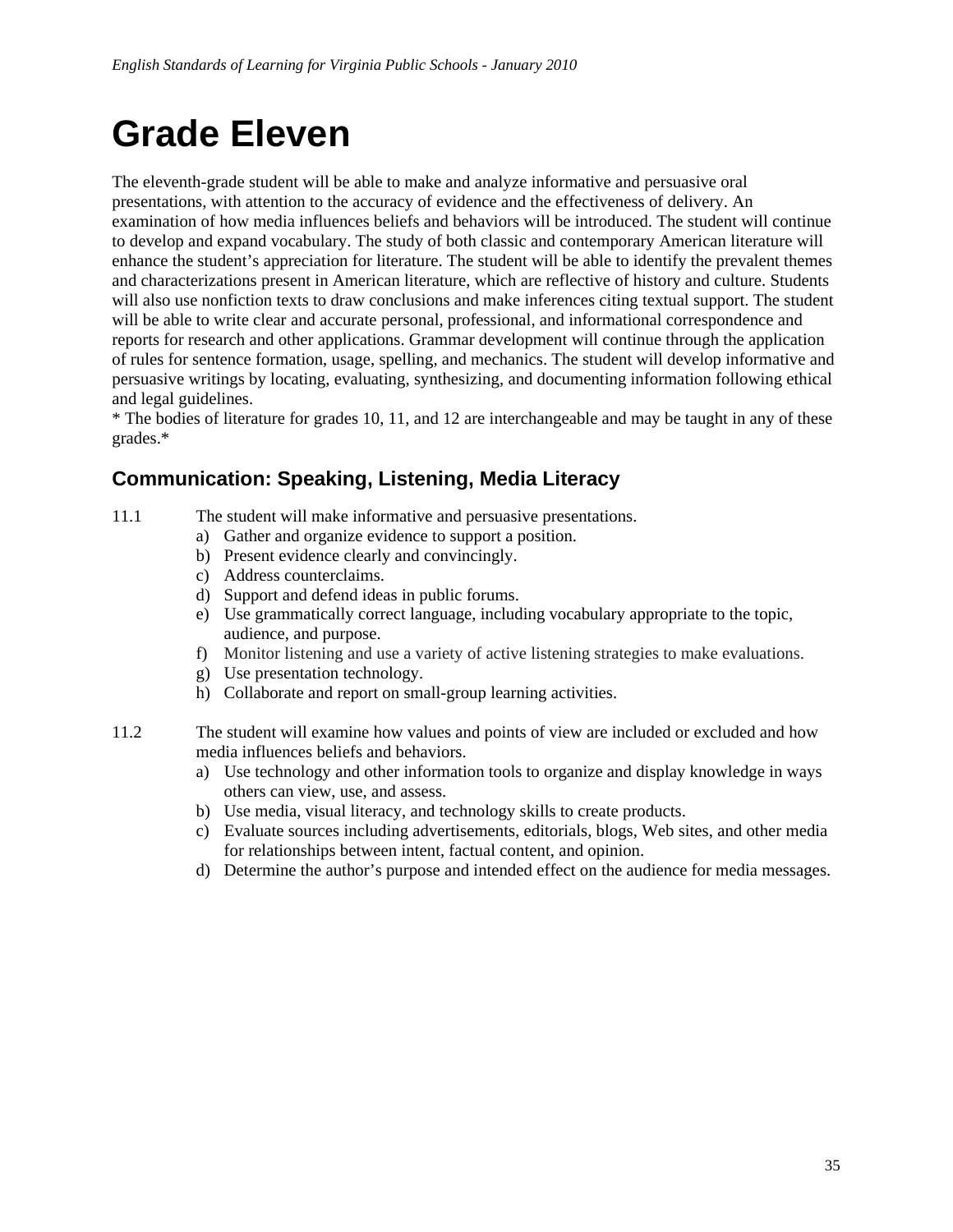- 11.3 The student will apply knowledge of word origins, derivations, and figurative language to extend vocabulary development in authentic texts.
	- a) Use structural analysis of roots, affixes, synonyms, antonyms, and cognates to understand complex words.
	- b) Use context, structure, and connotations to determine meanings of words and phrases.
	- c) Discriminate between connotative and denotative meanings and interpret the connotation.
	- d) Identify the meaning of common idioms.
	- e) Identify literary and classical allusions and figurative language in text.
	- f) Extend general and specialized vocabulary through speaking, reading, and writing.
	- g) Use knowledge of the evolution, diversity, and effects of language to comprehend and elaborate the meaning of texts.
- 11.4 The student will read, comprehend, and analyze relationships among American literature, history, and culture.
	- a) Describe contributions of different cultures to the development of American literature.
	- b) Compare and contrast the development of American literature in its historical context.
	- c) Discuss American literature as it reflects traditional and contemporary themes, motifs, universal characters, and genres.
	- d) Analyze the social or cultural function of American literature.
	- e) Analyze how context and language structures convey an author's intent and viewpoint.
	- f) Explain how the sound of a poem (rhyme, rhythm, onomatopoeia, repetition, alliteration, assonance, and parallelism) supports the subject, mood, and theme.
	- g) Explain how imagery and figures of speech appeal to the reader's senses and experience.
	- h) Explain how an author's specific word choices, syntax, tone, and voice support the author's purpose.
	- i) Read and analyze a variety of American dramatic selections.
	- j) Analyze the use of literary elements and dramatic conventions including verbal, situational and dramatic irony used in American literature.
	- k) Generate and respond logically to literal, inferential, evaluative, synthesizing, and critical thinking questions before, during, and after reading texts.
- 11.5 The student will read and analyze a variety of nonfiction texts.
	- a) Use information from texts to clarify understanding of concepts.
	- b) Read and follow directions to complete an application for college admission, for a scholarship, or for employment.
	- c) Generalize ideas from selections to make predictions about other texts.
	- d) Draw conclusions and make inferences on explicit and implied information using textual support.
	- e) Analyze two or more texts addressing the same topic to identify authors' purpose and determine how authors reach similar or different conclusions.
	- f) Identify false premises in persuasive writing.
	- g) Recognize and analyze use of ambiguity, contradiction, paradox, irony, overstatement, and understatement in text.
	- h) Generate and respond logically to literal, inferential, evaluative, synthesizing, and critical thinking questions before, during, and after reading texts.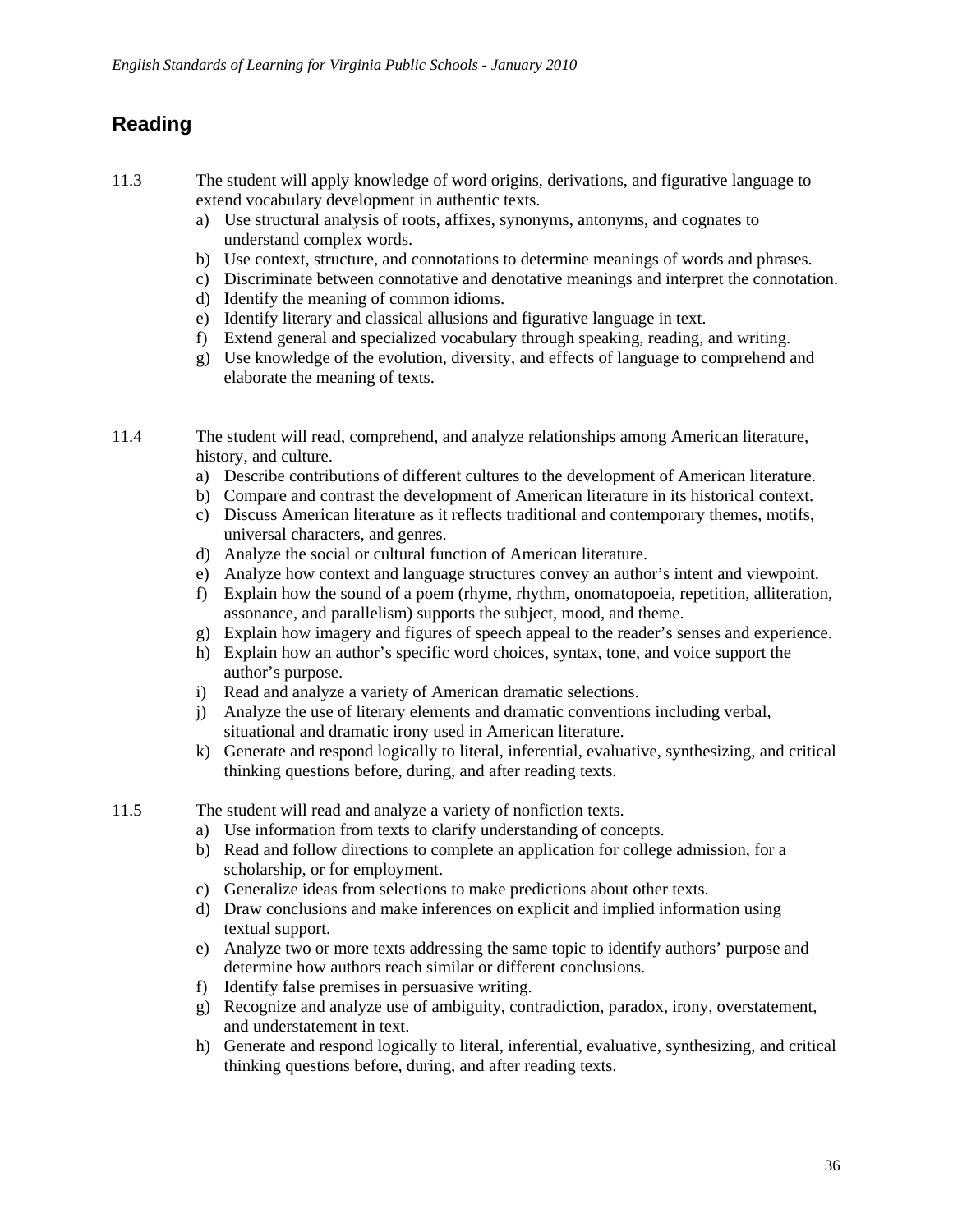11.6 The student will write in a variety of forms, with an emphasis on persuasion.

- a) Generate, gather, plan, and organize ideas for writing to address a specific audience and purpose.
- b) Produce arguments in writing developing a thesis that demonstrates knowledgeable judgments, addresses counterclaims, and provides effective conclusions.
- c) Organize ideas in a sustained and logical manner.
- d) Clarify and defend position with precise and relevant evidence elaborating ideas clearly and accurately.
- e) Adapt content, vocabulary, voice, and tone to audience, purpose, and situation.
- f) Revise writing for clarity of content, accuracy and depth of information.
- g) Use computer technology to plan, draft, revise, edit, and publish writing.
- h) Write and revise correspondence to a standard acceptable both in the workplace and in postsecondary education.
- 11.7 The student will self- and peer-edit writing for correct grammar, capitalization, punctuation, spelling, sentence structure, and paragraphing.
	- a) Use a style manual, such as that of the Modern Language Association (MLA) or the American Psychological Association (APA), to apply rules for punctuation and formatting of direct quotations.
	- b) Use verbals and verbal phrases to achieve sentence conciseness and variety.
	- c) Distinguish between active and passive voice.
	- d) Differentiate between in-text citations and works cited on the bibliography page.
	- e) Adjust sentence and paragraph structures for a variety of purposes and audiences.
	- f) Proofread and edit writing for intended audience and purpose.

### **Research**

- 11.8 The student will analyze, evaluate, synthesize, and organize information from a variety of sources to produce a research product.
	- a) Use technology as a tool to research, organize, evaluate, and communicate information.
	- b) Narrow a topic and develop a plan for research.
	- c) Collect information to support a thesis.
	- d) Critically evaluate quality, accuracy, and validity of information.
	- e) Make sense of information gathered from diverse sources by identifying misconceptions, main and supporting ideas, conflicting information, point of view or bias.
	- f) Synthesize and present information in a logical sequence.
	- g) Cite sources for both quoted and paraphrased ideas using a standard method of documentation, such as that of the Modern Language Association (MLA) or the American Psychological Association (APA).
	- h) Revise writing for clarity of content, accuracy, and depth of information.
	- i) Edit writing for grammatically correct use of language, spelling, punctuation, capitalization, and sentence/paragraph structure.
	- j) Define the meaning and consequences of plagiarism and follow ethical and legal guidelines for gathering and using information.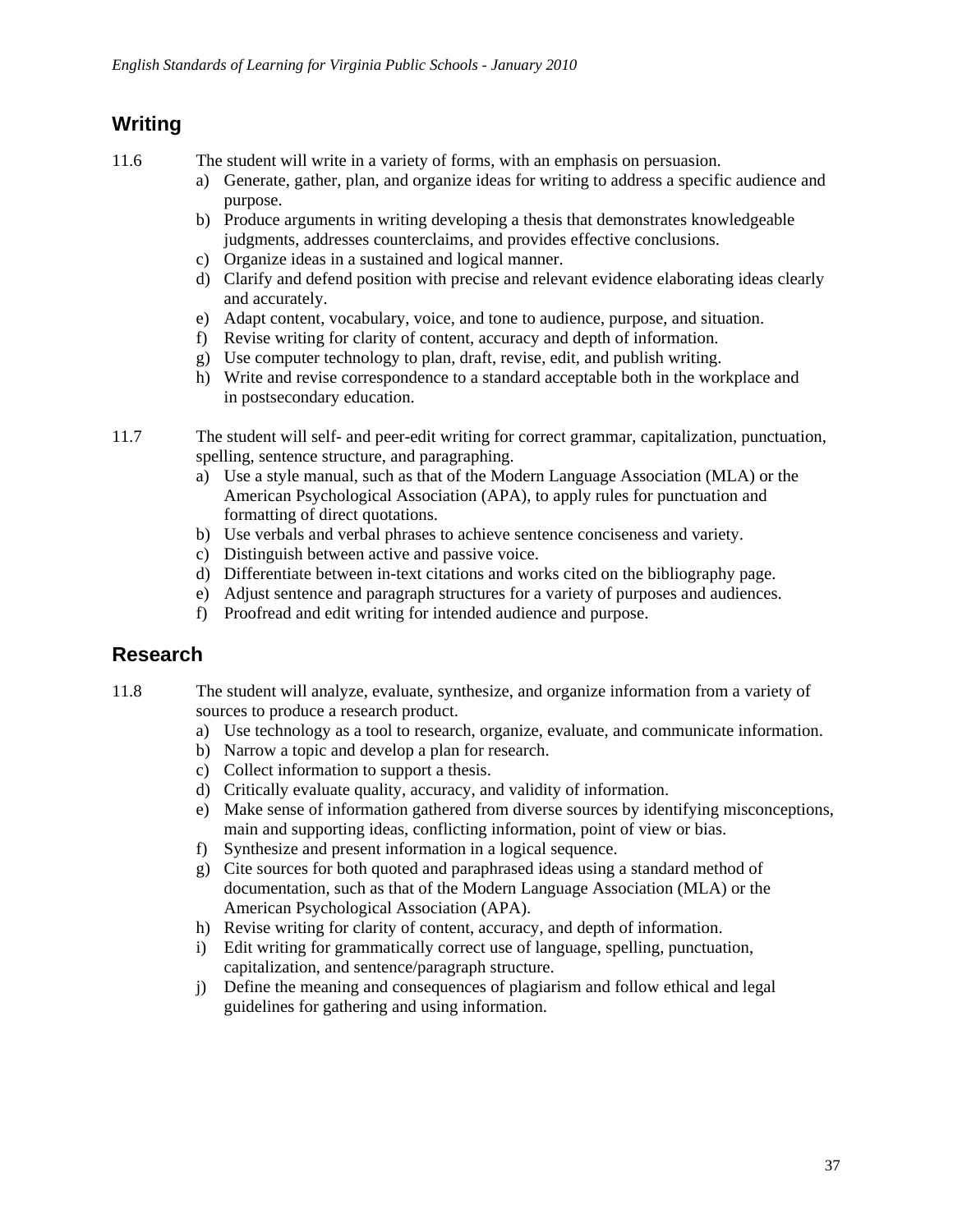# **Grade Twelve**

The twelfth-grade student will use organizational skills and both verbal and nonverbal presentation skills to plan and deliver an effective oral presentation, choosing language and tone appropriate to the audience and purpose. Students will use technology and understanding of media to create, organize, and display knowledge in ways others can access, view, and use. The student will expand general and specialized vocabulary through speaking, listening, reading, and viewing. The student will analyze British literature and literature of other cultures, recognizing major literary forms and their elements. Using nonfiction texts, students will analyze and synthesize information to solve problems. Writing will include the production of informational, expository, and persuasive/argumentative papers, logically organized demonstrating knowledgeable judgments, and effective conclusions. The student will also produce a welldocumented major research product, by locating, evaluating, synthesizing, and documenting information following ethical and legal guidelines. The student will demonstrate advanced knowledge of grammatical conventions through writing, editing, and speaking.

\*The bodies of literature for grades 10, 11, and 12 are interchangeable and may be taught in any of these grades.\*

# **Communication: Speaking, Listening, Media Literacy**

- 12.1 The student will make a formal oral presentation in a group or individually.
	- a) Choose the purpose of the presentation.
	- b) Choose vocabulary, language, and tone appropriate to the audience, topic, and purpose.
	- c) Use details, illustrations, statistics, comparisons, and analogies to support the presentation.
	- d) Use media, visual literacy, and technology skills to create and support the presentation.
	- e) Use grammatically correct language, including vocabulary appropriate to the topic, audience, and purpose.
	- f) Collaborate and report on small group learning activities.
	- g) Evaluate formal presentations including personal, digital, visual, textual, and technological.
	- h) Use a variety of listening strategies to analyze relationships among purpose, audience, and content of presentations.
	- i) Critique effectiveness of presentations.
- 12.2 The student will examine how values and points of view are included or excluded and how media influences beliefs and behaviors.
	- a) Evaluate sources including advertisements, editorials, blogs, Web sites, and other media for relationships between intent, factual content, and opinion.
	- b) Determine the author's purpose and intended effect on the audience for media messages.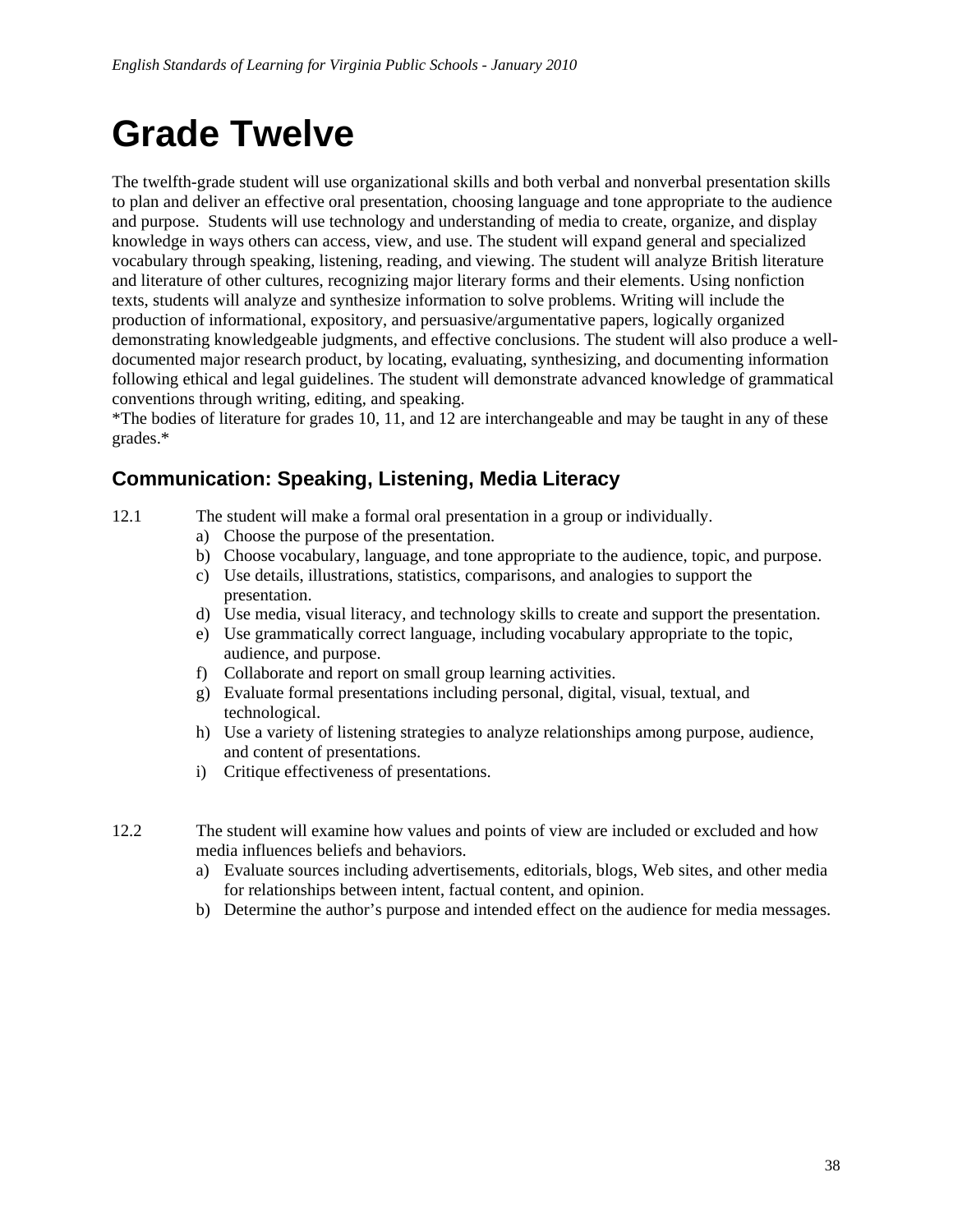- 12.3 The student will apply knowledge of word origins, derivations, and figurative language to extend vocabulary development in authentic texts.
	- a) Use structural analysis of roots, affixes, synonyms, antonyms, and cognates to understand complex words.
	- b) Use context, structure, and connotations to determine meanings of words and phrases.
	- c) Discriminate between connotative and denotative meanings and interpret the connotation.
	- d) Identify the meaning of common idioms, literary and classical allusions in text.
	- e) Expand general and specialized vocabulary through speaking, reading, and writing.
	- f) Use knowledge of the evolution, diversity, and effects of language to comprehend and elaborate the meaning of texts.
- 12.4 The student will read, comprehend, and analyze the development of British literature and literature of other cultures.
	- a) Compare and contrast the development of British literature in its historical context.
	- b) Recognize major literary forms and their elements.
	- c) Recognize the characteristics of major chronological eras.
	- d) Relate literary works and authors to major themes and issues of their eras.
	- e) Analyze the social and cultural function of British literature.
	- f) Explain how the sound of a poem (rhyme, rhythm, onomatopoeia, repetition, alliteration, assonance, and parallelism) supports the subject, mood, and theme.
	- g) Compare and contrast traditional and contemporary poems from many cultures.
	- h) Analyze how dramatic conventions including character, scene, dialogue, and staging contribute to the theme and effect.
	- i) Compare and contrast dramatic elements of plays from American, British, and other cultures.
- 12.5 The student will read and analyze a variety of nonfiction texts.
	- a) Generate and respond logically to literal, inferential, evaluative, synthesizing, and critical thinking questions before, during, and after reading texts.
	- b) Analyze and synthesize information in order to solve problems, answer questions, and generate new knowledge.
	- c) Analyze two or more texts addressing the same topic to identify authors' purpose and determine how authors reach similar or different conclusions.
	- d) Recognize and analyze use of ambiguity, contradiction, paradox, irony, overstatement, and understatement in text.
	- e) Identify false premises in persuasive writing.
	- f) Draw conclusions and make inferences on explicit and implied information using textual support.